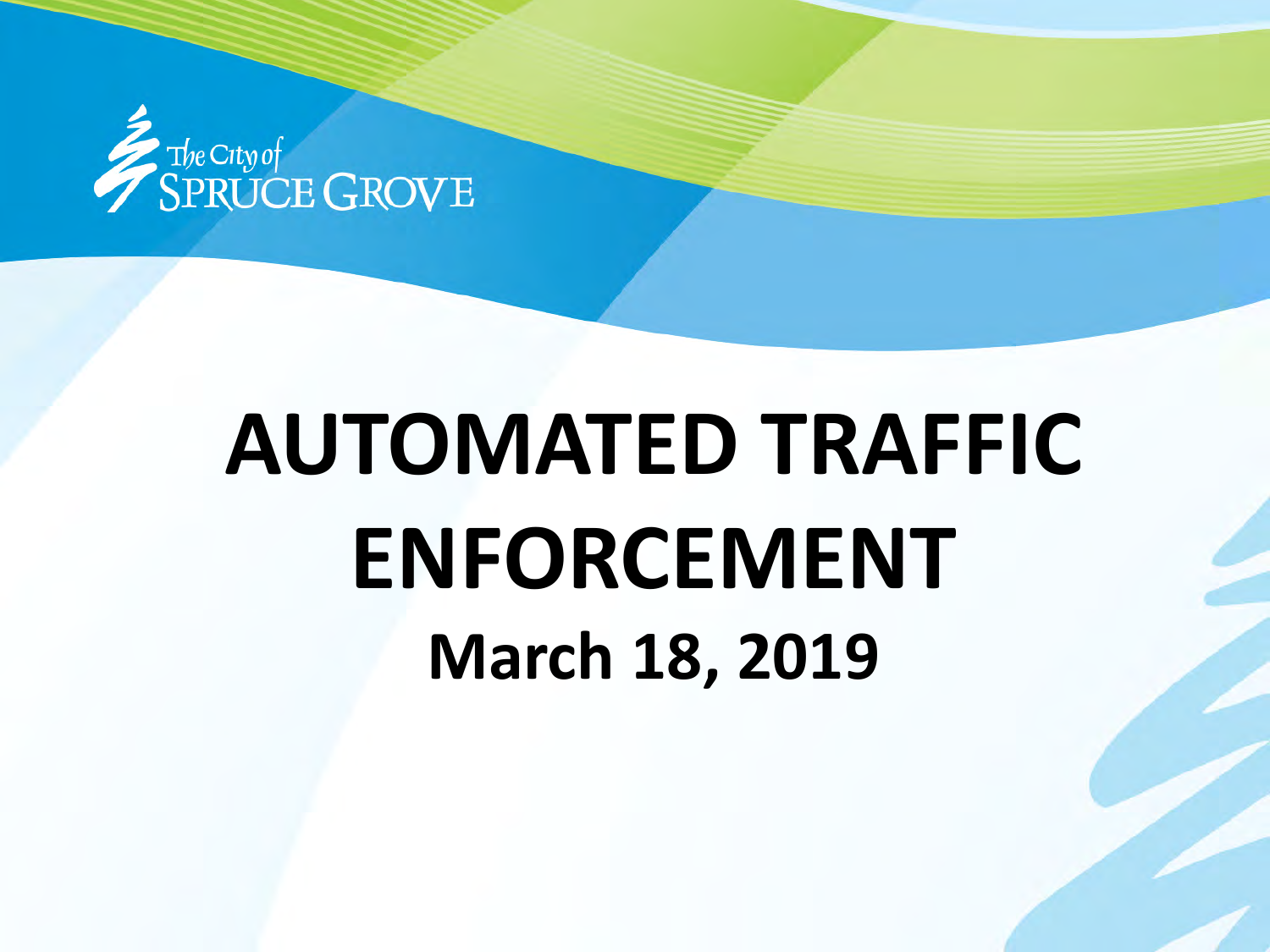### *OVERVIEW*

- Highlights from the report
	- 53 pages of detail
	- Try to take main points/story for presentation
	- Focus discussion on recommendations
	- Enough overall information for decisions
- Collaborative report
	- Report takes information from a number of other reports
	- Input from a variety of stakeholders
- **Attitude**

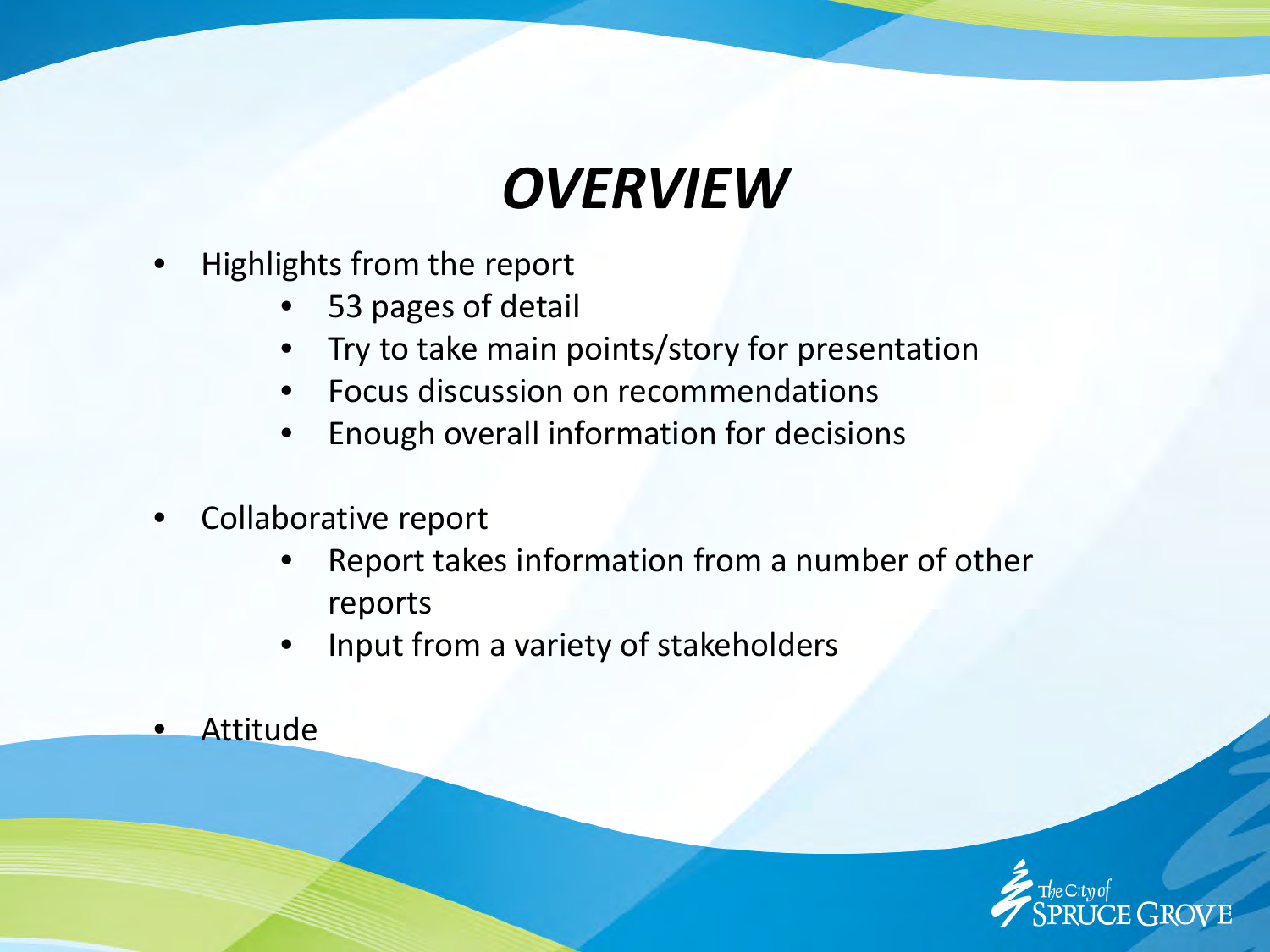### *Why are we here?*

- Council of the day in 2016 asked for an Operational Effectiveness Review of ATE. Report presented in 2017.
- 2017 election campaign resulted in additional questions from new Council. ATE info provided to Council as part of their orientation in early 2018.
- Province ordered a review of ATE across AB in 2017.
- Council still requested additional information and another report in order to make decisions on ATE future.
- Waiting for release of provincial report before coming to Council.

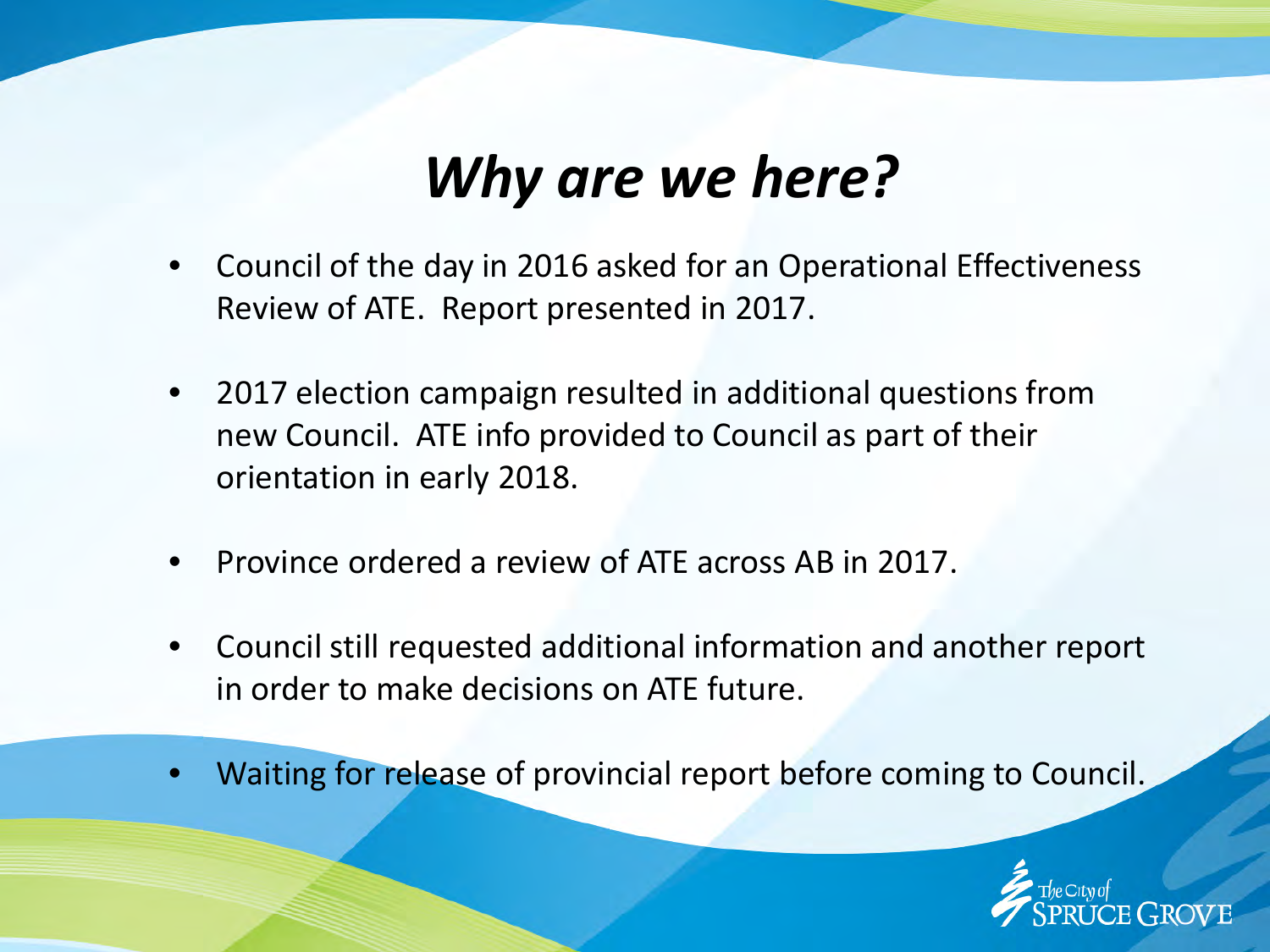### *Speeding*

The World Health Organization…

"Speed has been identified as a key risk factor in road traffic injuries, influencing both the risk of a road crash as well as the severity of the injuries that result from crashes."

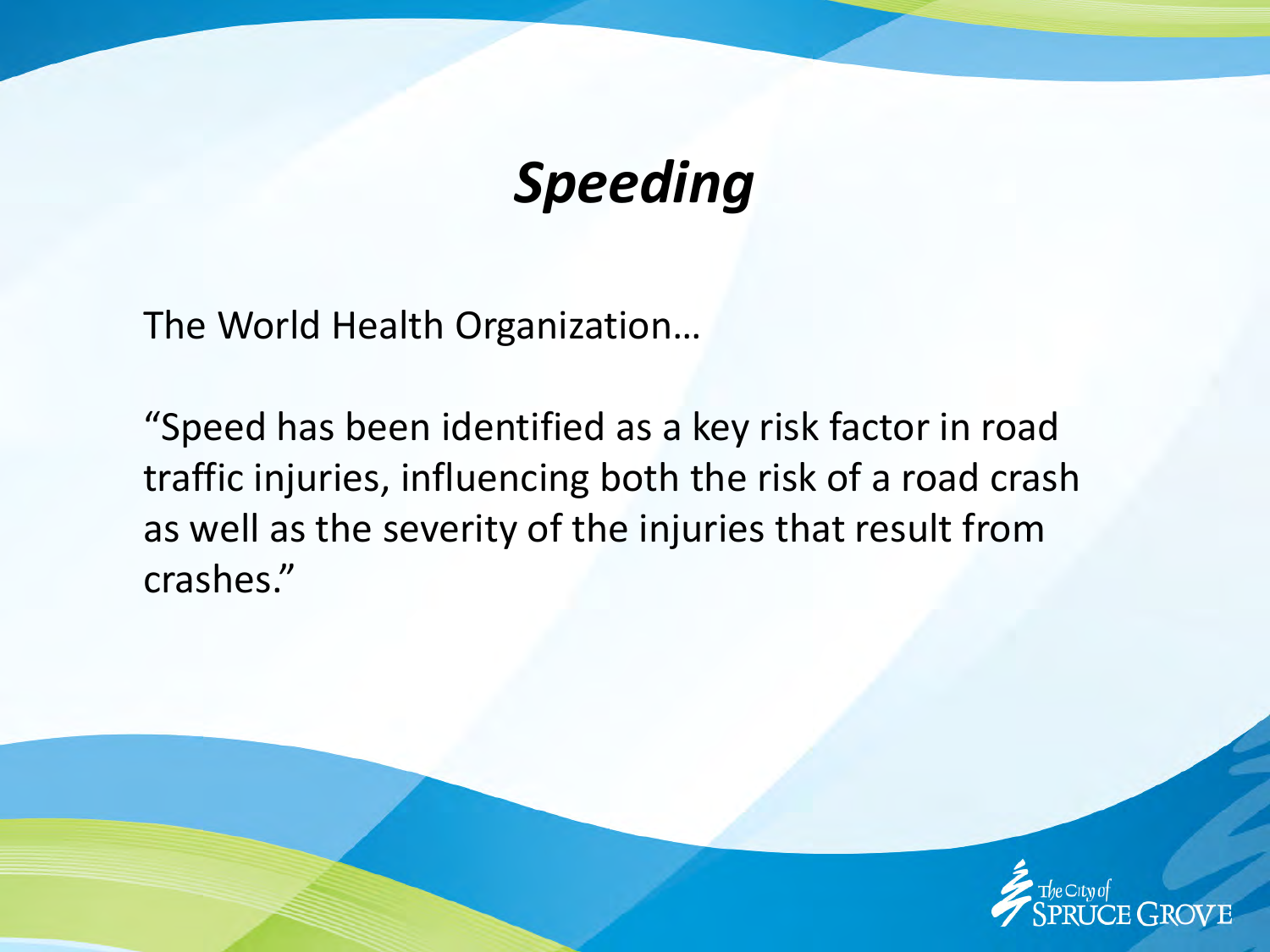

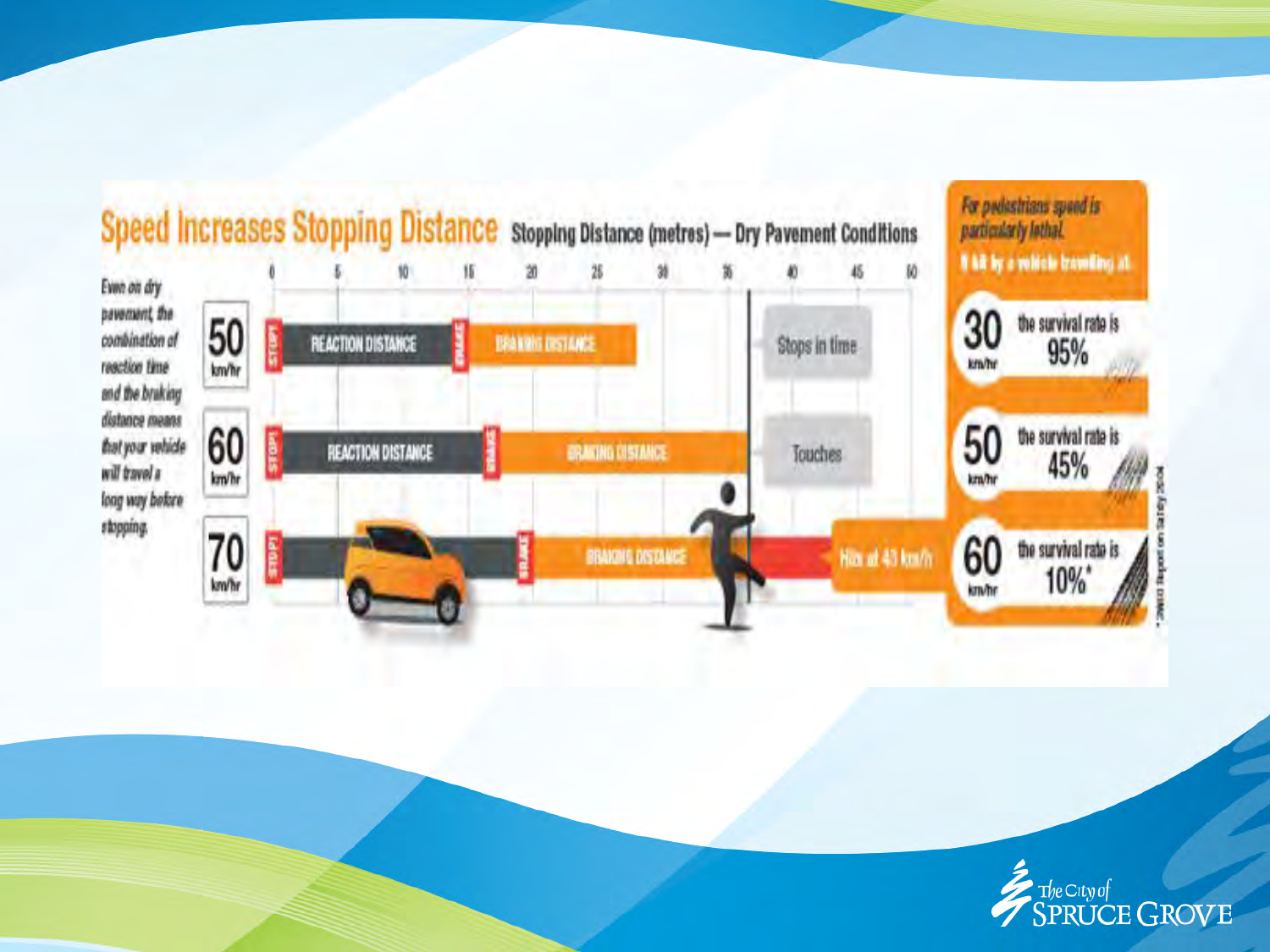### *Traffic Safety Standards*

• The formulation of the Spruce Grove Traffic Safety Plan, now a requirement, is in line with international, national, provincial and other municipal evidence based best practices. It further utilizes the concepts of the "Safe Systems" Approach; "Vision Zero" and the 5 E's (engineering, education, enforcement, engagement, and evaluation) to traffic safety.

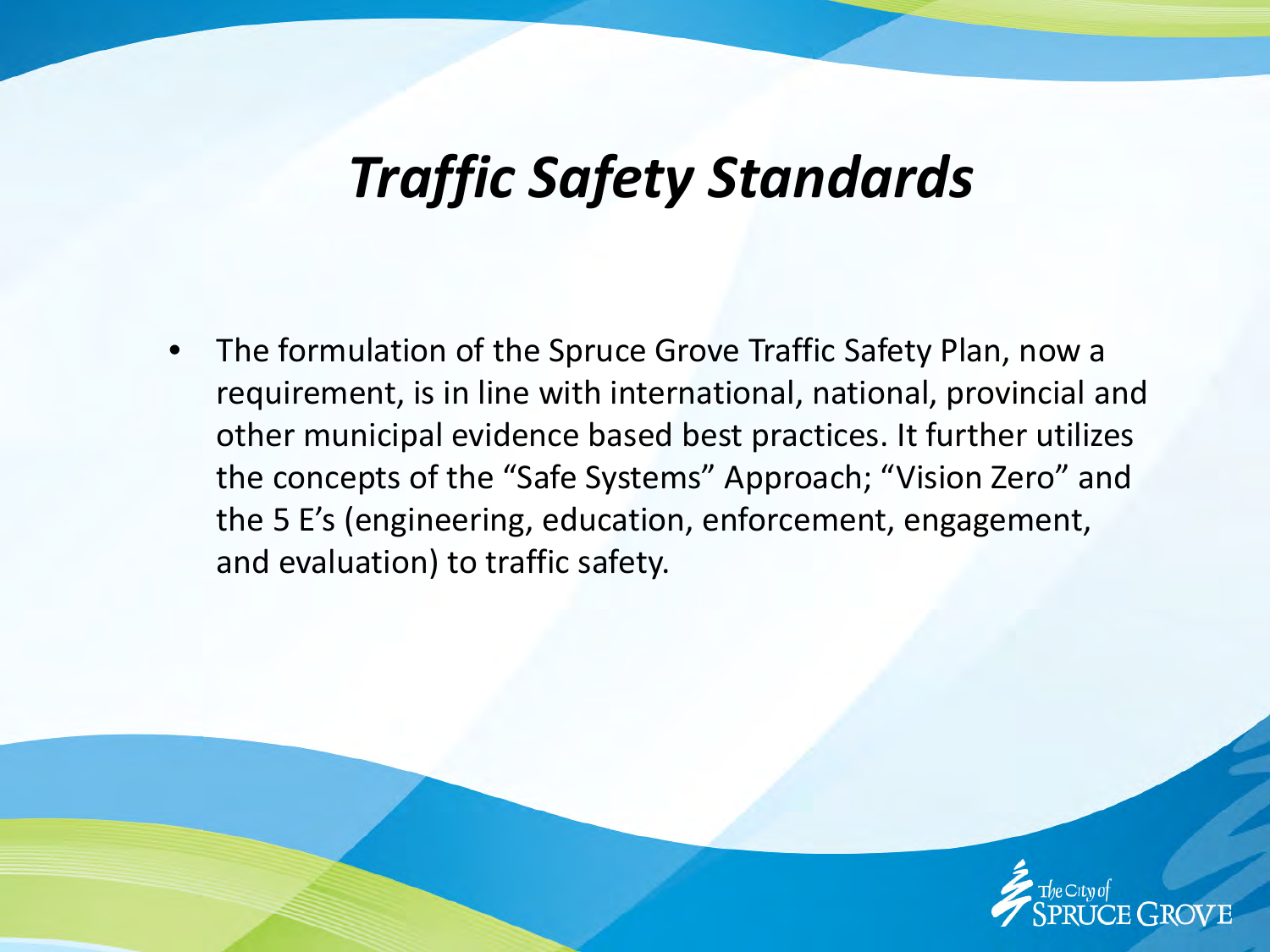### *Automated Traffic Enforcement*

- Use now wide spread throughout many parts of the world.
- Research has consistently demonstrated the positive road safety benefits achieved through the use of these technologies.
- Consistent controversies. Study in 2002.
	- 1. Credibility dilemma: Use in areas where it is "safe to speed", primary revenue generating mechanism, and "cash cow" locations.
	- 2. Legitimacy dilemma: Doesn't recognize driver, delay in receiving notification of the offence, no opportunity to explain circumstances of the event.
	- 3. Implementation dilemma: Diversion of resources away from more "serious matters" like crime, reductions in road "trauma" are not seen to compensate for slower travel speeds.
	- 4. Social dilemma: Belief that speeding slightly in excess of the limit is not associated with increased crash risk if otherwise driving safely.JCE GROVE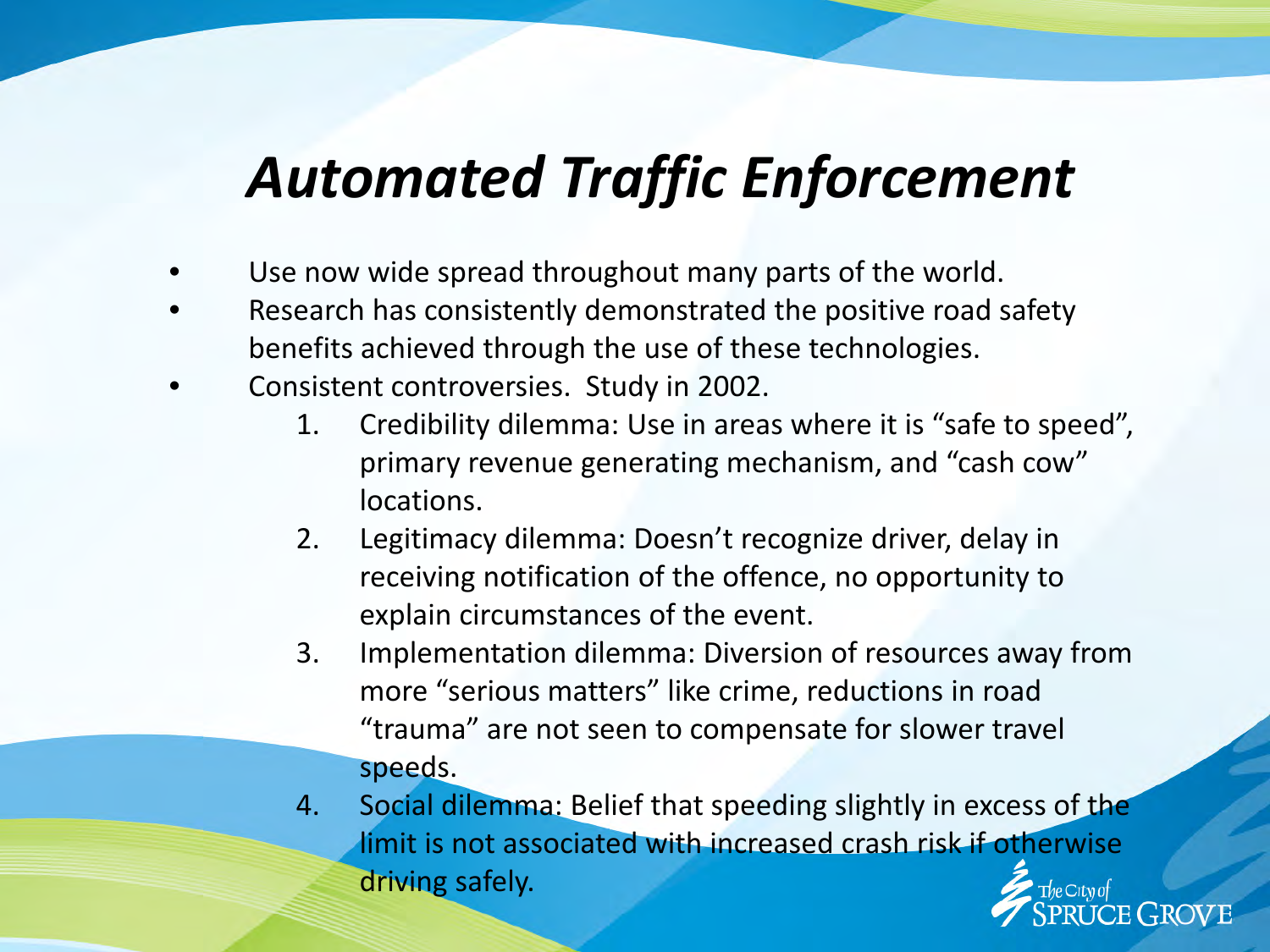### *ATE in Spruce Grove*

- Originated in Corporate Services in 2005.
- 2007 transferred to a retired constable.
- 2008 City Manager asked Fire Chief to do a review. ATE moved under Fire Chief and a new department (Protective Services) was created.
- 2008 Intersection Safety Program was created.
- 2009 program presented to Council with a mandate for 20% collision reductions (collisions had been on the rise in previous 3 years including 3 separate fatalities).
- Consistent decline in collisions and violations per hour.
- Zero traffic fatalities since 2009.

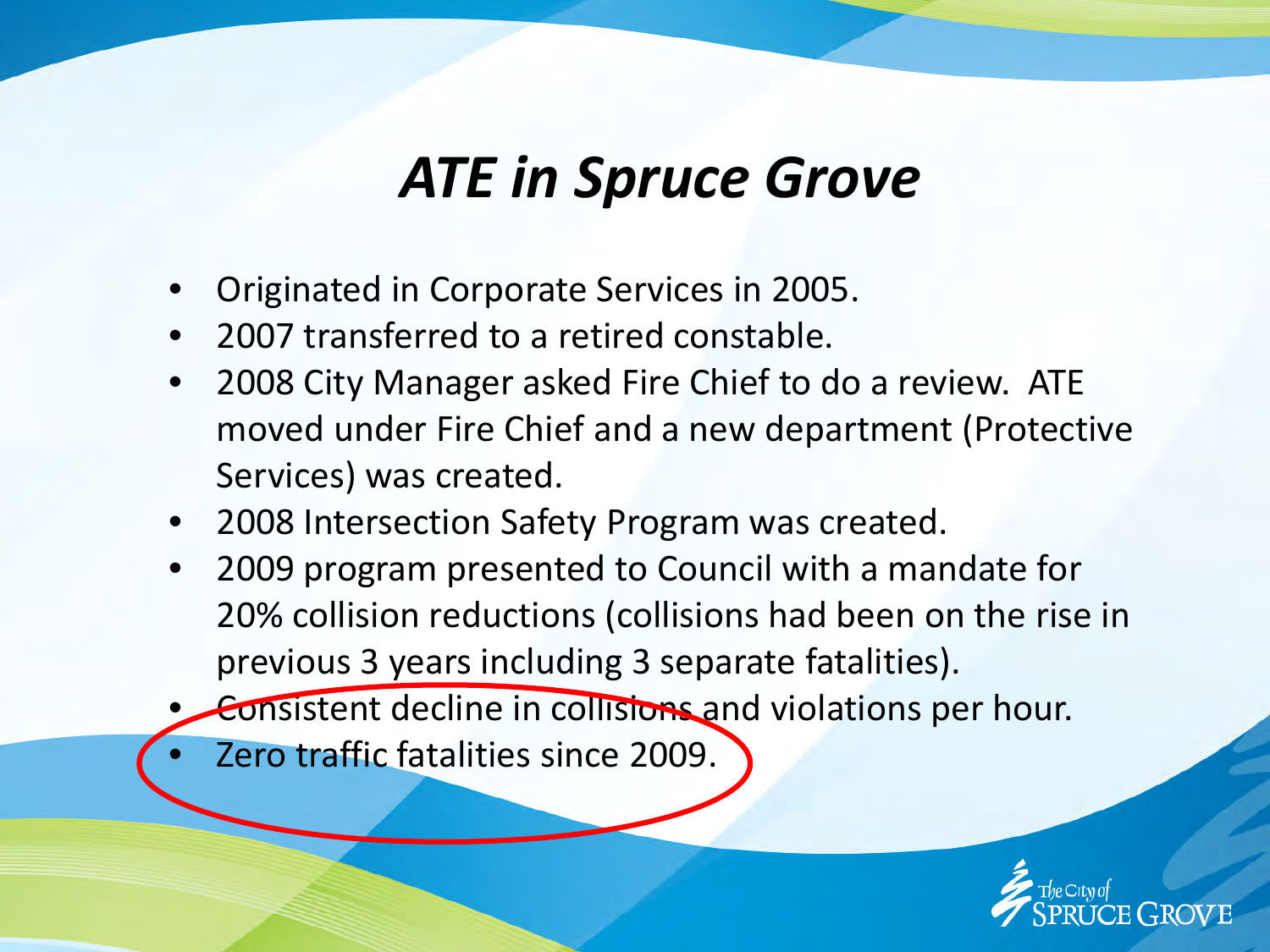### *ATE in Spruce Grove*

- ATE is one tool that the City uses to address speeds and collision reductions or maintenance.
- Other enforcement measures include manned enforcement, engineering, check-stops, and other speed monitoring devices.
- ATE under umbrella of Safe City which includes vehicle and pedestrian safety as a key part of their mandate.
- The City of Spruce Grove ATE program utilizes mobile red light, stop sign, and speed including speed on green as well as fixed ATE that captures red light and speed on green. (report lists breakdown)
- Currently utilizes a contract provider.

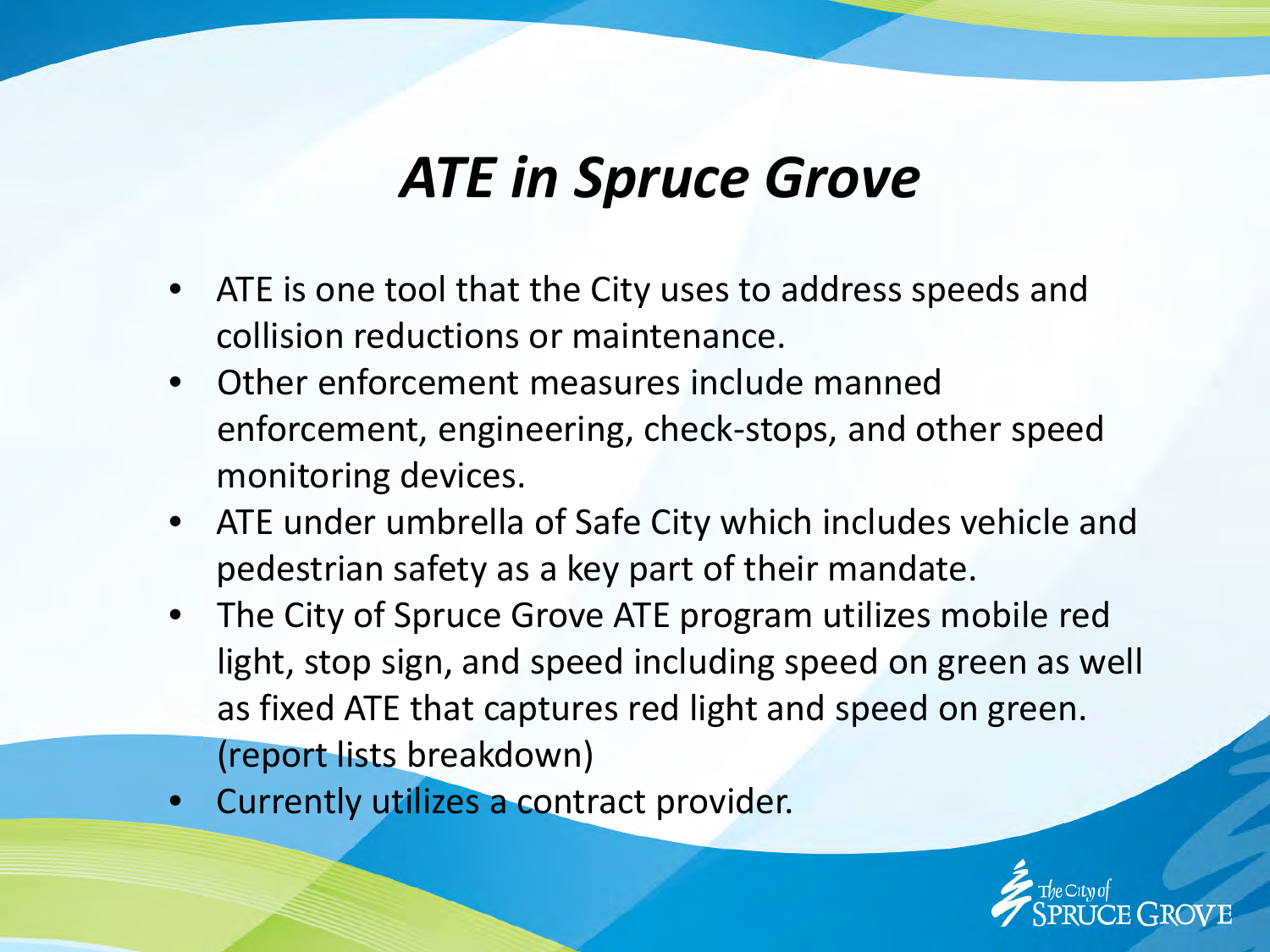#### AJSG:

- Government of Alberta is responsible for ensuring adequate and effective policing is maintained throughout Alberta.
- The ATE Technology Guideline (Guideline), established undersection 3.1 of the Police Act, provides direction, which police services shall adhere to prior to and when using ATE.
- The Minister of AJSG approves this Guideline, after consulting with the Minister of Transportation, as required. The Minister of AJSG can provide additional direction and requirements at any time.
- The Ministry of AJSG shall audit police services against all requirements in this Guideline once every two years. The Ministry of AJSG may also conduct additional directed reviews, at its discretion.

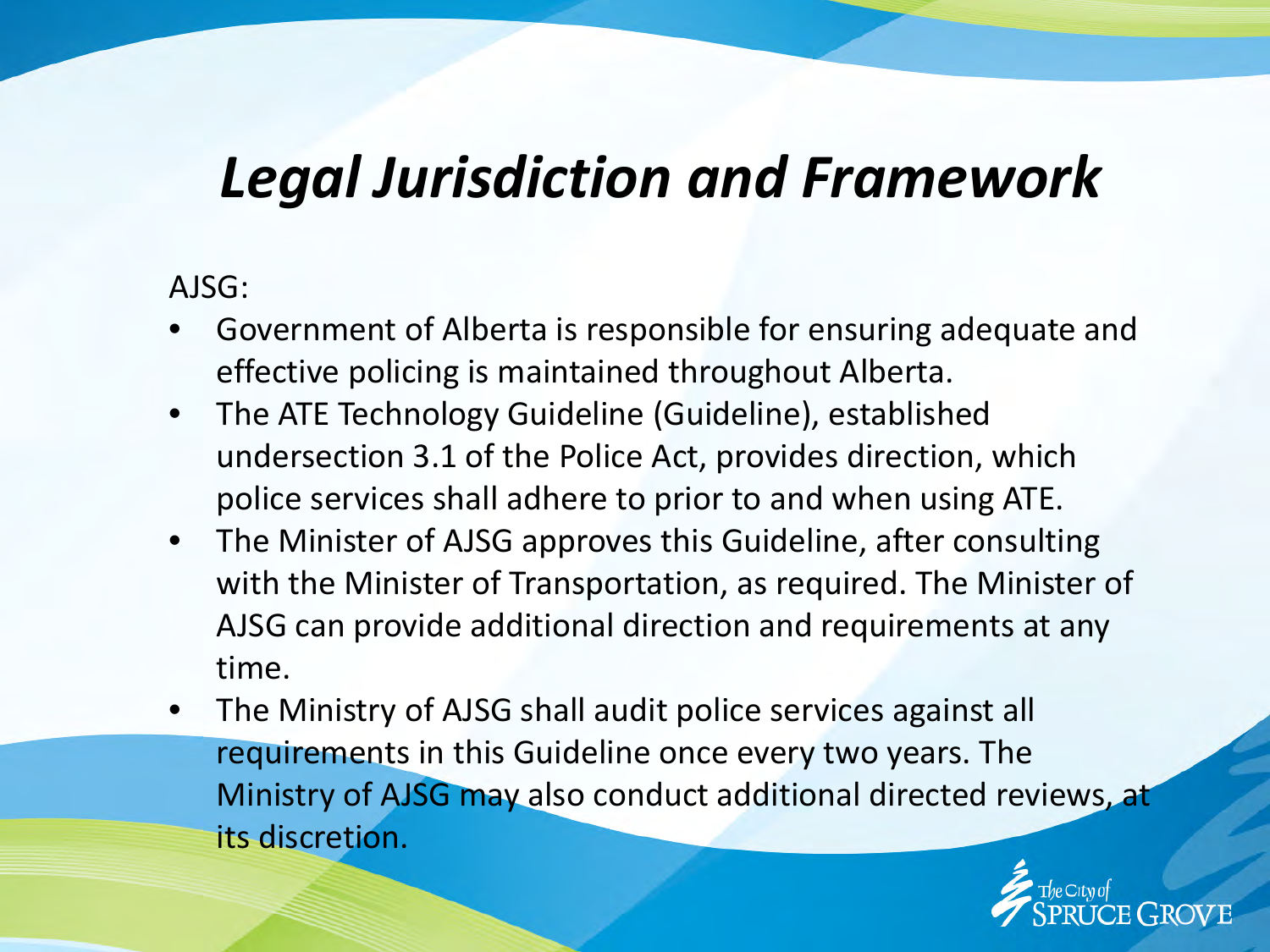Police of Jurisdiction (RCMP for COSG):

- Police services shall provide program direction for ATE in the form of:
	- Ensuring enforcement is conducted in accordance with local traffic safety plans;
	- Reviewing and approving site locations for ATE use;
	- Directing at which sites automated traffic enforcement technology is to be used; and
	- Setting periods of operation and duration of enforcement.
- The Alberta Provincial Policing Standards Operations Policy 2.0 requires police services to establish partnerships with traffic safety stakeholders to effectively solve transportation safety issues. This includes assistance from provincial and local government road authorities to provide traffic information to establish sound traffic safety plans.

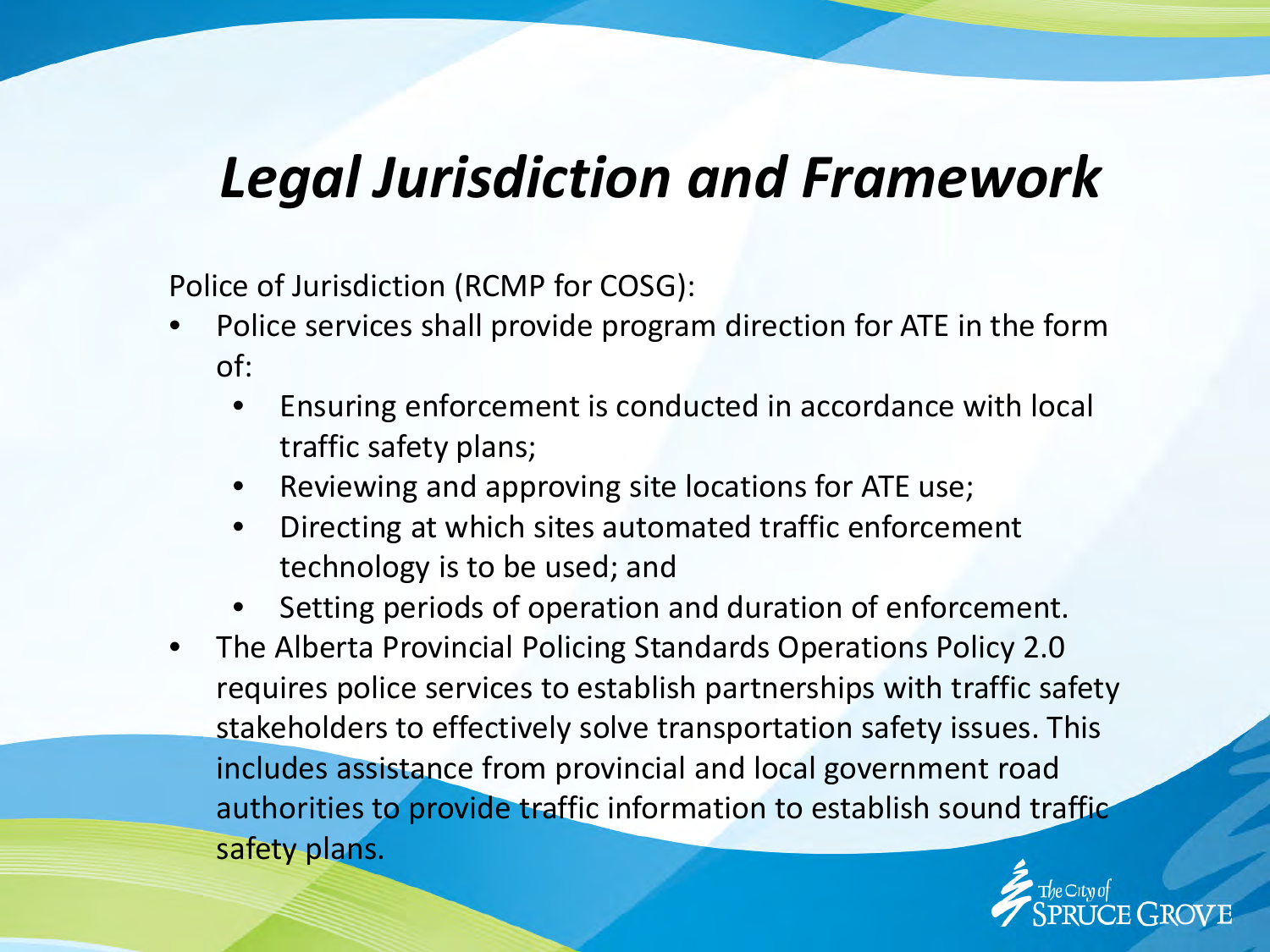City Council:

- Generally speaking, City Council's role related to ATE is the determination of whether or not to utilize ATE as one of its tools for traffic safety.
- Responsibility to ensure that the municipality and/or police of jurisdiction use of ATE meets the required Guideline as set by the AJSG and its own traffic safety priorities.
- Limited operational control or responsibility for the interpretation, direction, and day-to-day implementation of ATE.
- Direction could include "in-house", allocation of funds, transparency and reporting (above the Guideline), etc.

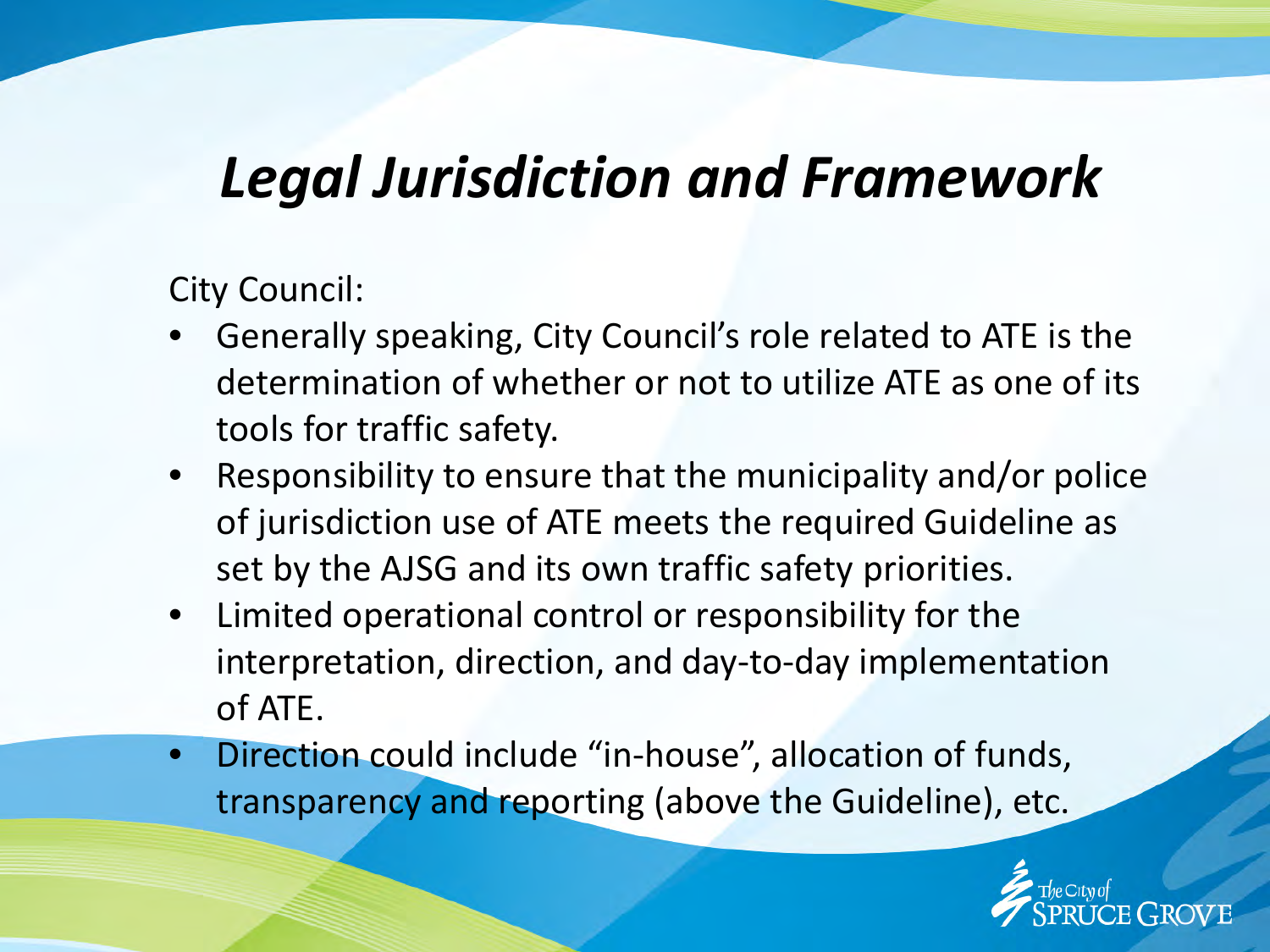Administration:

- Police services, in collaboration with municipalities, may choose to have municipalities provide administrative services related to ATE.
- RCMP have been satisfied that expertise exists within the City to not only implement ATE but also to determine its effective usage, while still providing the legislated oversight.
- List of services as per Guideline included in report.

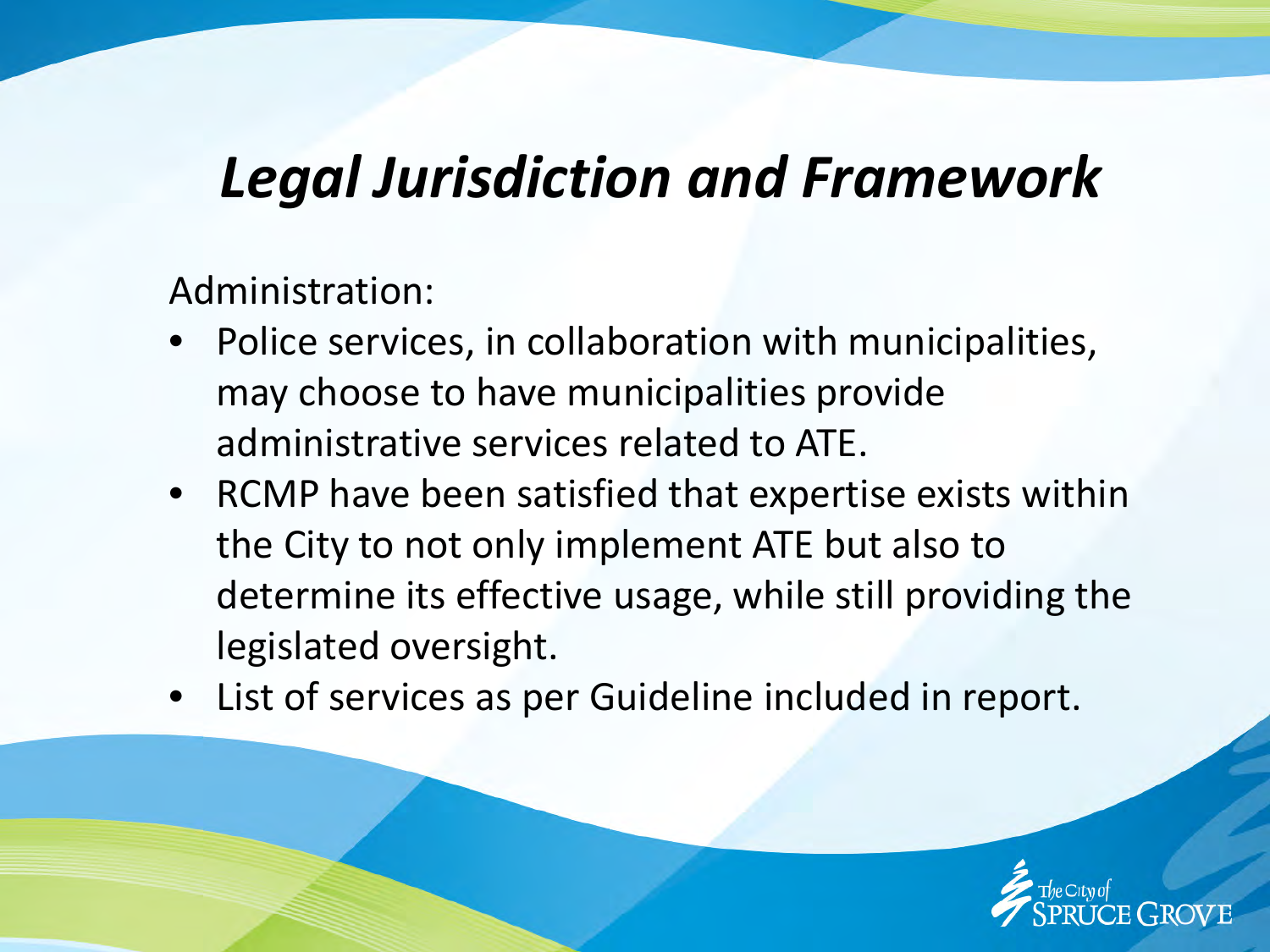Contract Providers:

- Provide equipment, technology, and training for ATE operators;
- Provide technical advice regarding equipment and technology used for ATE;
- Provide individuals who could be hired by the municipality as peace officers, as defined by Alberta's Peace Officer Act, to be ATE operators, as long as the municipality is an authorized employer of peace officers.
- Process and mail violation tickets to offending registered vehicle owners; and
- Manage and conduct inspections, testing and certification/recertification of ATE equipment if qualified and certified by AJSG.

Contract service providers are prohibited from setting program direction (directing sites, reviewing and approving sites, setting periods and duration of operations).

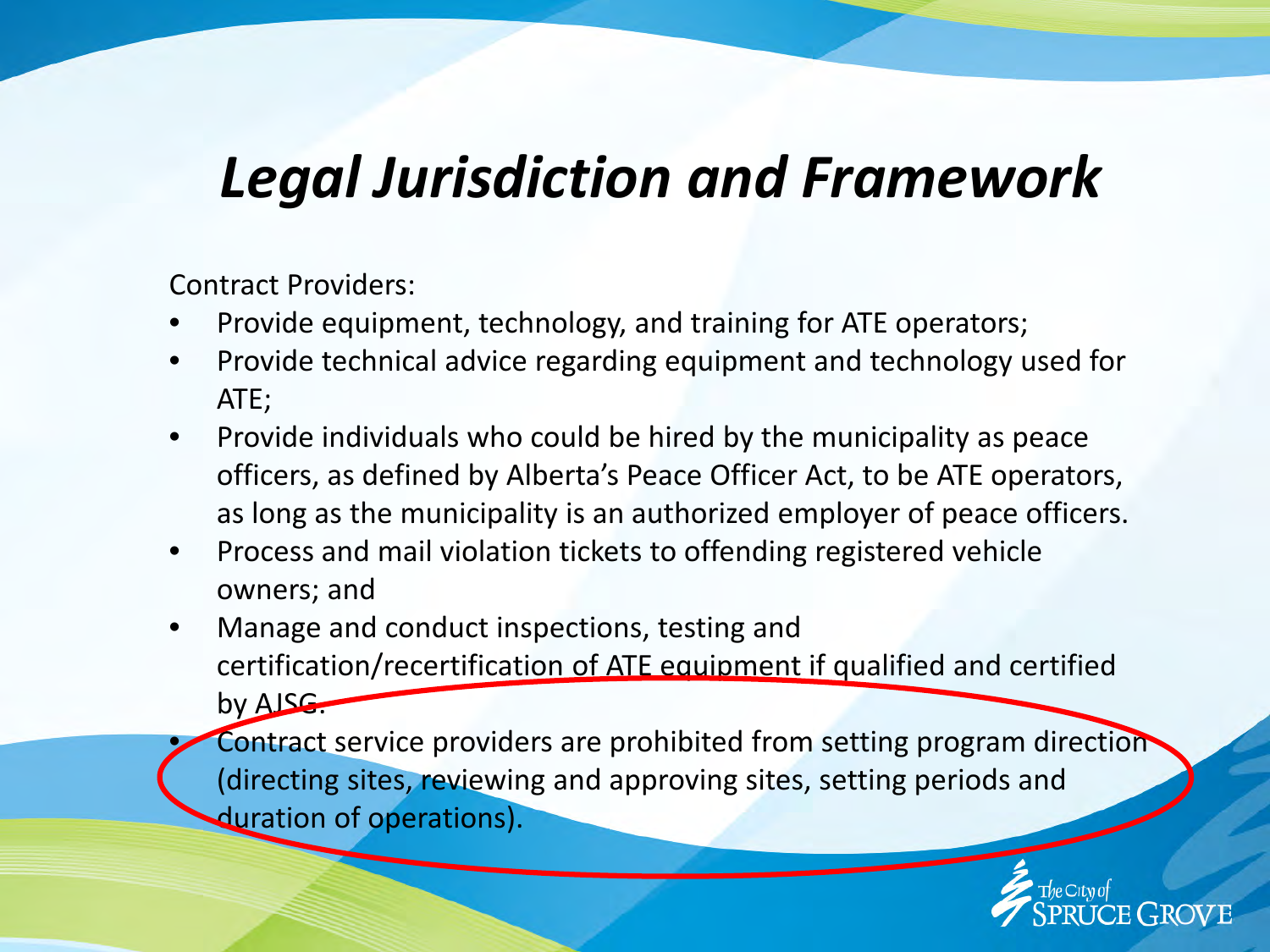### *Provincial Review and Findings*

- Announced in 2017 and released in February 2019.
- The review was comprised of the following elements:
	- 1. Jurisdictional Scan
	- 2. Municipal Attitudes Review
	- 3. Guidelines Review
	- 4. Collision Data Analysis
	- 5. Literature Review
	- 6. Public Engagement Survey
- The review findings concluded that:
	- Over the 10-year study period, photo radar made a small contribution to traffic safety in the province.
		- 1.4% reduction of traffic collision rates, and
		- 5.3% reduction in proportion fatal collisions
	- Alberta photo radar programs generate revenue and have some effect on traffic safety.
	- Municipal photo radar programs are operating in compliance with provincial guidelines.
	- Need better data to evaluate the success of photo radar in achieving traffic safety outcomes.
	- Municipalities wanted the guidelines to be updated to provide more clarity for photo radar operations.
	- Provincial guidelines could be used more effectively to maximize traffic safety outcomes.

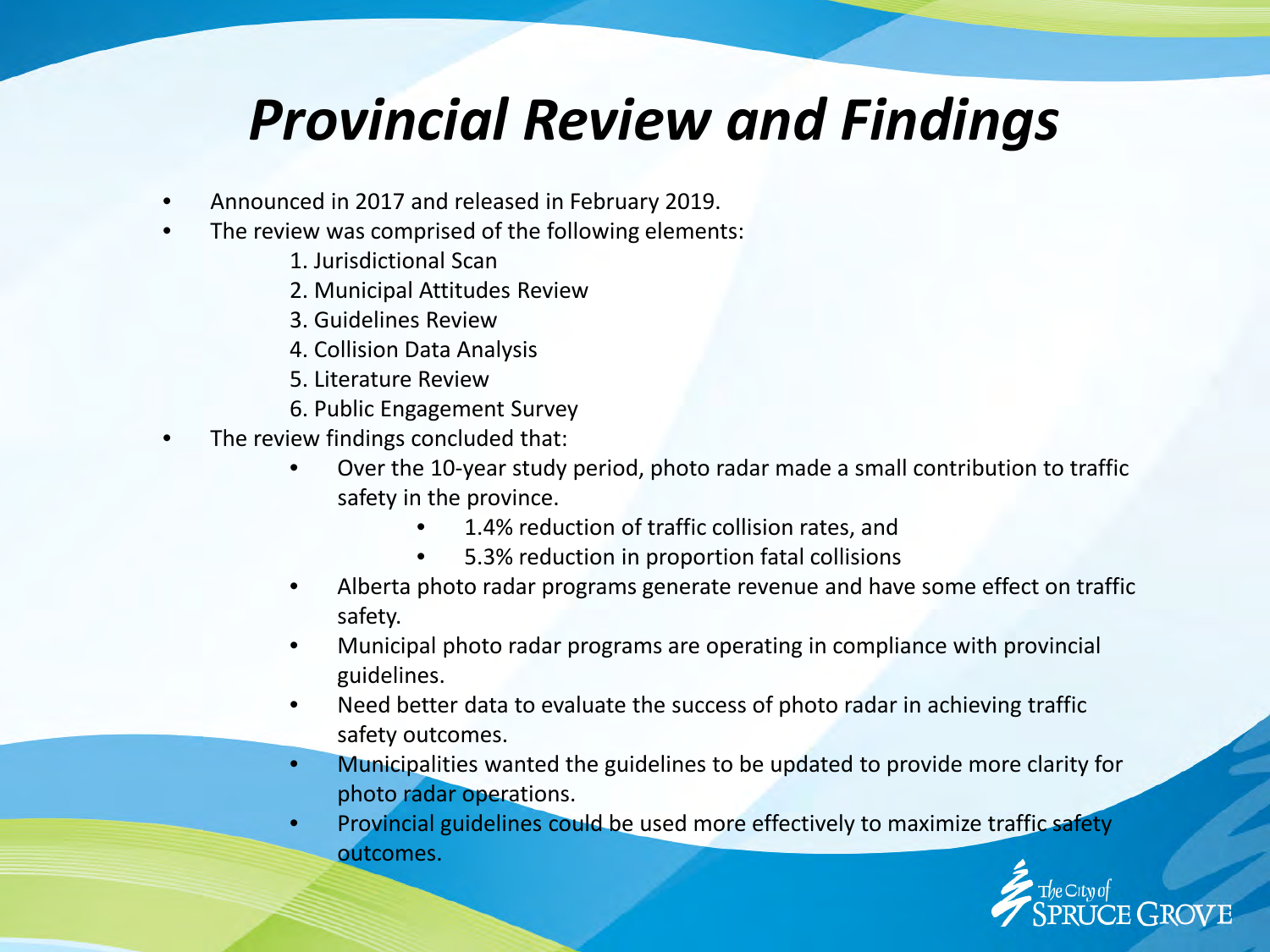#### *Updated Guideline*

As a result of the review and its findings, the Government of Alberta updated the ATE Guideline effective February, 2019 with some new timelines for implementation.

#### 2014 Guideline

- No program guiding principles
- Limited program expectations and role clarity
- Limited public transparency
- Limited information on traffic safety plans
- Allow in transition zones, if justified

#### 2019 Guideline

- Added guiding principles
- Added program expectations and ٠ role clarity
- Better public transparency ٠
- Added traffic safety plan ٠ requirements
- Define key terms (i.e. speed ٠ transition zones).

Albertan



12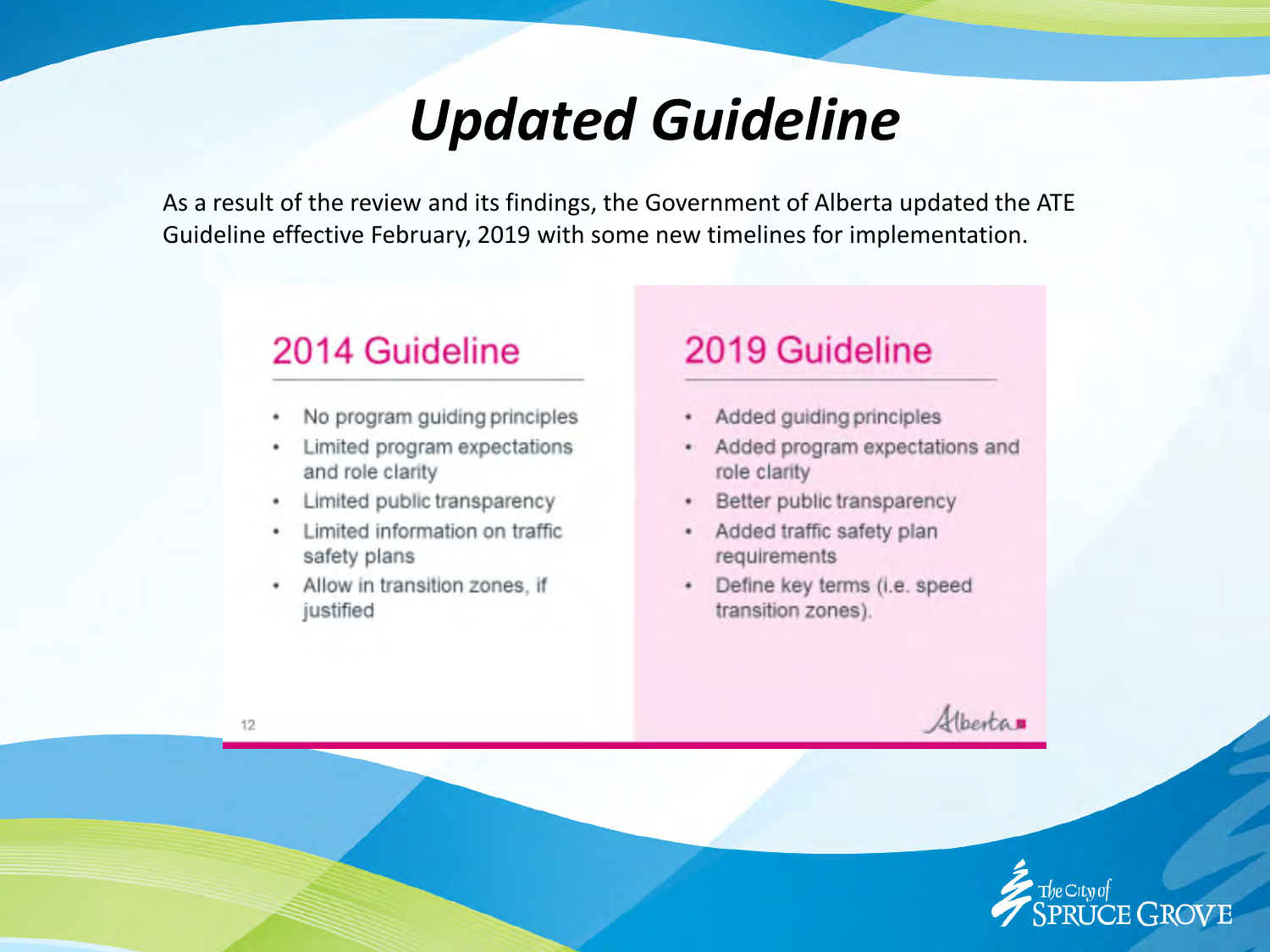### *Previous Audits & Reporting*

- Administration implemented an annual Protective Services report to Council in 2017 which includes a heavy emphasis on ATE. No reporting requirement in previous Guideline unless through audits.
- The City of Spruce Grove is regularly audited by the AJSG.
- In each audit the City has received positive feedback and minor recommendations related to their ATE program.
- The last audit of the City of Spruce Grove's ATE Program was completed in January, 2017. The AJSG released their findings in March 2017.
- The audit concluded:

*"Overall, their (Spruce Grove) A.T.E. Program is well run and those involved are knowledgeable and appear both professional and dedicated to ensuring it is run in accordance with the underlying principles of the Provincial A.T.E. Program."*

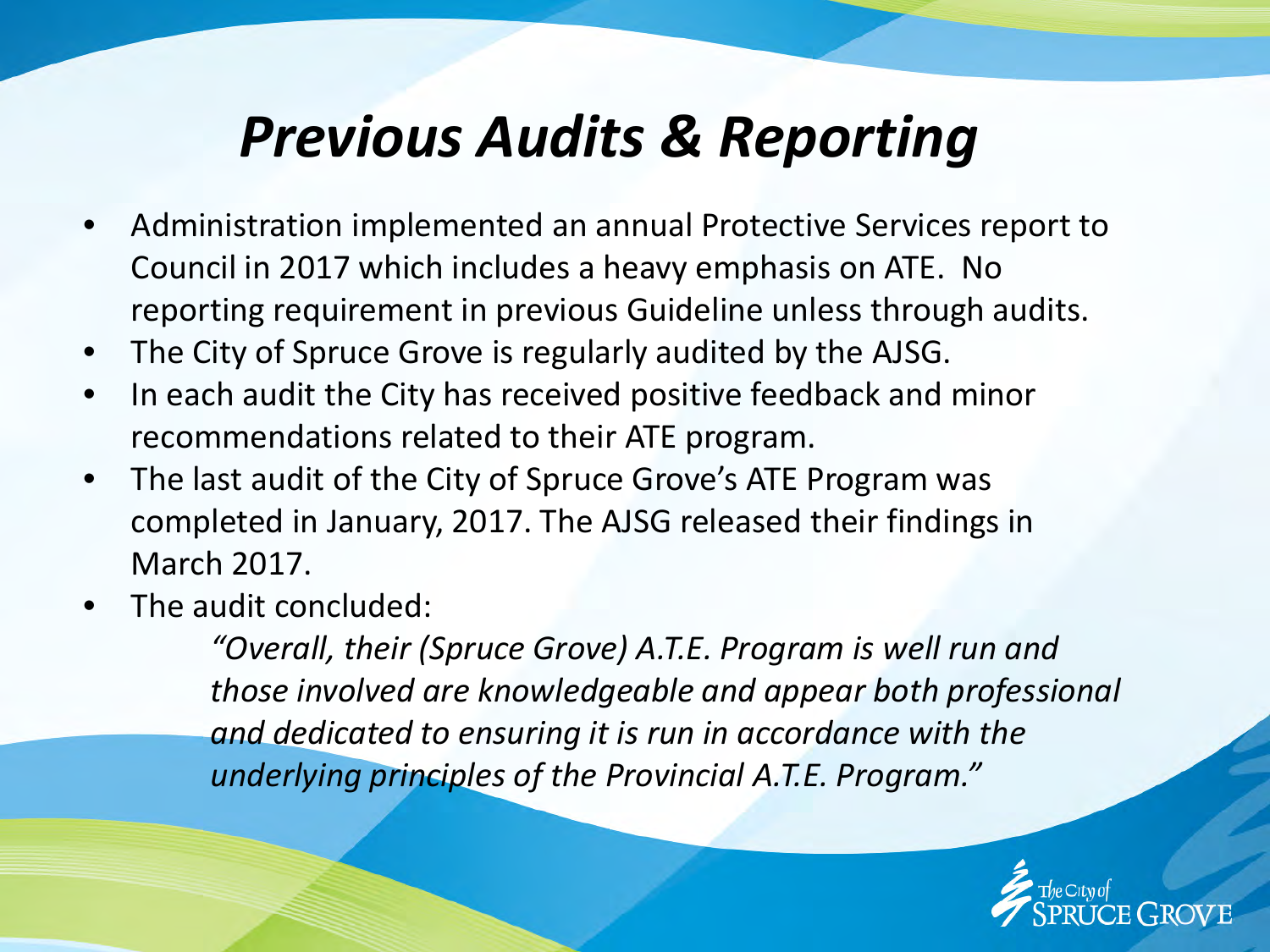### *2016 Operational Effectiveness Review*

- OER completed in 2016 and presented to Council in 2017.
- Council of the day asked in terms of whether ATE in the COSG was effective in reducing collisions and personal injury.
- The report presented evidence, statistics, and rationale for answering this question in the affirmative.

Recommendations and Status

- Full report updates these.
- Most are complete or significantly in the process of completion.
- New Guideline and recommendations exceed.

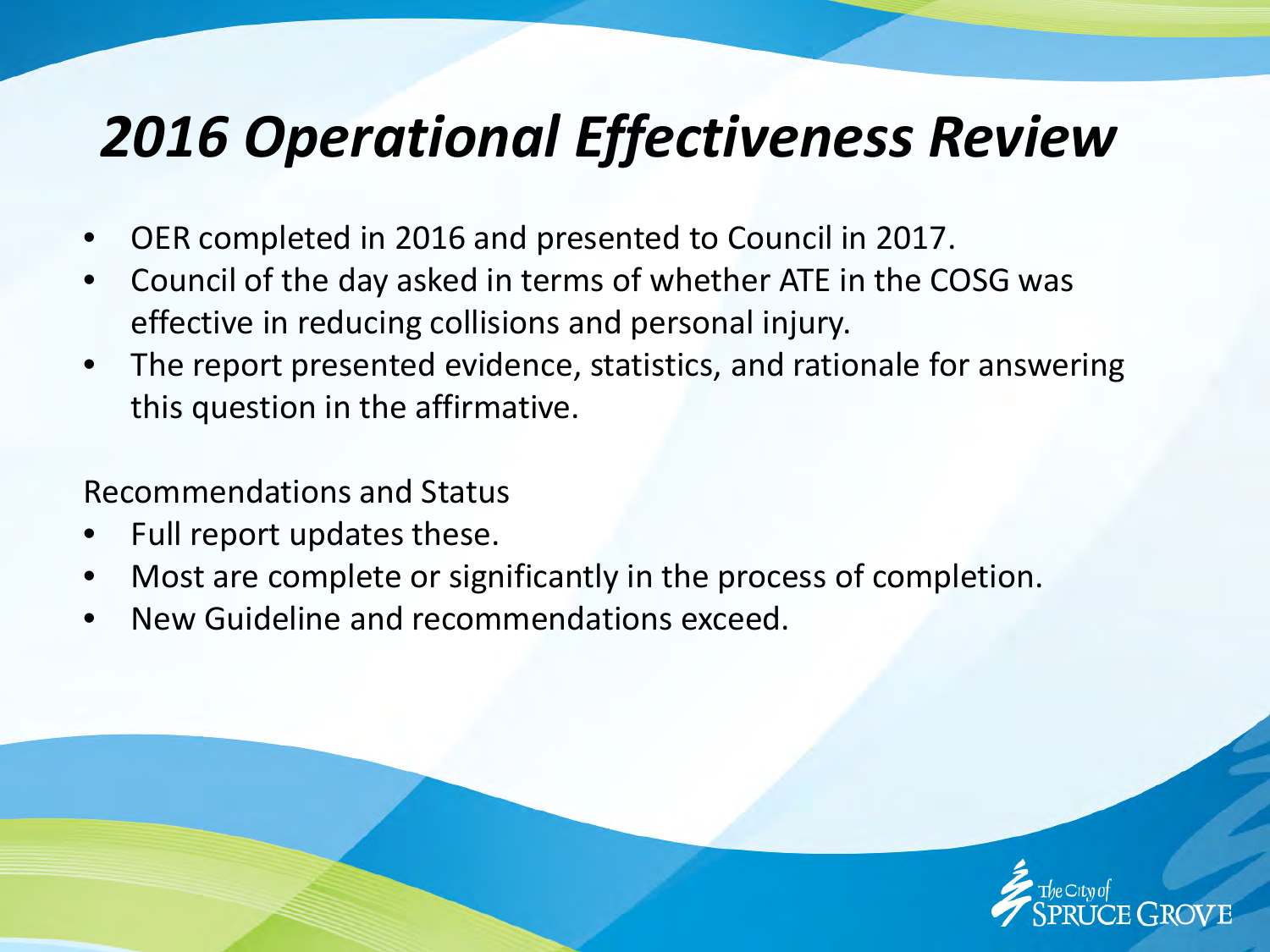Research study called *Speed Cameras Improving Safety or Raising Revenue? (Richard Tay – Chair of Road Safety UofC Engineering)*

ATE and collision data in City of Edmonton:

- This study found that both the number of photo radar operating hours and the number of drivers apprehended per month had statistically significant effects in reducing the number of injury collisions.
- The study also showed that the number of tickets issued has a significant independent effect in reducing the number of injury crashes above the deterrent effect provided by police presence alone.

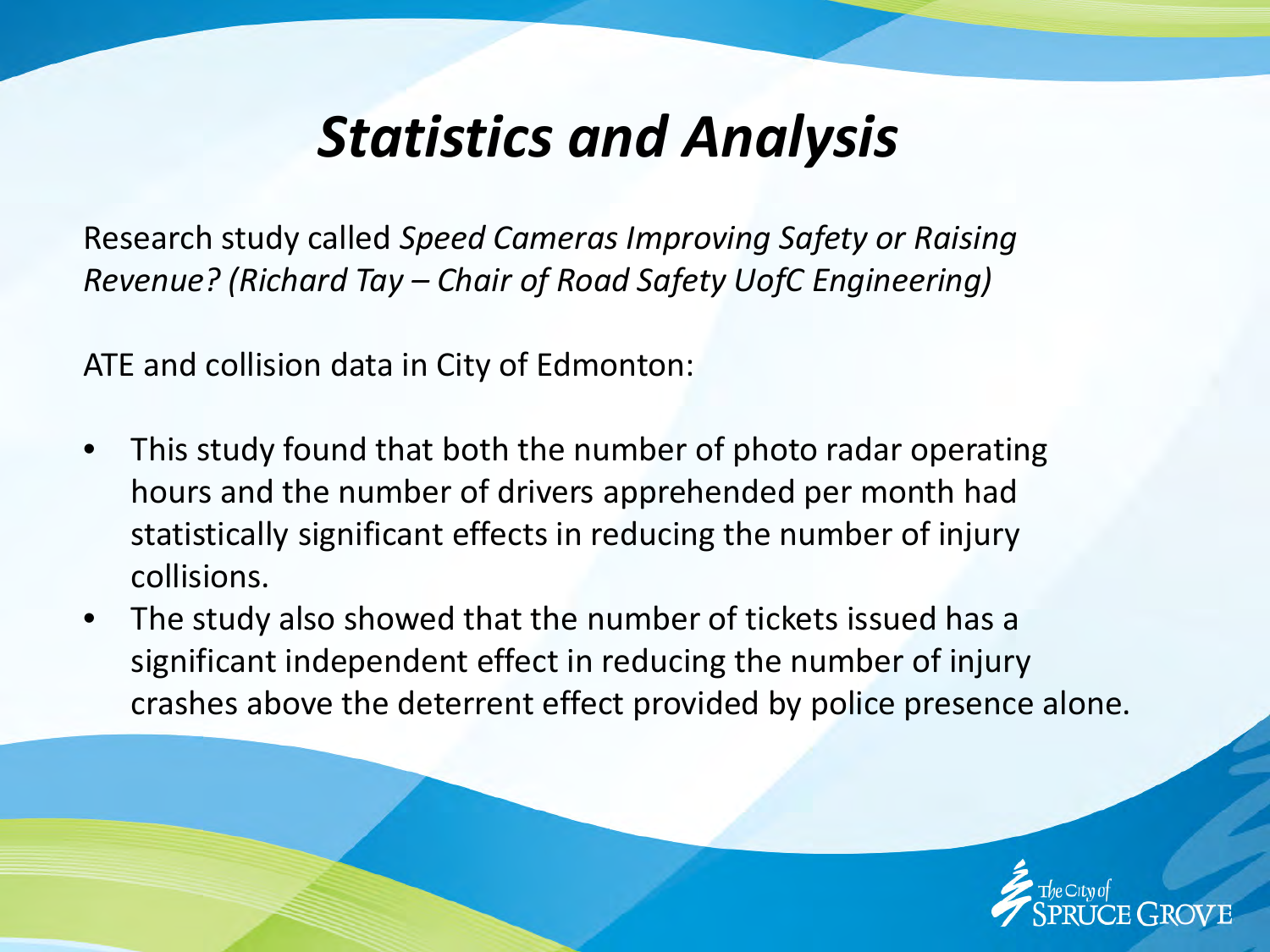Replicated same study *(Dr. El-Basyouny Research Chair Urban Traffic Safety City of Edmonton)*

- The findings were consistent with previous research, indicating significant reductions in known photo radar locations.
- Additionally, the study found that when people know there is photo radar on one side of an arterial road they also reduce speed, and therefore collisions, on the opposite side of the road where ATE is not in operation (spillover effect – behaviour change).

*"I can say without any doubt the automated traffic enforcement program in Edmonton has been effective in saving lives. Now, that is not my personal opinion. It's not me saying what I think or what I believe in. That is actually based on the data we have analyzed here in the City of Edmonton."* ~ Dr. El-Basyouny

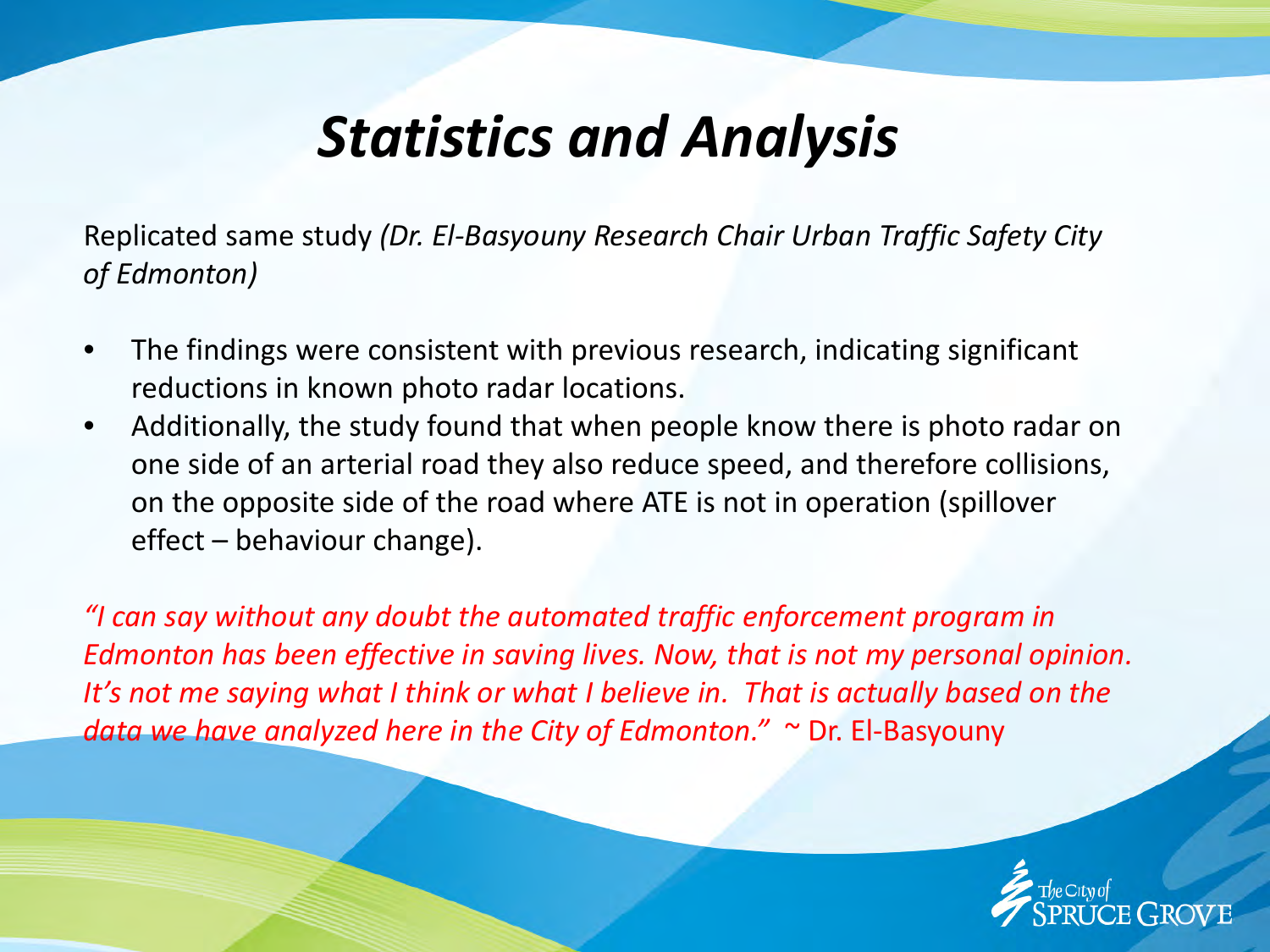- Following the implementation of ATE in these cities the results have been reported as follows:
	- Calgary intersection collisions decreased by 7%; fatal collisions by 100%; injury collisions by 4%.
	- Edmonton severe collisions decreased by 32%; property damage collisions decreased by 29%; total collisions decreased by 28%; speed related collisions decreased by 27%. (independent UofA study)
	- Winnipeg injury collisions decreased by 24%; property damage collisions decreased by 13%; 2% increase in property damage collisions without intersection cameras.
	- Gatineau fixed ATE locations saw 58% reduction in collisions; mobile locations saw 25% reduction in collisions.

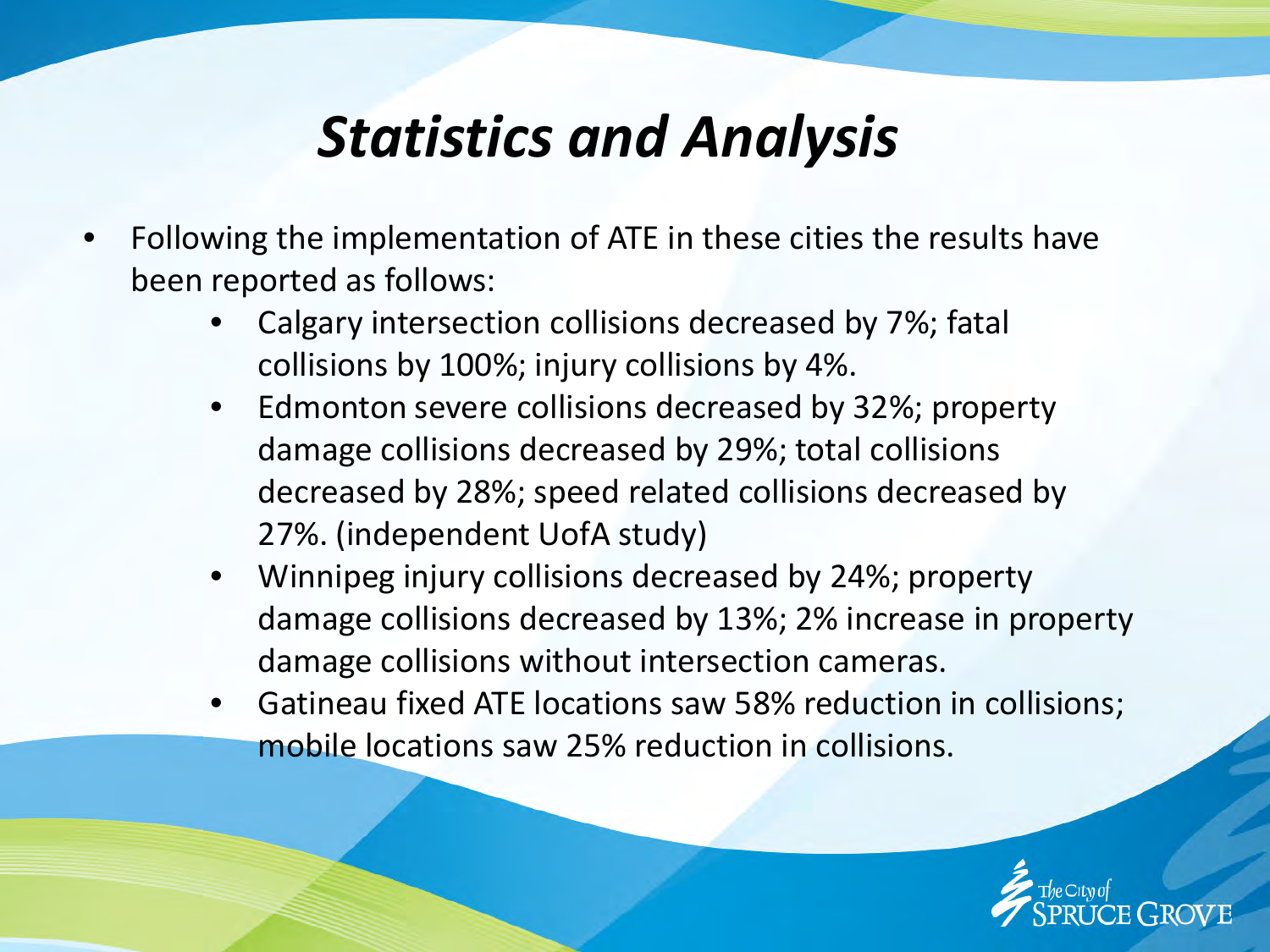#### **Effectiveness of Mobile Speed Cameras**

| <b>Author and Year</b>                                 | Location                     | <b>Effects on Crashes</b>                                                   | <b>Author and Year</b>                 | Location                             | <b>Effects on Crashes</b>                                              |  |  |
|--------------------------------------------------------|------------------------------|-----------------------------------------------------------------------------|----------------------------------------|--------------------------------------|------------------------------------------------------------------------|--|--|
| <b>Carnis &amp; Blais</b><br>(2013)                    | France                       | 100,000<br>The<br>fatality<br>rate<br>per<br>vehicles reduced by 21%; 26.2% | <b>Retting &amp; Farmer</b><br>(2003)  | DC, US                               | 14% decline in mean speed; 82%<br>decline in speeding vehicles.        |  |  |
|                                                        |                              | reduction in non-fatal traffic injuries<br>in the first month.              | Christie, Lyons,<br>Dunstan, & Jones   | South Wales, UK                      | 51% reduction in injury crashes.                                       |  |  |
| Goldenbeld &                                           | <b>Netherlands</b>           | Reduction of injury crashes by 21%                                          | (2003)                                 |                                      |                                                                        |  |  |
| <b>Schagen (2005)</b>                                  |                              | (Rural) and have spillover effect. 3.5<br>km/h decline in mean speed.       | Davis (2001)                           | CA, US                               | reduction in proportion of<br>15%<br>speeding 10 mph over limit        |  |  |
| Chen, Meckle, &<br><b>Wilson (2012)</b>                | BC, Canada                   | 25% reduction in daytime unsafe<br>speed related crashes.                   | Berkuti & Osbuen<br>CA, US<br>(1998)   |                                      | 10% decline in traffic speeds and<br>51% reduction in crashes.         |  |  |
| Cunningham,<br>Hummer, & Moon                          | North Carolina,<br><b>US</b> | Reduced crashes by around 10%<br>(urban).                                   | <b>Portland (1997)</b>                 | OR, US                               | 2% decline in mean speed and 30%<br>reduction in speeding vehicles.    |  |  |
| (2008)                                                 |                              |                                                                             | <b>Coleman &amp; Paniati</b><br>(1995) | Victoria,<br>Australia               | Reduced<br>speeding<br>percent<br>of<br>vehicles from 23% to 2.9%; 22% |  |  |
| Gains, Heydecker,<br>Shrewsbury, &<br>Robertson (2004) | UK                           | Reduction of injury crashes by 22%<br>(urban) and 15% (rural).              |                                        |                                      | decline in total crashes; 38% decline<br>in injury crashes.            |  |  |
| <b>OECD (2006)</b>                                     | France                       | 5 km/h decline in mean speed 30%<br>decline in fatal crashes (highway).     | <b>Coleman &amp; Paniati</b><br>(1995) | <b>New South</b><br>Wales, Australia | 22% decline in serious crashes.                                        |  |  |

Mobile Photo Enforcement reduces crashes by 20-30% reduces injury crashes by 51%

reduces mean speed by 2-10 km/h

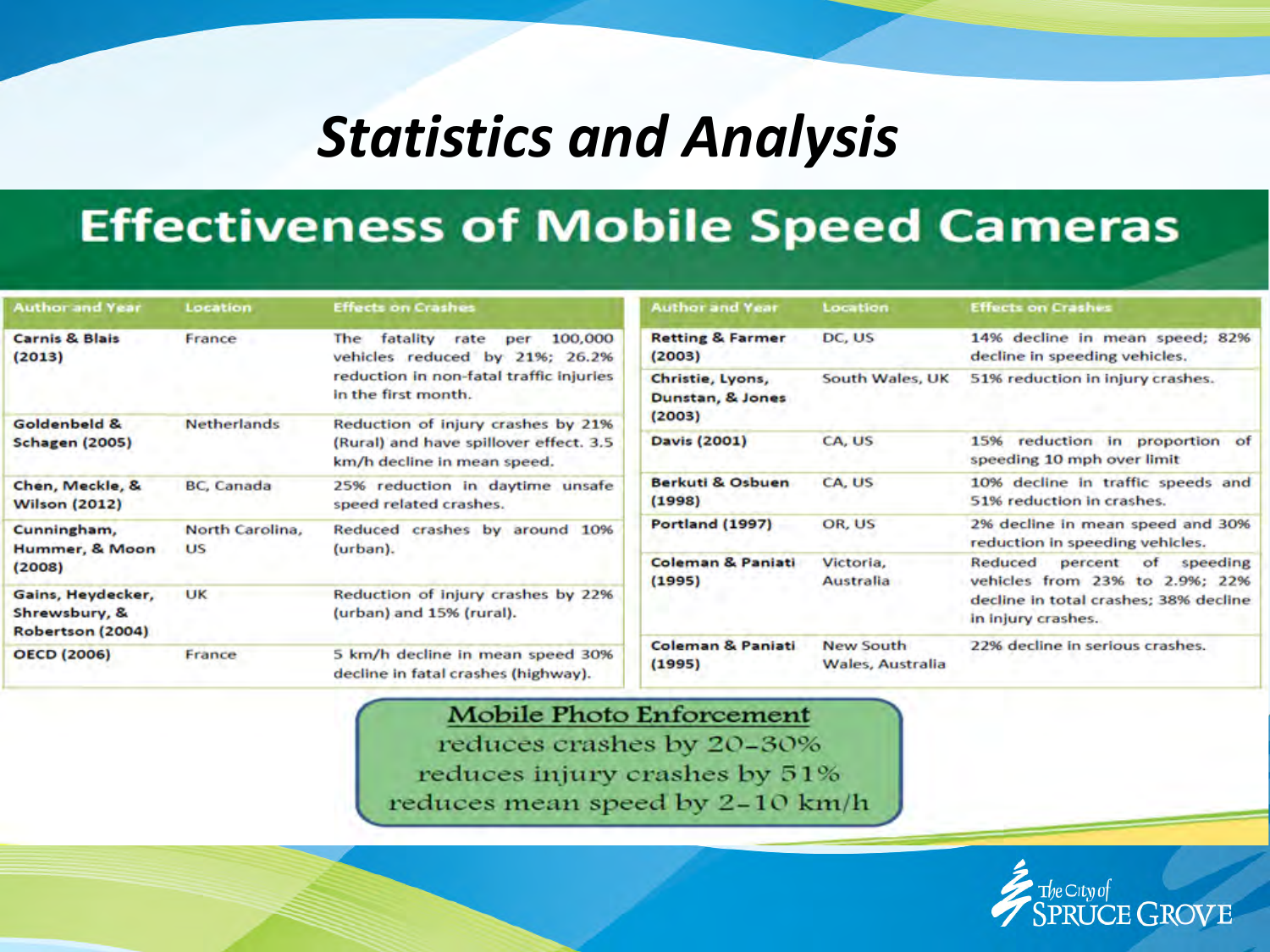- Collision Cost Estimates (CRISP 2010)
	- The direct collision costs ranged in the Capital Region from approximately \$11,000 - \$180,000 for minor collisions to fatalities respectively.
	- Indirect collision costs, such as "human capital" ranged from the same \$11,000 for minor collisions but jumped to an estimated \$1.8 million for fatalities.
- Spruce Grove population, registered drivers, collisions

| <b>TYPE</b>              | 2016  | 2017  | 2018  |
|--------------------------|-------|-------|-------|
| <b>Population</b>        | 33640 | 34881 | 35766 |
| <b>Licensed Drivers</b>  | 37300 | 37812 | 38691 |
| <b>Total Collisions</b>  | 756   | 742   | 768   |
| <b>Injury Collisions</b> | 127   | 129   | 129   |

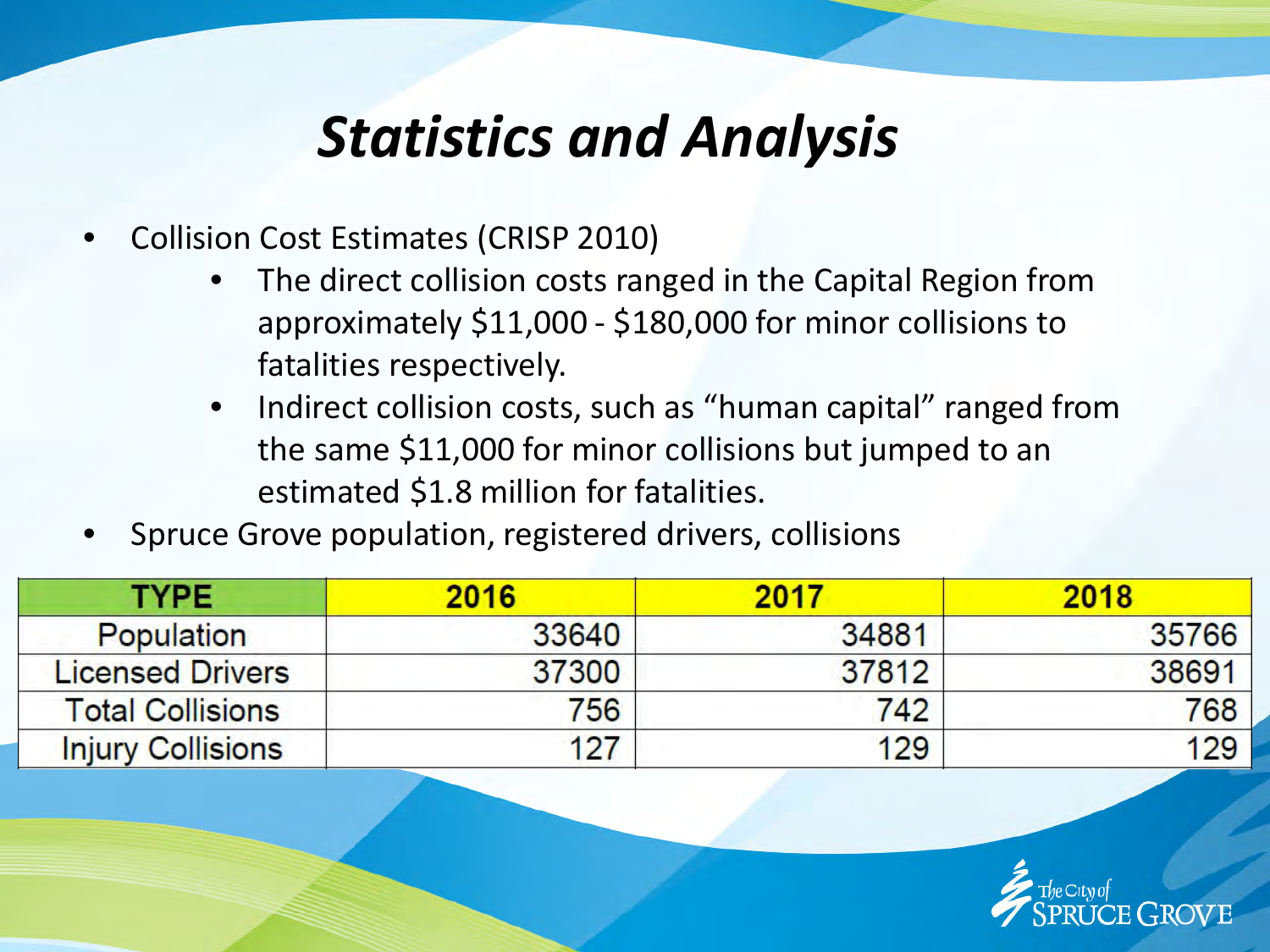Highway 16A

| <b>Location</b>                | Cross /                                            | <b>Collisions</b> | <b>Rank</b>    | <b>Collisions</b> | <b>Rank</b>    | <b>Collisions</b> | <b>Rank</b>      |
|--------------------------------|----------------------------------------------------|-------------------|----------------|-------------------|----------------|-------------------|------------------|
|                                | <b>Intersection</b>                                | 2016              |                | 2017              |                | 2018              |                  |
| Hwy 16A                        | Jenn Heil /<br><b>Campsite</b>                     | 41                | 1              | 29                | $\overline{2}$ | 25                | $\overline{4}$   |
| Hwy 16A                        | <b>Century Rd</b>                                  | 35                | $\overline{2}$ | 31                | 1              | 26                | 3                |
| Hwy 16A                        | <b>Calahoo Rd</b>                                  | 31                | 3              | 23                | 3              | 9                 | 10               |
| <b>Jenn Heil</b><br><b>Way</b> | <b>Grove Drive</b>                                 | 20                | 4              | 17                | 6              | 30                | $\overline{2}$   |
| <b>Century</b><br>Rd           | <b>Grove Drive</b>                                 | 18                | 5              | 16                | $\overline{7}$ | 31                | $\mathbf{1}$     |
| Hwy 16A                        | Nelson /<br>Westgrove                              | 16                | 6              | 18                | 5              | 17                | 5                |
| <b>Jenn Heil</b><br><b>Way</b> | <b>Mcleod Ave</b>                                  | 14                | $\overline{7}$ | 12                | 10             | 12                | $\boldsymbol{8}$ |
| <b>Jenn Heil</b><br><b>Way</b> | <b>Spruce Ridge</b><br>Drive /<br><b>Hawthorne</b> | 12                | 8              | 13                | 8              | 9                 | 11               |
| <b>Grove</b><br><b>Drive</b>   | <b>Calahoo Rd</b>                                  | 11                | 9              | 11                | 12             | 13                | 8                |
| <b>Century</b><br><b>Road</b>  | Kings Link /<br><b>Vanderbilt</b>                  | 10                | 10             | 6                 | 22             | 8                 | 12               |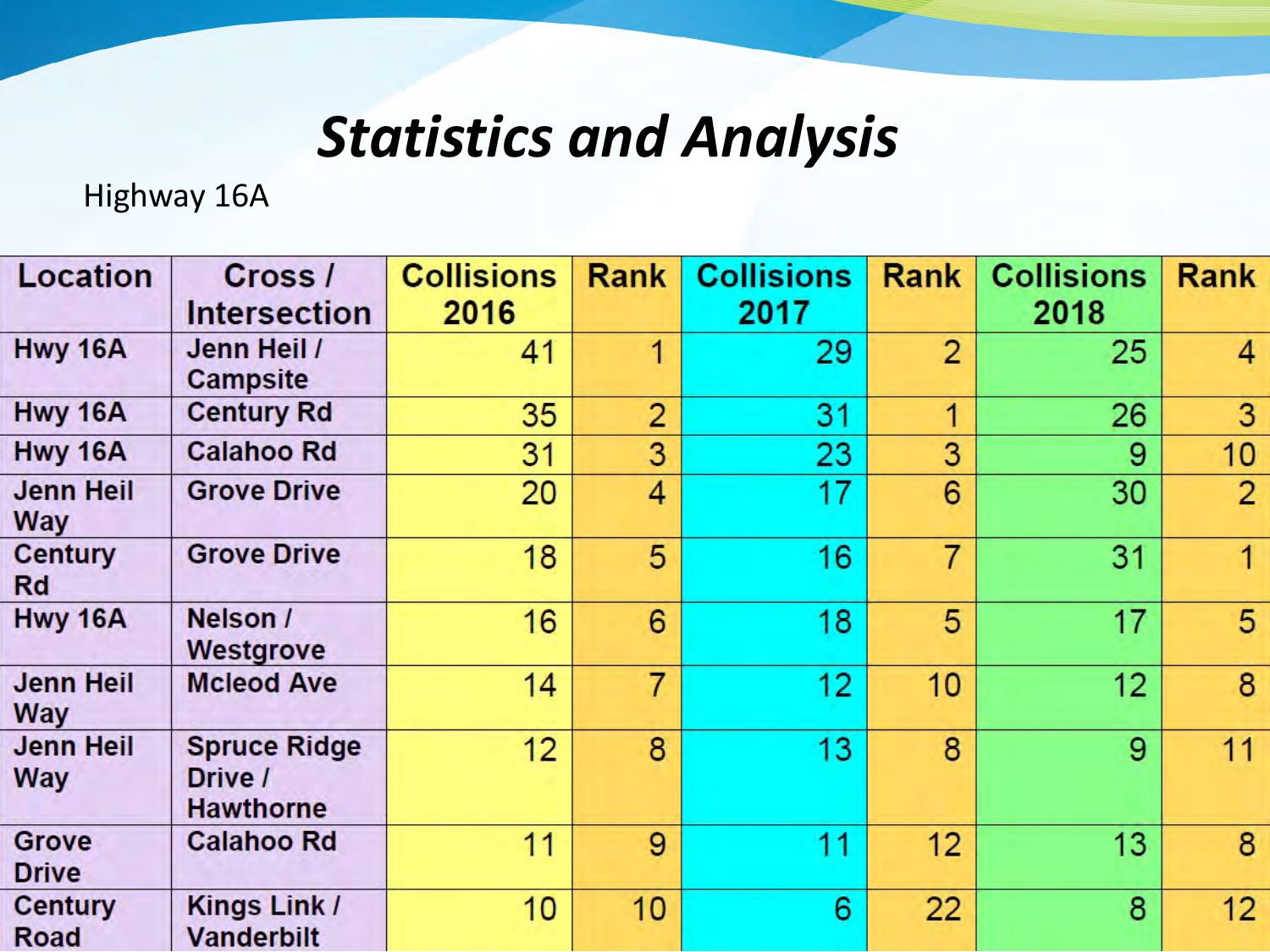Behaviour Modification

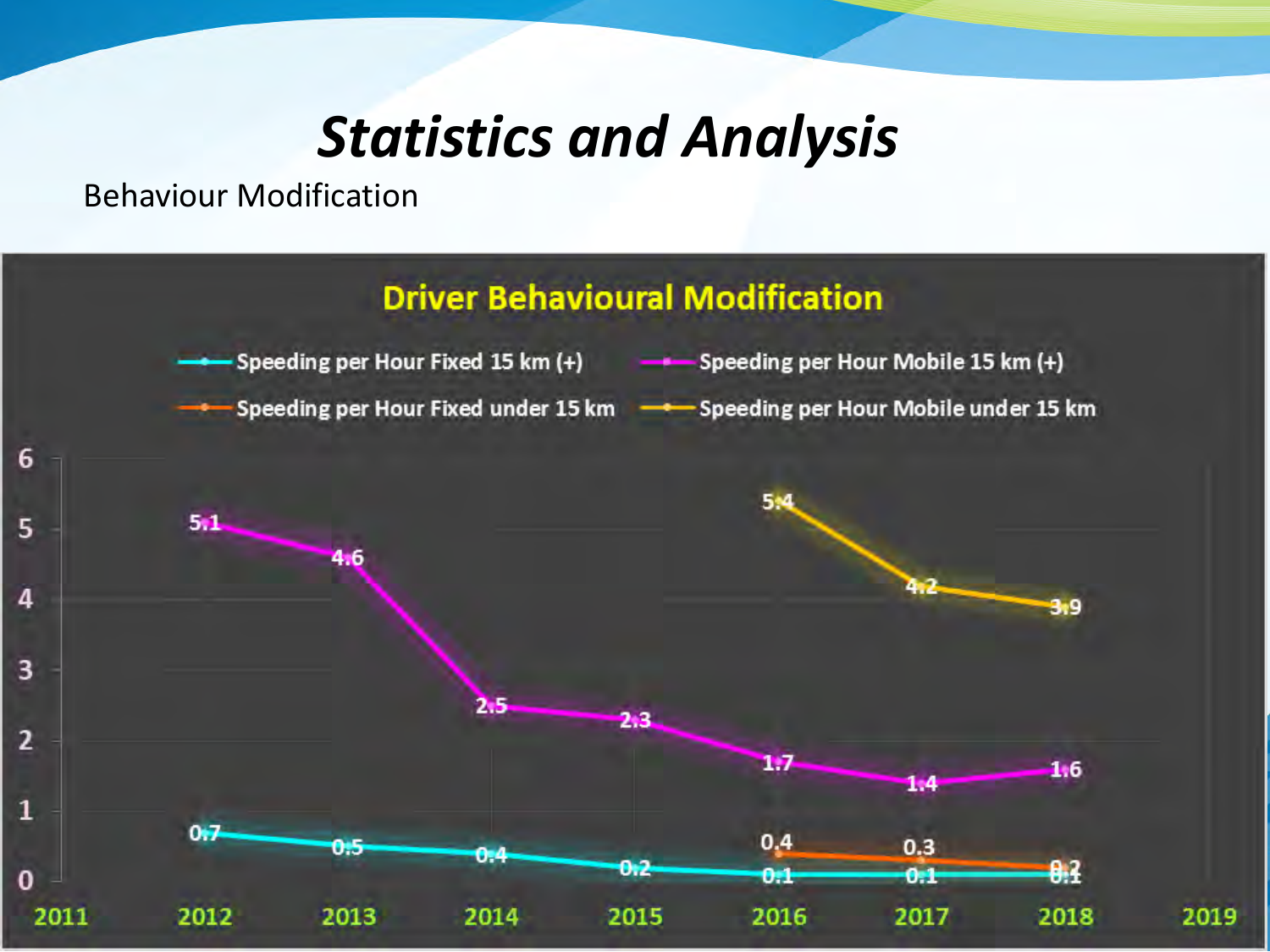#### Resident vs. Non-Resident

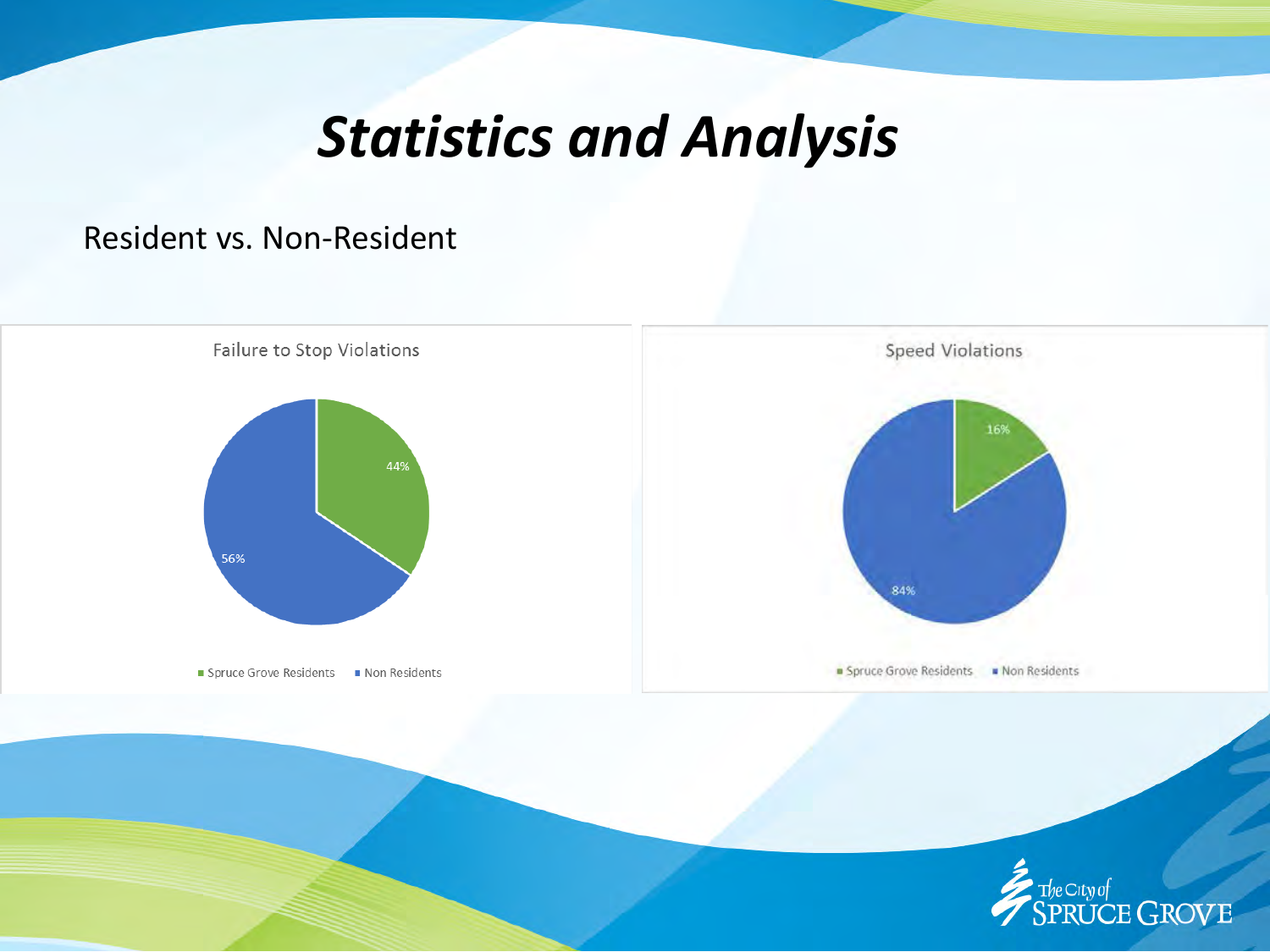Safest Cities in Canada Annual Study

- Allstate Insurance Canada conducts an in-depth analysis of company collision claims data to determine the safest communities in Alberta, New Brunswick, Nova Scotia and Ontario based on the frequency of collisions.
- Statistically valid.
- Even just for Allstate customers prior to the implementation of ATE, Spruce Grove was not even in the top 100 of the study.
- 2015 #1 in Canada; 2016 #1 in Canada; 2017 #2 in Canada.
- 2018 10 yr combined ranking #7 in Canada (#2 in Alberta).
- #1 in Canada over a 10 year period for the greatest decrease in collision claims (-27%).

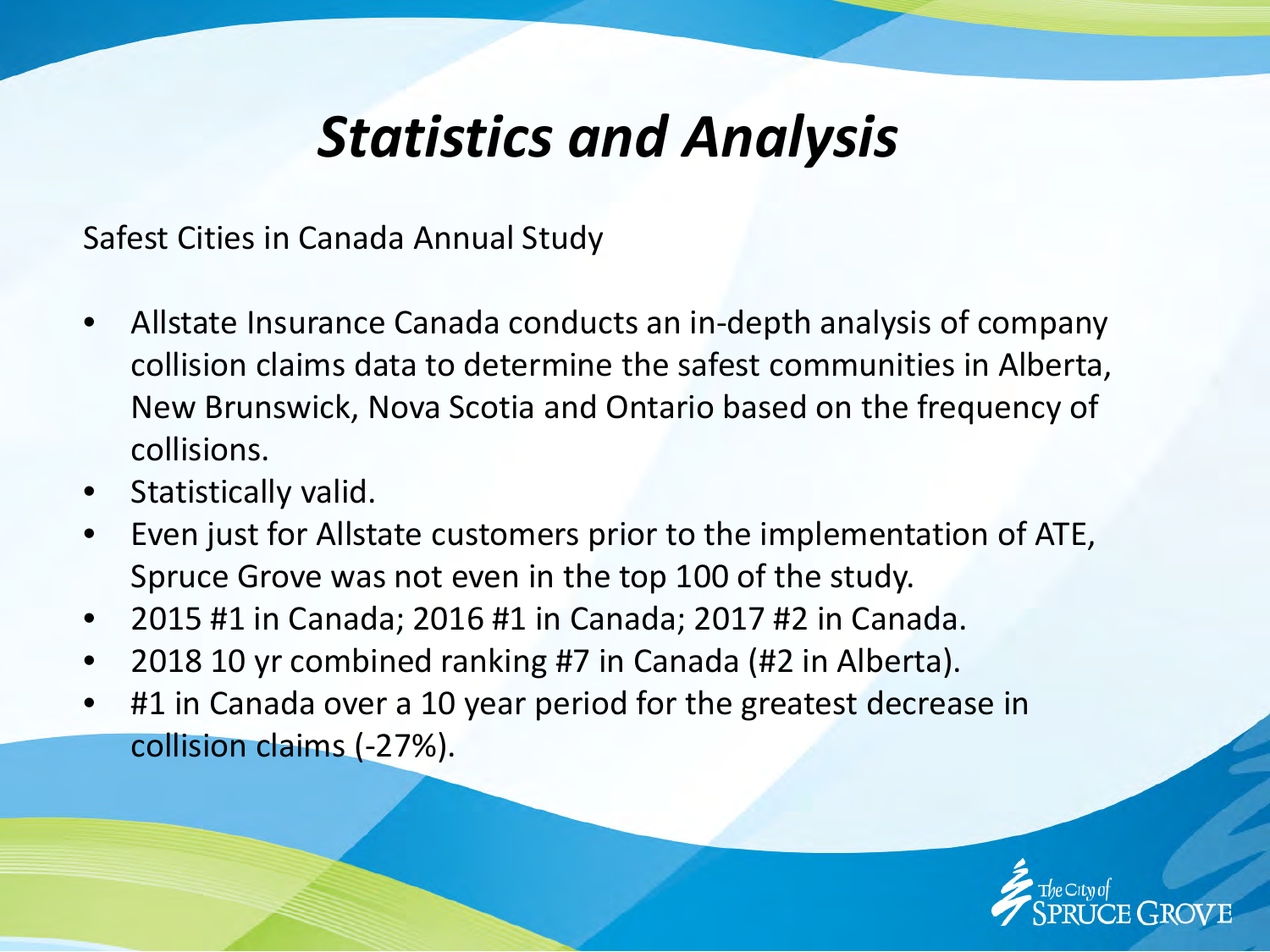#### Public Complaints

Safe City began tracking complaints related to ATE in May of 2017.

Can't emphasize enough to direct all complaints to ES.

| <b>ATE Complaint Type / Category</b>                                                                                | 2017                    | 2018                    |
|---------------------------------------------------------------------------------------------------------------------|-------------------------|-------------------------|
| Disagree where ATE is parked                                                                                        | 13                      | 14                      |
| Wish to learn more / understand the ATE Program                                                                     | 5                       | 4                       |
| How to pay an ATE Ticket                                                                                            | 5                       | $\overline{\mathbf{3}}$ |
| They incurred too many violation tickets                                                                            | 4                       | $\overline{0}$          |
| Dislikes program / cash cow / private company                                                                       | 4                       | 4                       |
| Report owner's license plate or vehicle was stolen                                                                  | 3                       | 0                       |
| <b>Tickets are too expensive</b>                                                                                    | $\overline{\mathbf{z}}$ | 5                       |
| Inquiry whether ATE can track stolen vehicle<br>proximal to theft occurrence                                        | $\overline{\mathbf{z}}$ | $\overline{0}$          |
| ATE vehicles enforcing too close together                                                                           | $\overline{ }$          | $\bf{0}$                |
| Inquiry to identify / confirm ATE vehicle                                                                           | $\overline{\mathbf{z}}$ | $\Omega$                |
| Request for ATE to be enforced in area                                                                              | $\overline{2}$          | $\overline{2}$          |
| Wished manned enforcement and education in place<br>of ATE                                                          | 1                       | $\Omega$                |
| Disagrees with city speed limits                                                                                    | $\overline{1}$          | o                       |
| Speed limit / tolerance inquiry                                                                                     | $\overline{\mathbf{1}}$ | $\overline{2}$          |
| Wishes to justify their actions                                                                                     | 1                       | 1                       |
| Enforcement of ATE conducted when speed sign<br>covered - Unfounded                                                 | 1                       | $\overline{0}$          |
| ATE vehicle was a traffic obstruction - founded                                                                     | $\overline{\mathbf{1}}$ | 1                       |
| ATE operator activating crosswalk - entrapment -<br>unfounded.                                                      | 0                       | 1                       |
| Complaint against ATE operator making comments                                                                      | $\overline{0}$          | $\overline{2}$          |
| Ticket inquiry - did they receive one, postal strike<br>inquiry, how to dispute ticket, how to obtain<br>disclosure | $\overline{0}$          | 4                       |
| <b>TOTAL</b>                                                                                                        | 50                      | 43                      |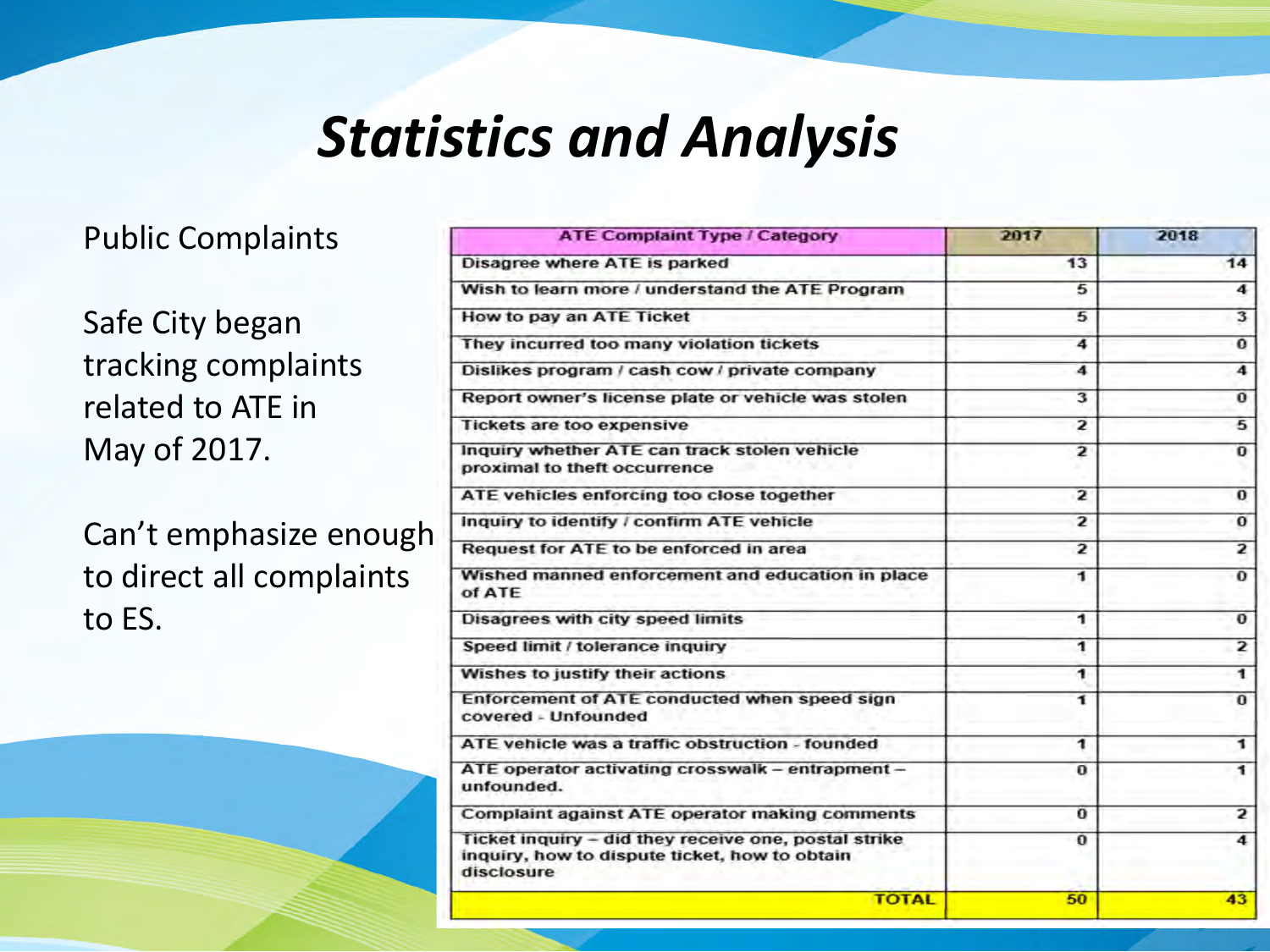Public Perception – Provincial Review *To what degree do you believe that photo radar/Intersection Safety Cameras have contributed to improved safety outcomes (reduced speeding, fewer collisions, better driver attention/behaviours) in the last five years.*

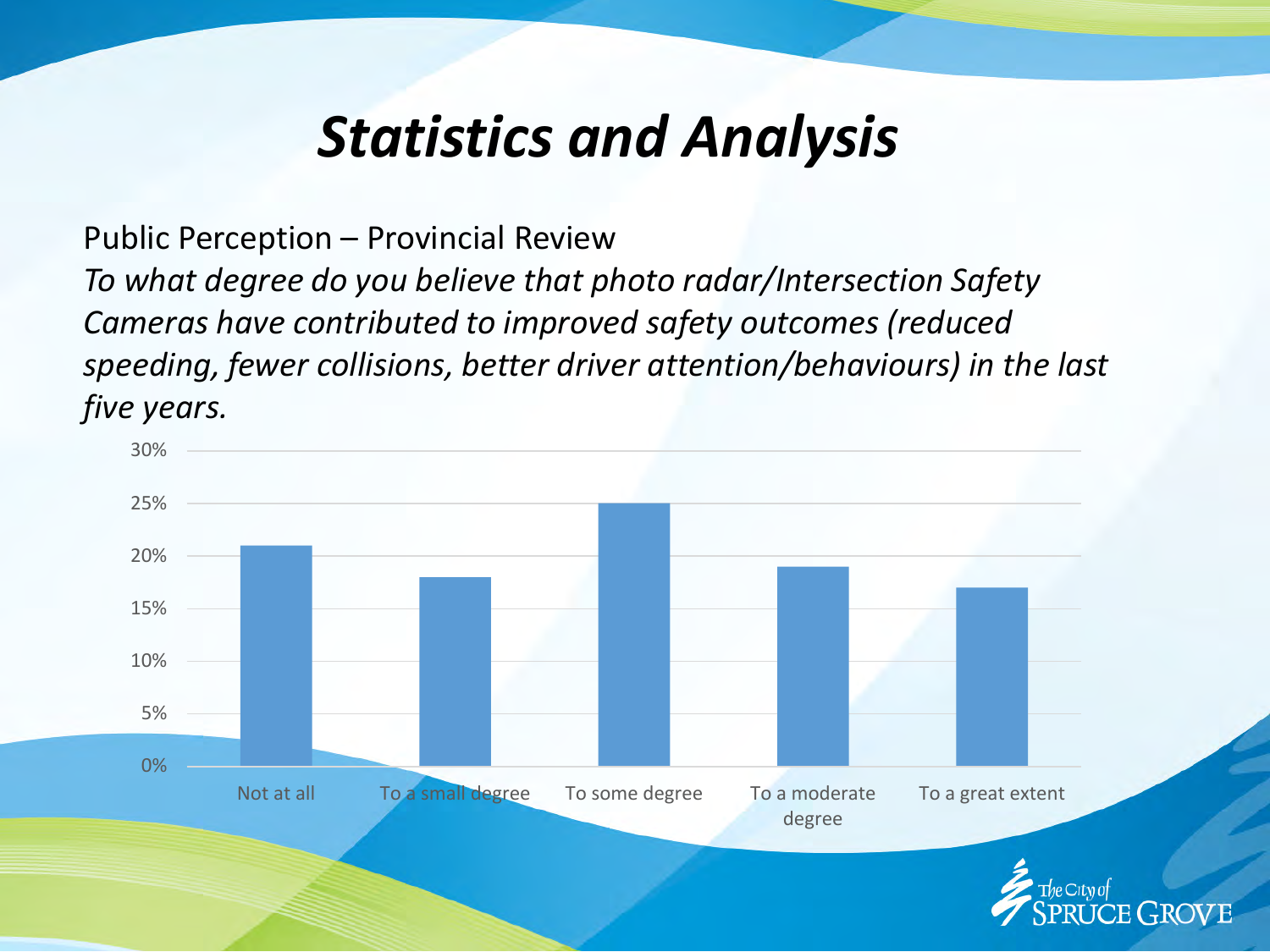Public Perception – Provincial Review *In the past five years, photo radar/Intersection Safety Cameras have reduced collisions in my municipality in Alberta.*

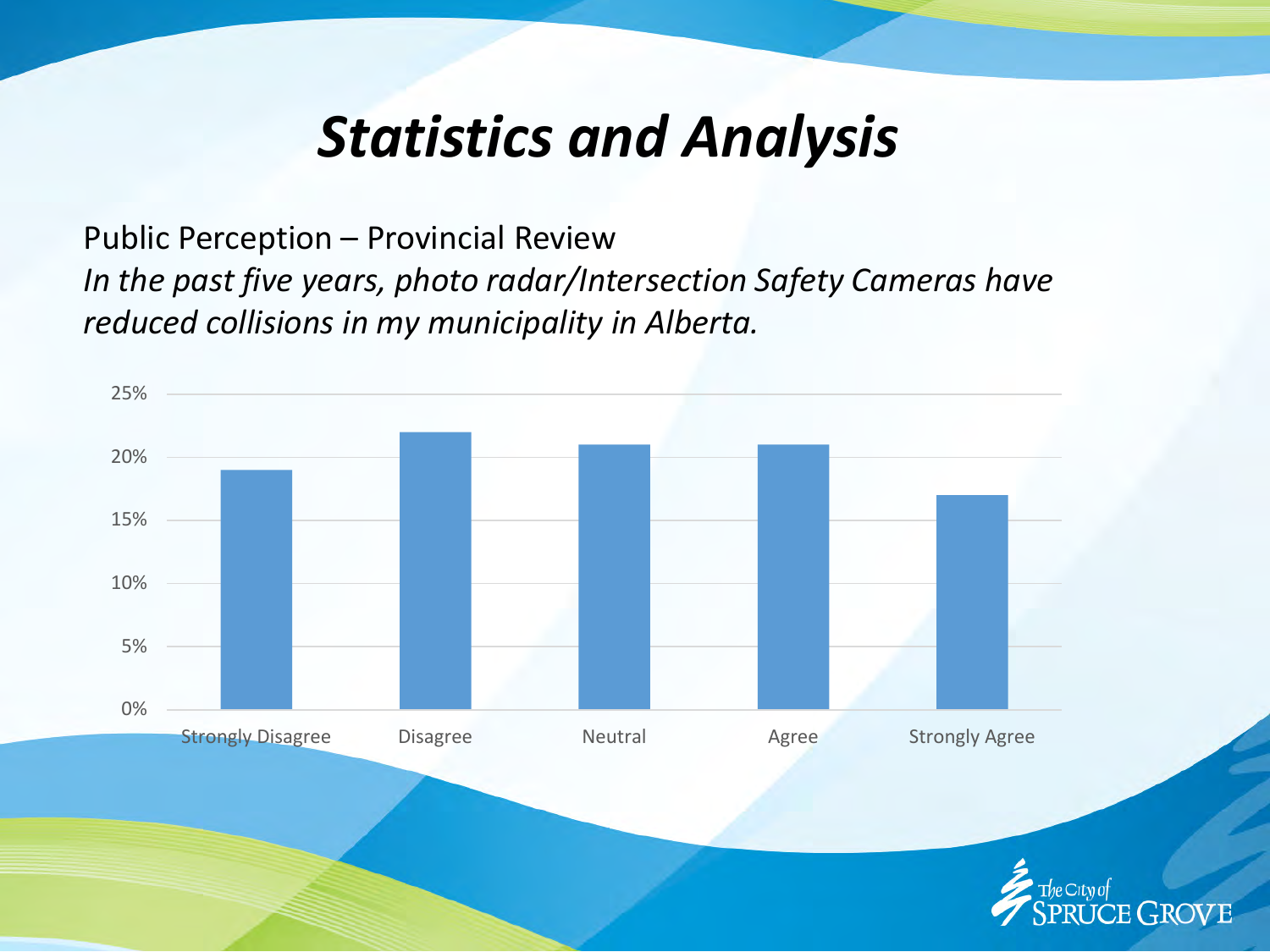Public Perception – Provincial Review *Intersection Safety Cameras (ISCs) that detect speeding make intersections safer.*

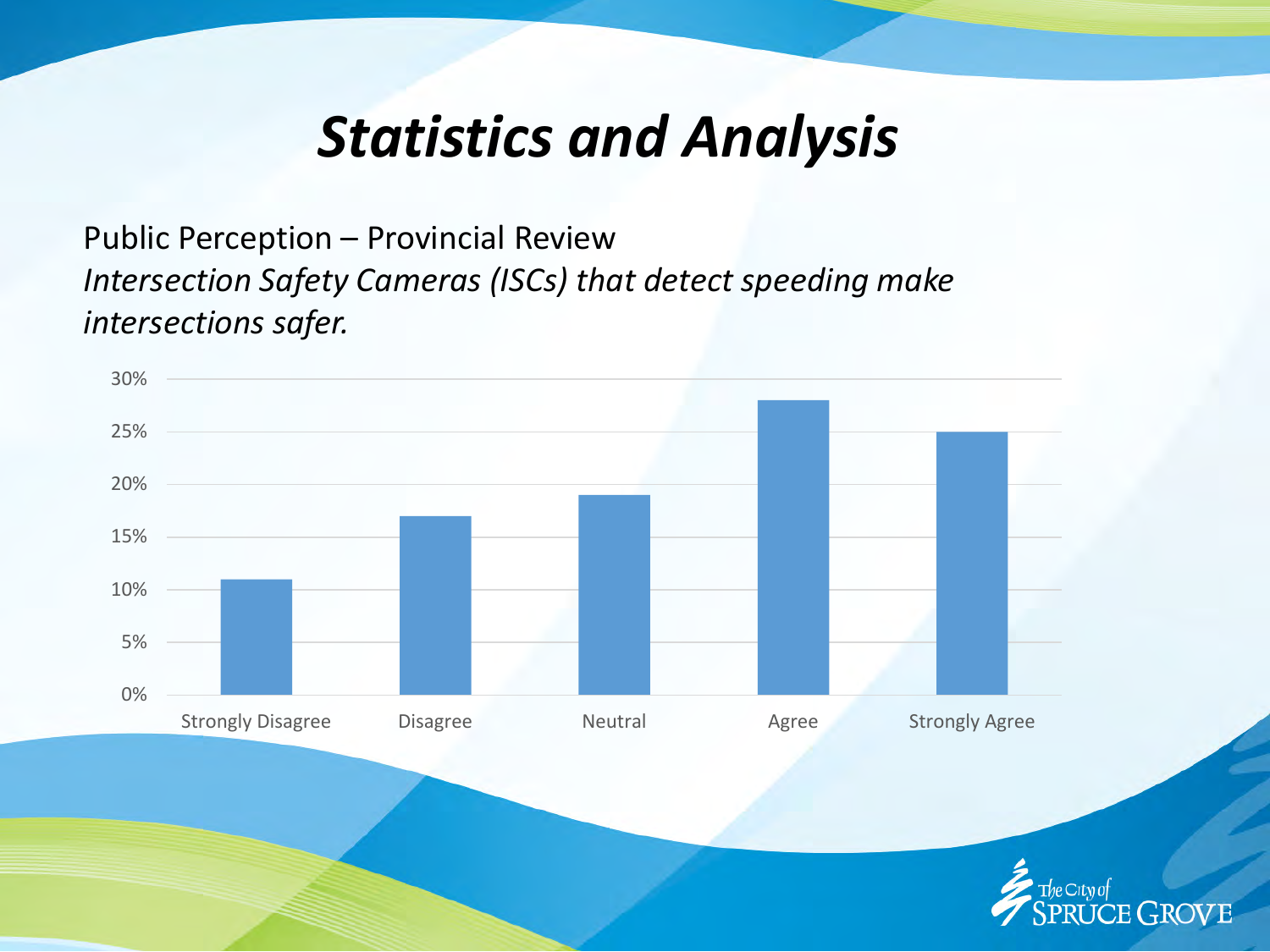Public Perception – Provincial Review

*Knowing that I could receive an Automated Enforcement violation/fine has improved my own driving behaviour (reducing speeding, running red lights, etc.).*

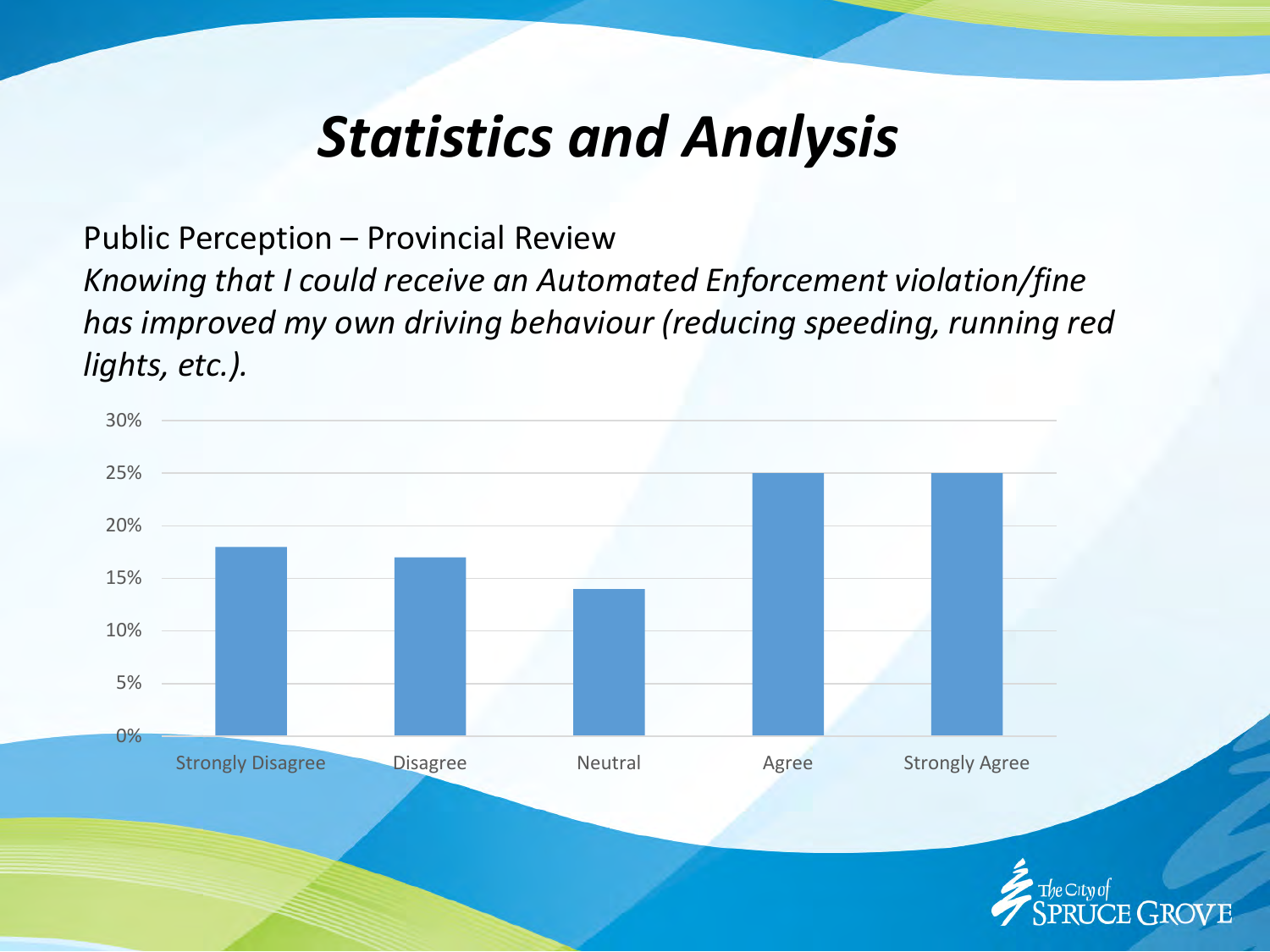Public Perception – CRISP

*On a freeway, how many kilometers above the posted speed limit do you personally feel it is okay to drive?*

| Speed over the<br>speed limit | <b>Insight Focus</b><br><b>Group</b> | <b>Online Participants</b><br><b>Surveyed</b> | <b>Telephone</b><br><b>Participants</b> |  |  |
|-------------------------------|--------------------------------------|-----------------------------------------------|-----------------------------------------|--|--|
| Over 15km/hr                  | 3.9%                                 | 8.9%                                          | 3.2%                                    |  |  |
| 11-15 km/hr                   | 16.0%                                | 10.4%                                         | 9.8%                                    |  |  |
| 6 - 10 km/hr                  | 47.2%                                | 43.0%                                         | 47.8%                                   |  |  |
| $1-5$ km/hr                   | 21.7%                                | 18.9%                                         | 26.4%                                   |  |  |
| 0 km/hr                       | 11.3%                                | 8.8%                                          | 12.9%                                   |  |  |

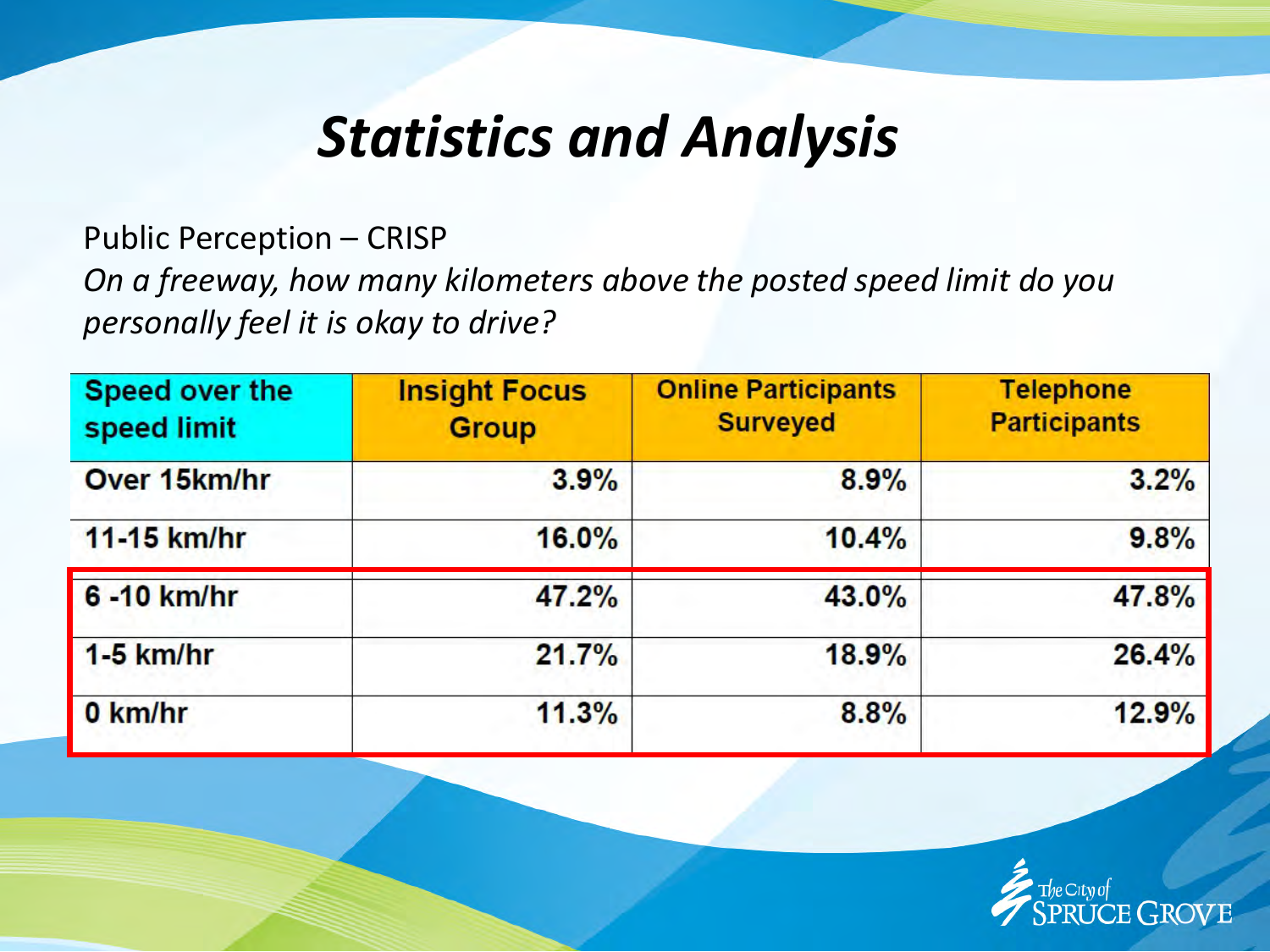#### Cash Cow

- Concur that for some jurisdictions/sites this is the case (no evidence).
- Abuse by others does not mean COSG should reject completely.
- 100% about safety in COSG (recognize more transparency).
- There has not been any evidence, discussion, or suggested practice that has/had revenue as its focus when contemplating ATE sites, initiatives, or other operational matters.
- Administration has nothing to gain from increased revenue.
- Collision cost analysis.
- City budgeting no increases despite increase population/drivers.
- 16A has consistently been the road where we have the highest number of intersection collisions and excessive speeds.
- New technologies welcomed by administration.
- Sites have been pulled that were higher revenue generating sites but not seeing improvements (i.e. failure to stop Jen Heil, Golden Spike)

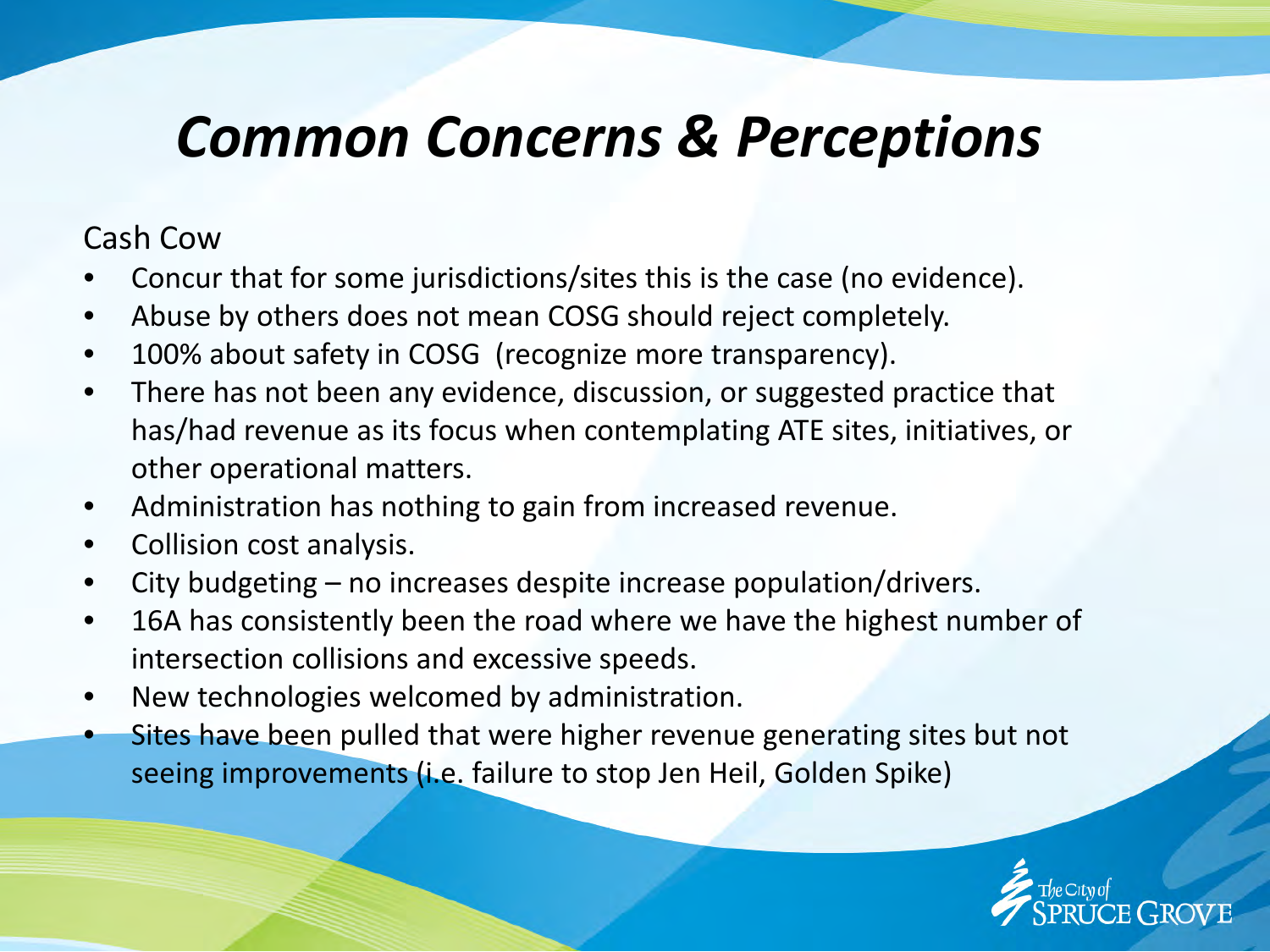For Profit Operator vs. "In-House"

- Concern a "for profit" operator obviously can't be focused on safety over revenue if their reason for existence and business success is about revenue.
- Report to our PS department (and ultimately the RCMP) and must comply with all of the Guideline and other aspects of their contract.
- They have no input into program direction.
- If "in-house" complaints would decrease? Not necessarily.
- "In-house" perception may be that a particular department is utilizing ATE revenue to fund initiatives or positions within said department.
- Private operator has more to lose if found not in compliance with contract or Guideline (muni/province can cancel contract or authority to operate and go to open market).

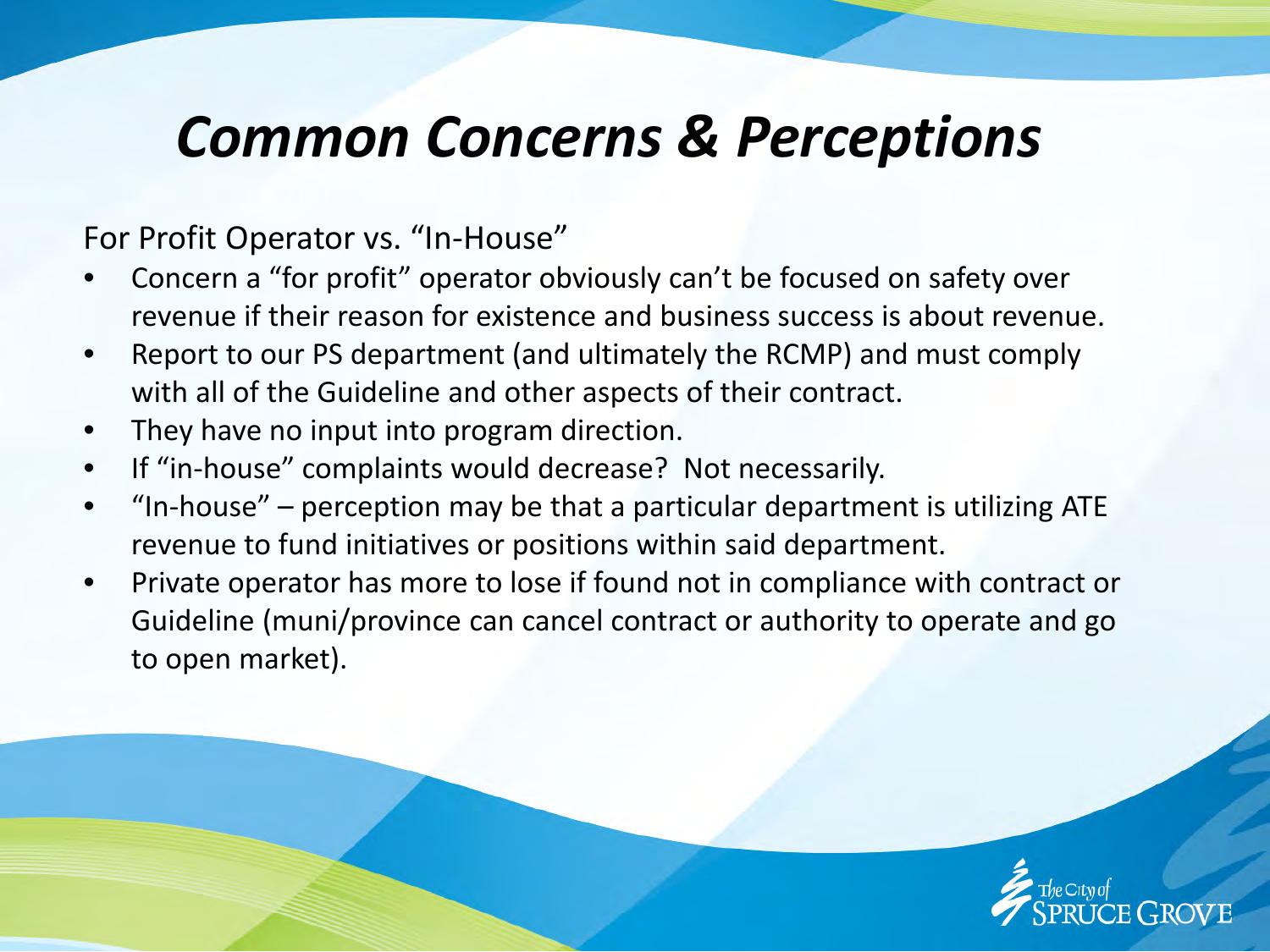#### Covert vs. Overt

- Common concern related to ATE is that it can be "sneaky".
- Those against covert operations maintain that receiving a ticket a number of weeks later in the mail does little to slow down drivers and contribute to safety.
- These same detractors would argue that a clearly marked and identifiable ATE operation has the effect of immediately slowing drivers down similar to manned enforcement operations.
- Covert, mobile speed camera enforcement programs provide a more generalized deterrent effect and may have the added benefit that drivers are less likely to know precisely when and where cameras are operating.
- Studies have shown that overt operations produce relatively localised effects on vehicle speeds or what is sometimes called the "kangaroo effect".
- 50/50 ideal split (province recommendation).

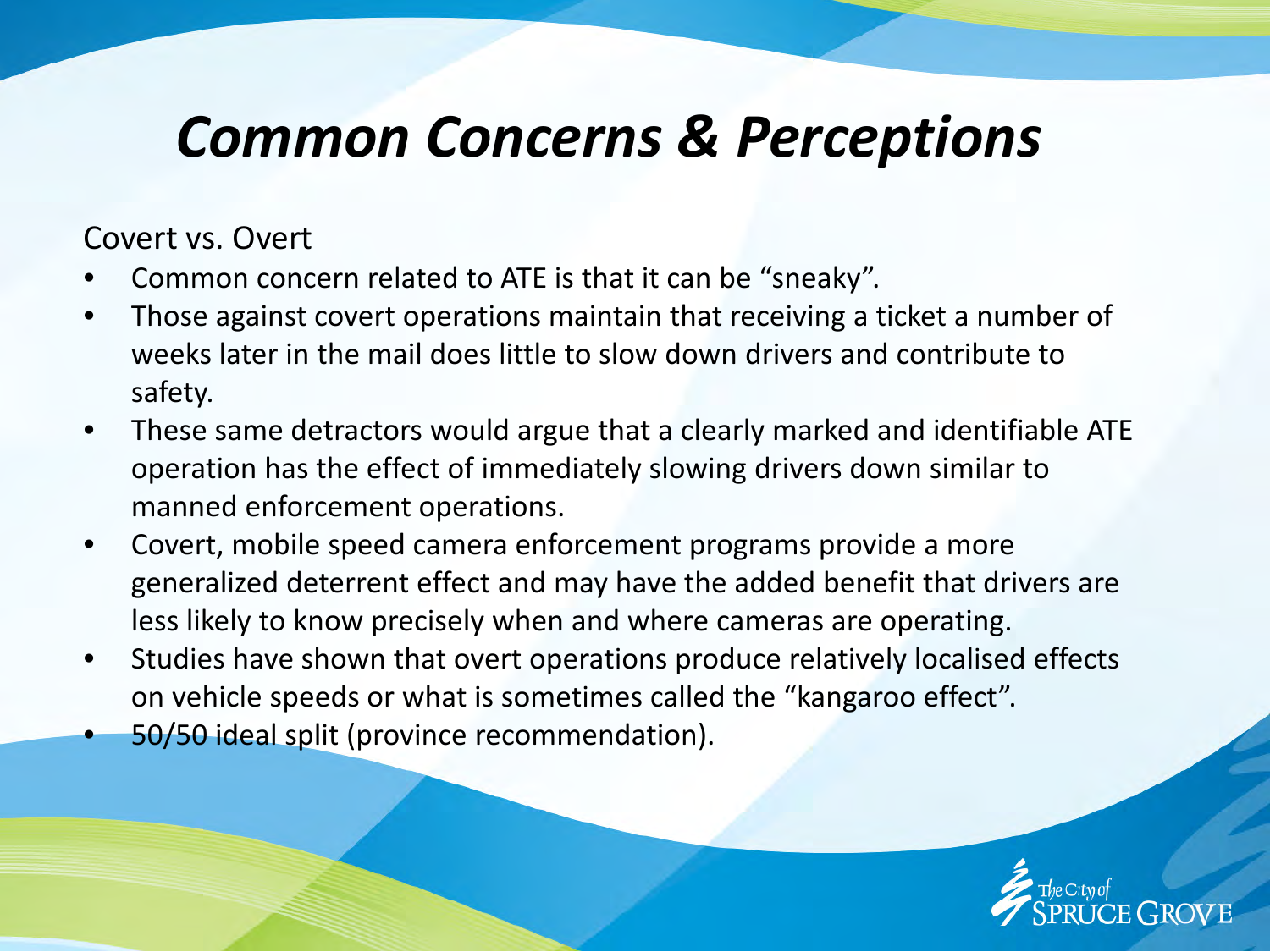Doubling Up

- Mobile unit may be set up within close proximity to a fixed ATE location and the perception is that it is the City's intent to capture violators twice.
- No double or multiple tickets are given for the same infraction.
- May be utilized for different infractions.
- May be utilized to deal with "kangaroo effect".
- Additional concern about two vehicles in same location (could be training, shift change, supervision, equipment malfunction/change).

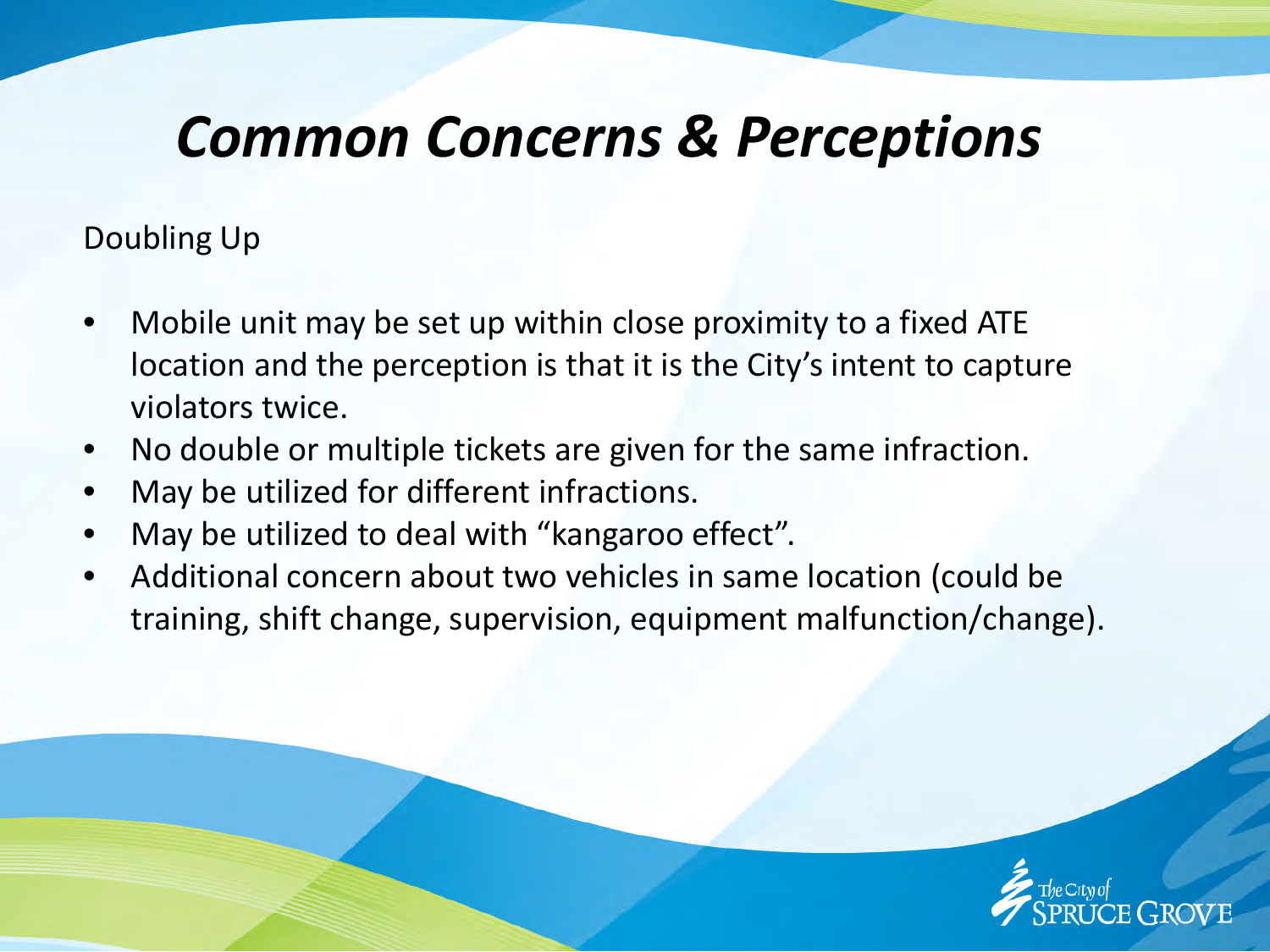**Tolerances** 

- Legally there are no tolerances when it comes to speeding or stopping.
- Tolerances that may exist via policy must be approved by the police of jurisdiction and for legal reasons may not be disclosed.
- The AJSG office will not take a position on tolerances as doing so would establish a new maximum speed above what road designers have established.
- If in place are at the sole discretion of the RCMP and subject to court challenges.

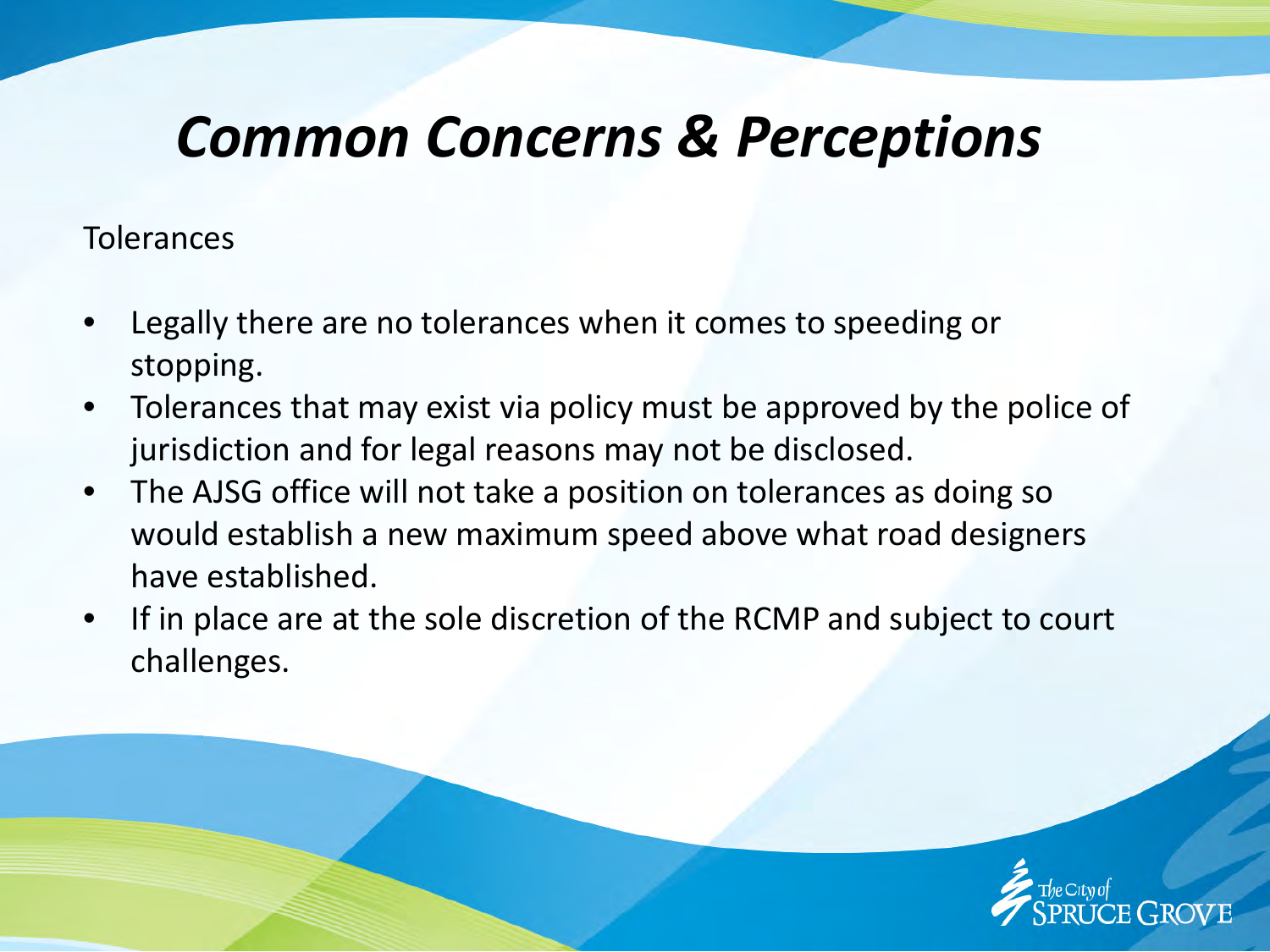"Illegal Parking" of Community Peace Officer's/Contractor

- Concerns have been expressed to Council and administration regarding what many people feel are illegally parked vehicles while executing enforcement activities.
- CPO's are legally able to park anywhere in the execution of their duties.
- Reasons:
	- When enforcement operations are unsafe for the operator to perform in a traditional location.
	- When enforcement operations are intended to be of the covert variety or to maximize efficiency and effectiveness.
	- When there is an emergent situation.
- COSG ensures that CPO/ATE operations meet the above or corrections are immediately taken.

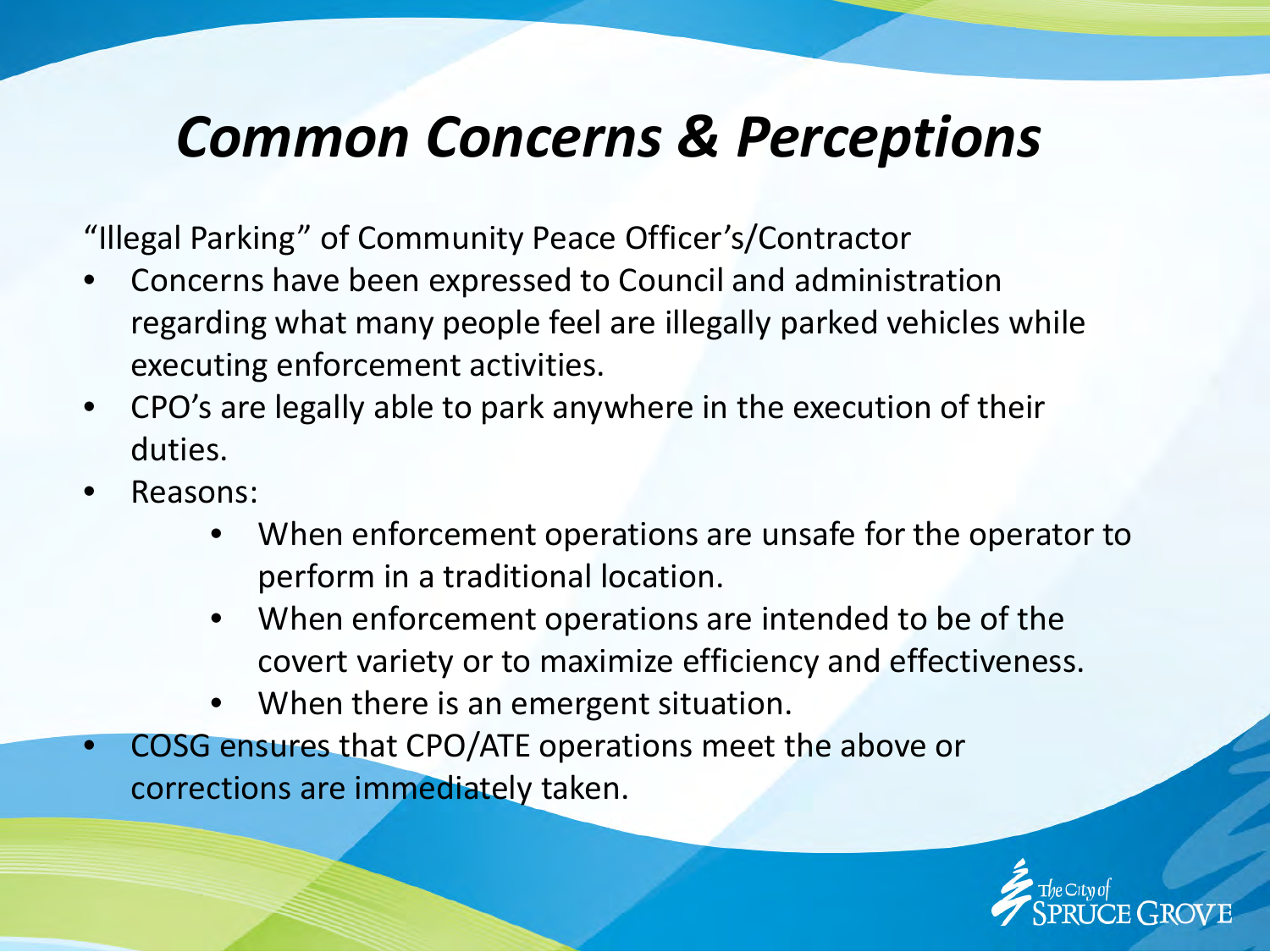Stop sign/light failure to stop infractions

- $USA 1/3$  of all intersection crashes and 40% of fatalities.
- 70% of these involve failing to stop or "rolling through".
- Year after year, 'stop sign violation' is in the top four improper driver actions that cause casualty collisions in Alberta. (GOA)
- GOA increased fines in 2015 because of this concern.
- Drivers often think they have stopped.
- Complaints about the fact they "slowed down and looked" and it isn't dangerous.
- Complaints about infractions when it isn't busy (justifying it is therefore okay to not stop) leading to "cash cow" perception.
- Research indicates drivers do not always judge correctly.
- Research in several cities has indicated positive results following implementation of ATE enforcement.

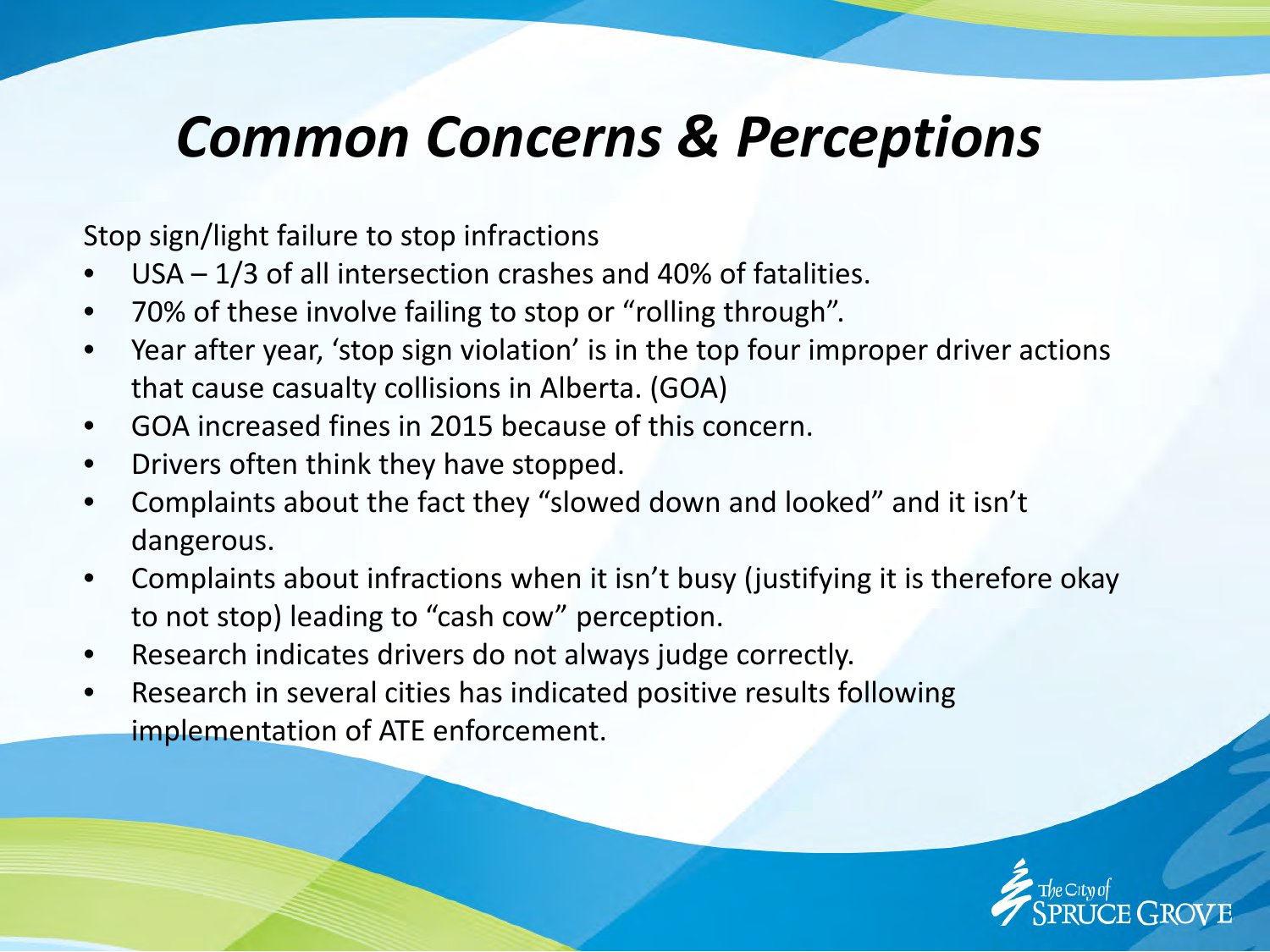Site Selection

- Guideline sites shall be approved by the police service of the jurisdiction and shall meet one or more of the established criteria.
- All ATE sites in the City of Spruce Grove have followed the approved process for consideration and selection.
- The new Guideline provides greater information and transparency when it comes to site selection and providing initial and ongoing rationale for such.
- GOA will work with municipalities to further define "rationale".
- Additional recommendations to provide transparency for all sites (can simply refer public to reports and/or website instead of having to respond individually).

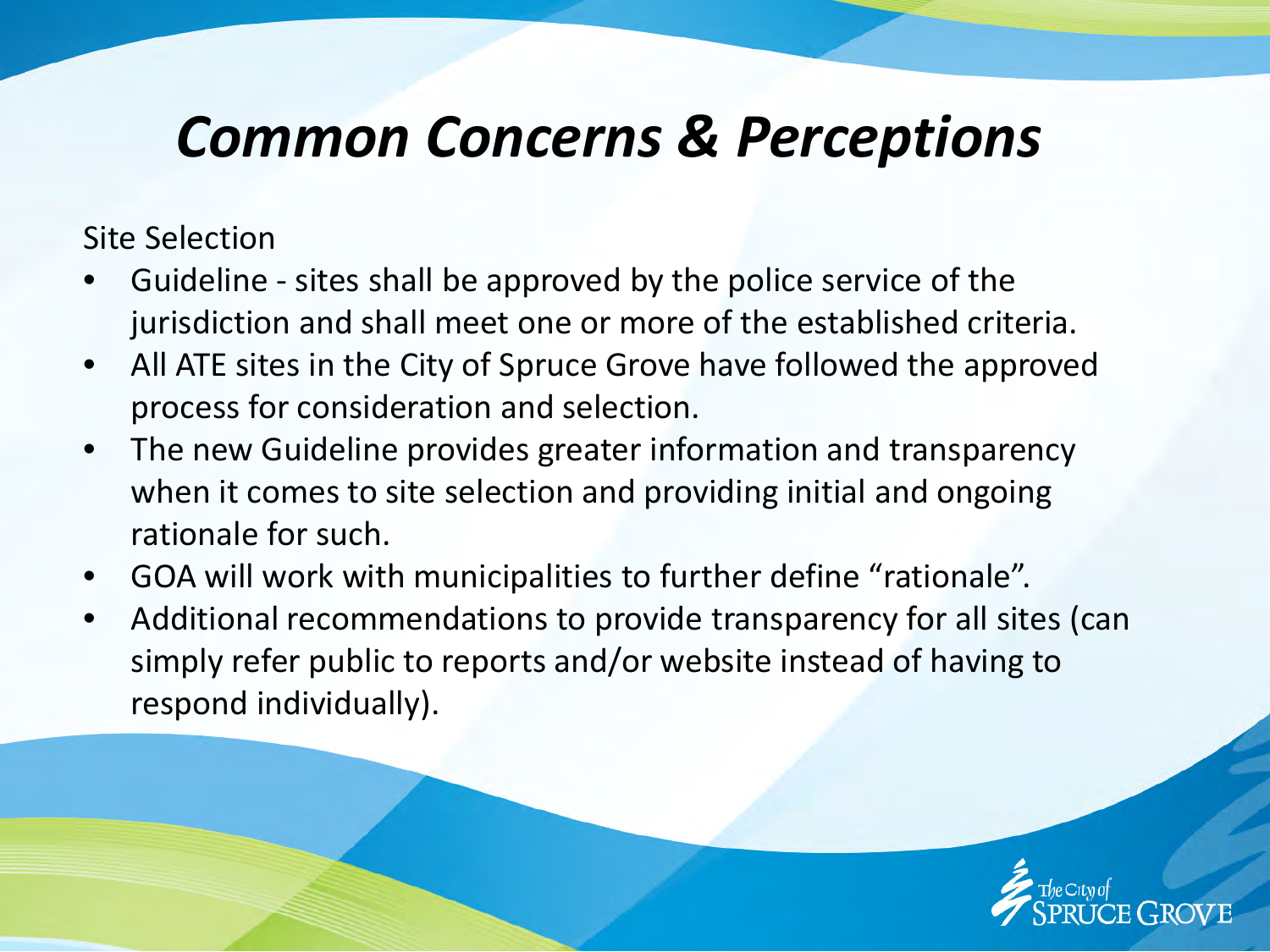Revenue Allocation

- Two schools of thought general revenue and dedicated (towards safety initiatives).
- General: no one department is seen to directly benefit.
- Dedicated: violators may feel "better" if it goes to other safety in initiatives.
- Industry philosophy that enforcement dept's don't want dedicated revenue.
- No financial impact. Same overall net impact either way.
- Comes down to perception. Other recommendations can address this.
- By going to general revenue all initiatives and budgets are considered equally vs. elevated because it may appear to be funded.

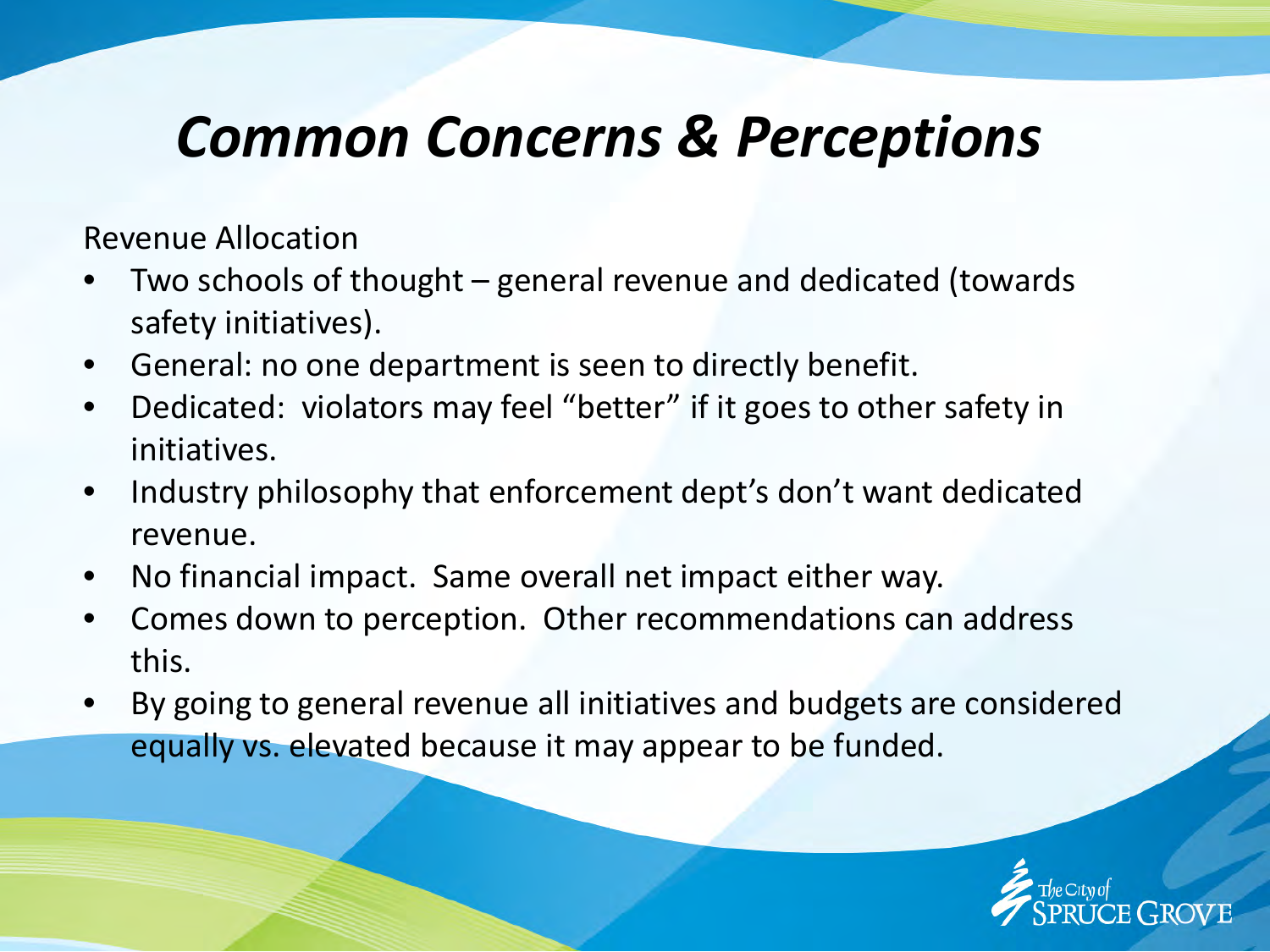Manned Enforcement vs. ATE

- ATE is a more cost effective enforcement method with equal to greater success.
- Better safety for law enforcement officials.
- Fair and impartial.
- Self funding.
- Strathcona County.

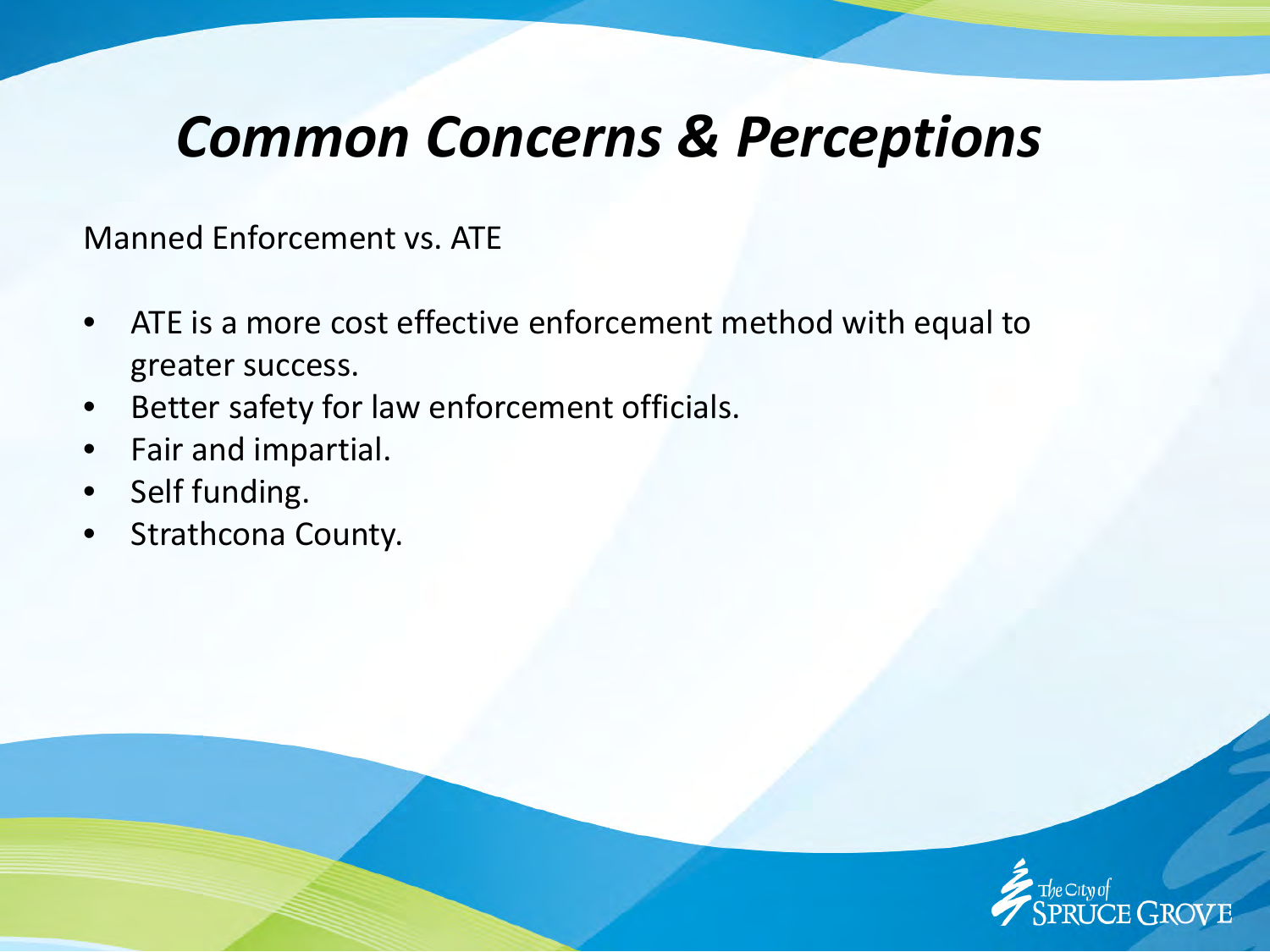Residential Neighbourhoods

- Different concern in that people sometimes request ATE or other enforcement in residential areas due to perceptions of speeding.
- Must meet criteria in Guideline.
- Design and layout of residential areas have a far greater positive impact on reducing speeds.
- Same design and other factors (parked cars, narrower streets) often lead to increased speed perceptions.
- Complaints and appropriate monitoring often reveal very different facts. (Harvest Ridge example: 16,000 vehicles monitored; 4% violations; avg overage of violations was 2 km/h;  $85<sup>th</sup>$  percentile was 44 km/h)
- Would consider residential areas but must meet criteria. Data has not supported it to date (speeding and collisions).

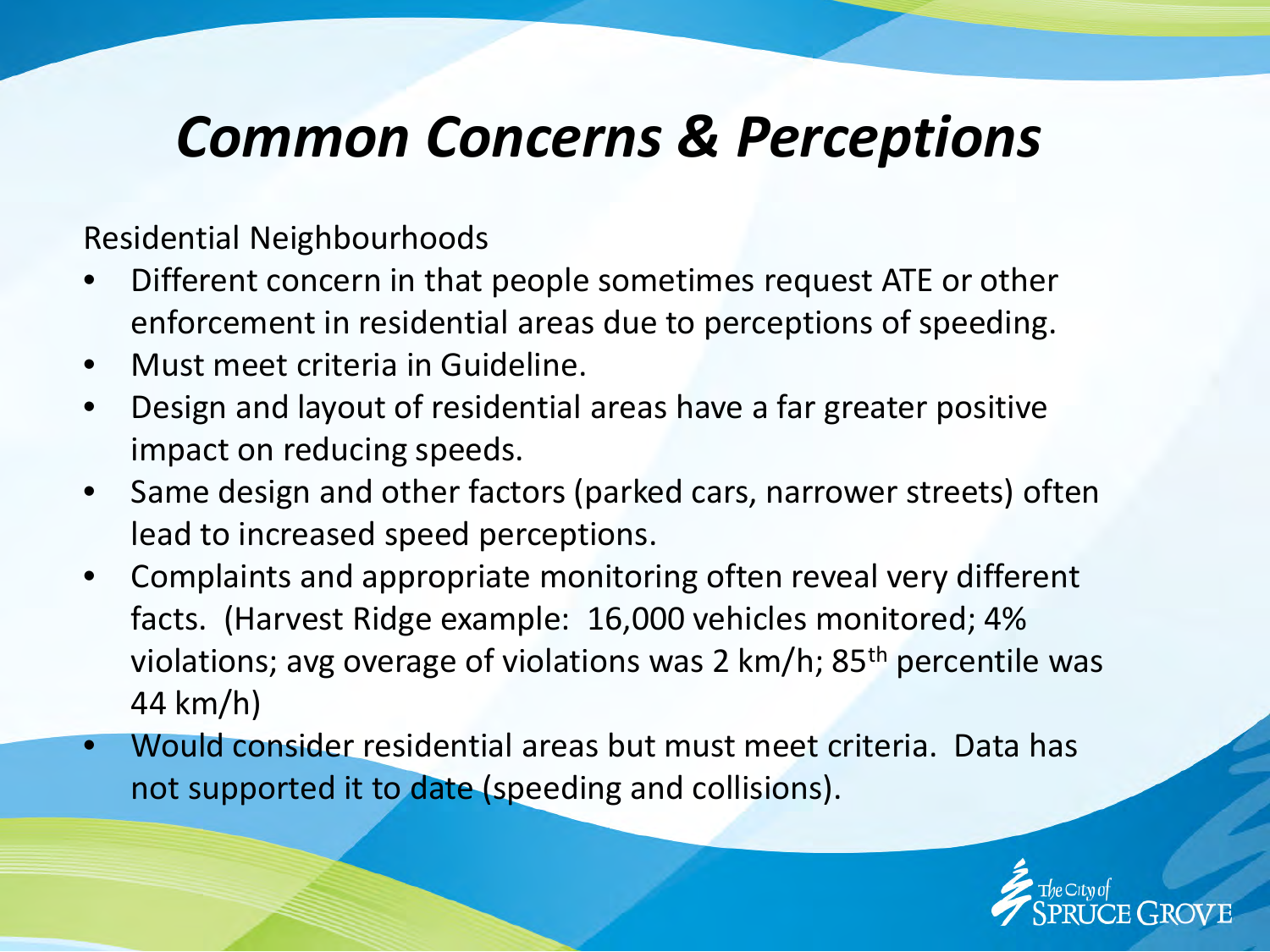School and Playground Areas

- Strong opinion that it should only be used in these areas. Many municipalities exclusively do this.
- Site criteria from Guideline (meet one or more).
- Areas usually have decreased speed limits and other engineering treatments that already have a significant impact on driving behaviours and speeds.
- No history of collisions or excessive speeding concerns in city.
- COSG uses manned enforcement at critical times (education) and other speed monitoring devices which has contributed to success.
- With no supporting rationale implementing in these areas in the city would further perpetuate the "cash cow" perception.

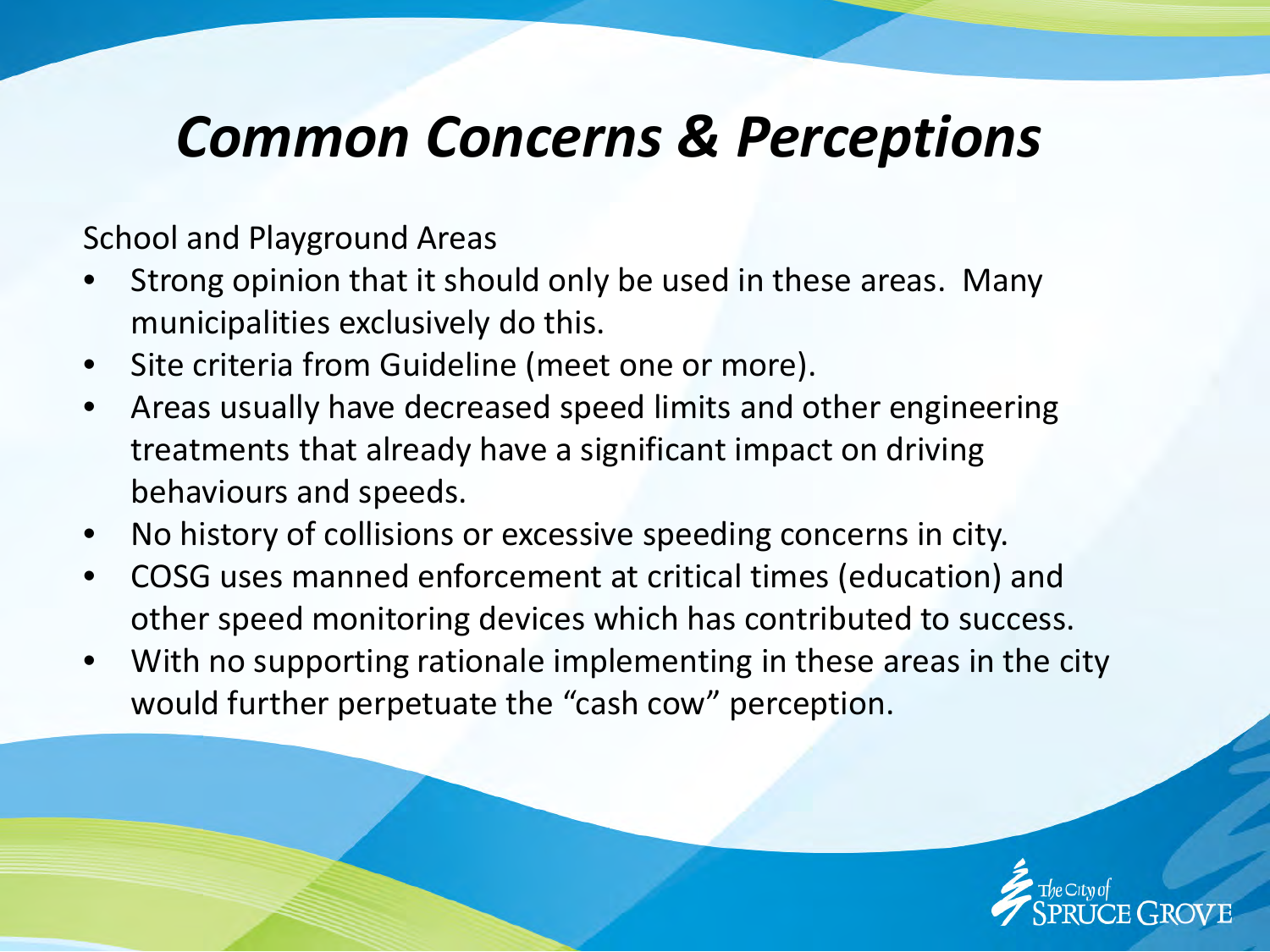### *"In-House" Financial Analysis*

- 2018 Corporate Plan initiative.
- Scope of work was not to provide any rationale or opinion related to the pros and cons of our existing program, the "in-house" option, or on ATE itself.
- Extent of the initiative was simply to do a financial comparison and provide information on implementation.
- Comprehensive background research was completed by the consultant team to determine best practices being employed by peer municipalities, legislative requirements, and costs associated with all items included in a three-year budget.
- The report also summarized the three models that exist for the provision of ATE services in municipalities: municipality-led (internal/ in-house); contractor-led (external), and a blended approach that is led internally but leverages contracted support.

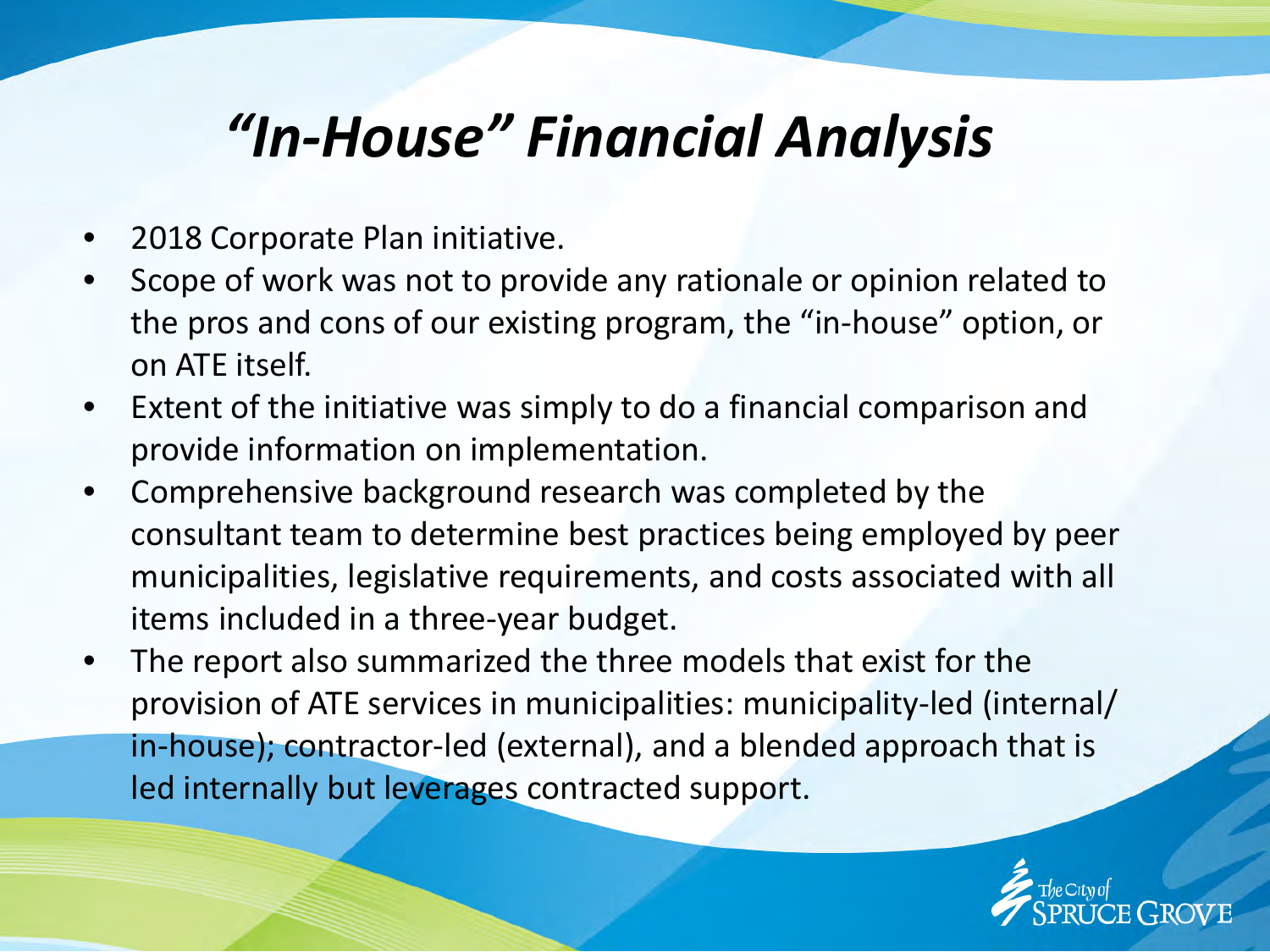### *"In-House" Financial Analysis*

- Apples to apples comparison (i.e. # of violations, hours, etc.) showed the same cost as is currently realized by the City with a contractor.
- Virtual net zero impact over existing program.
- Costs included the following:
	- The purchase of seven fixed ATE cameras.
	- The purchase of two mobile automated traffic enforcement and stop sign cameras.
	- A separate office setup for ATE program operations.
	- Full-Time Equivalent (FTE) employees (7.5).
	- The purchase of all required equipment to support an internal ticket processing operation, including a mailroom.
- Estimated 6 month implementation or transition.
- With net zero impact it comes down to perception.

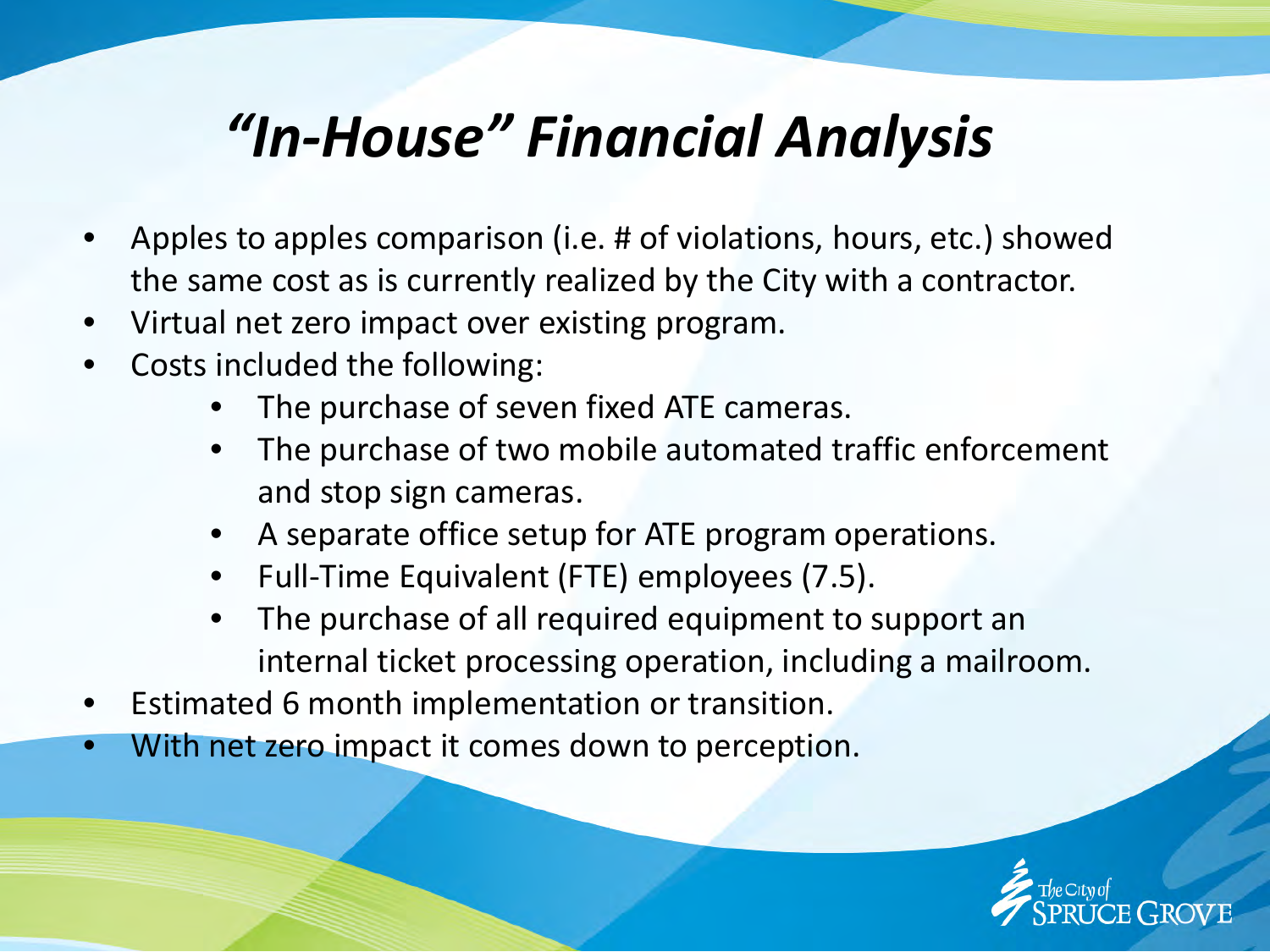#### *Financial Considerations*

Where does the money go?

- The province mandates that 26.67% of any fine returns to the province.
- The remainder of the set fine amount is retained by the City of which they allocate a portion to cover the contract expenses.
- On top of any set fine amount 15% is added under legislation and is directed to Victim Services.

NOTE: City does not set fine amounts nor have any control over reductions thereof (totally at discretion of court officials)

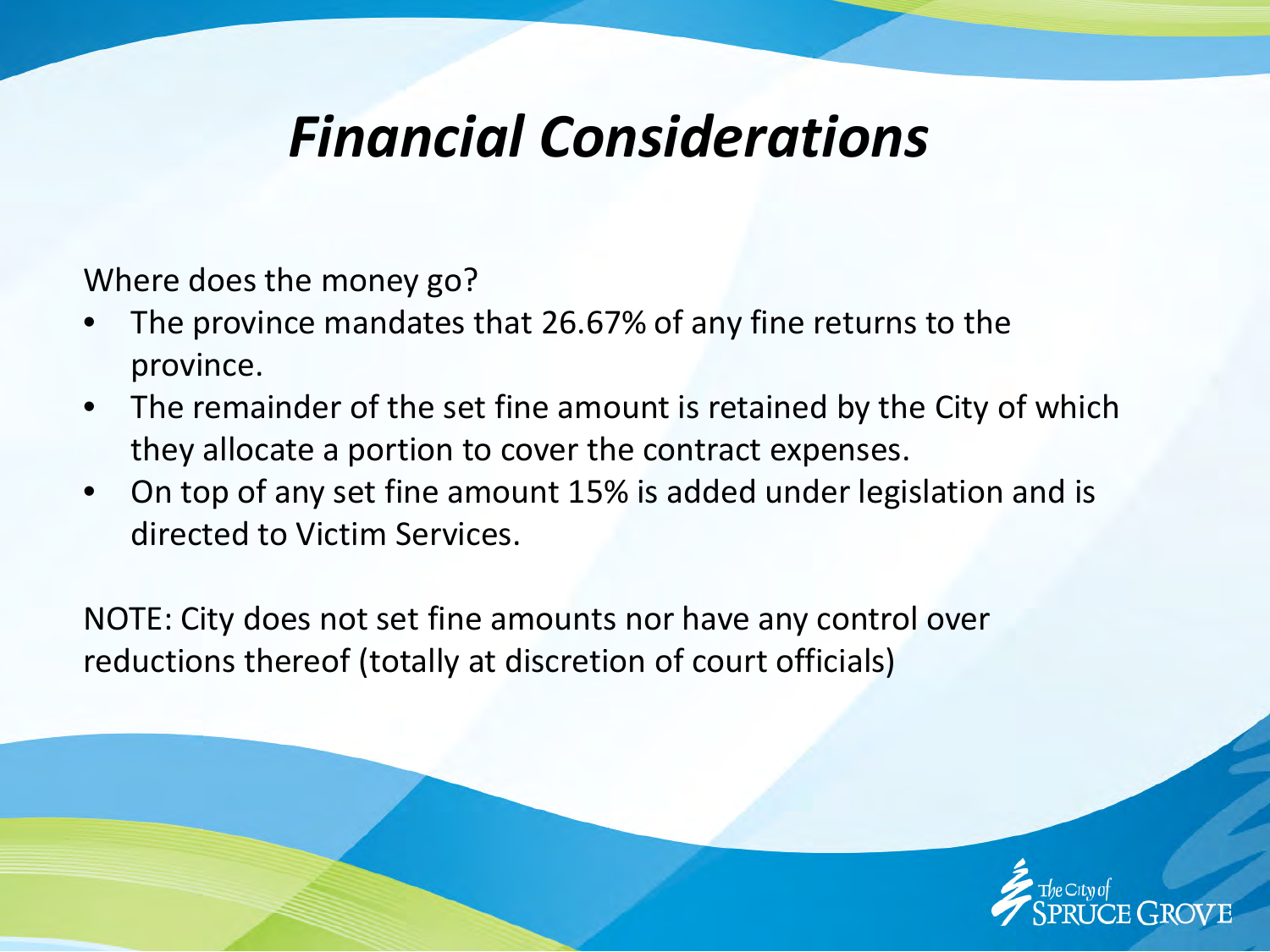### *Financial Considerations*

- ATE does have a *budget* impact.
- Any program or service change has a budget impact.

| Automated Traffic Enforcement - City of Spruce Grove |           |           |         |           |               |           |           |
|------------------------------------------------------|-----------|-----------|---------|-----------|---------------|-----------|-----------|
|                                                      |           |           |         |           |               |           |           |
|                                                      | Actual    | Actual    | Actual  |           | <b>Budget</b> | Forecast  | Forecast  |
|                                                      | 2016      | 2017      | 2018    |           | 2019          | 2020      | 2021      |
| Revenue                                              | 5,213,361 | 4,644,216 |         | 3,644,476 | 4,522,000     | 4,522,000 | 4,522,000 |
| Expenses                                             | 2,474,324 | 1,752,306 | $1,4$ ] | 7,283     | 1,814,000     | 1,814,000 | 1,814,000 |
| Net Revenue                                          | 2,739,037 | 2,891,910 | 2,1     | 7,193     | 2,708,000     | 2,708,000 | 2,708,000 |
| % of overall operating budget                        | 3.4%      | 3.6%      | 2.4     | <b>I%</b> | 2.8%          | 2.5%      | 2.4%      |

**Will amend in** current CP cycle

**Original Budget \$5.2** Forecast \$4.6

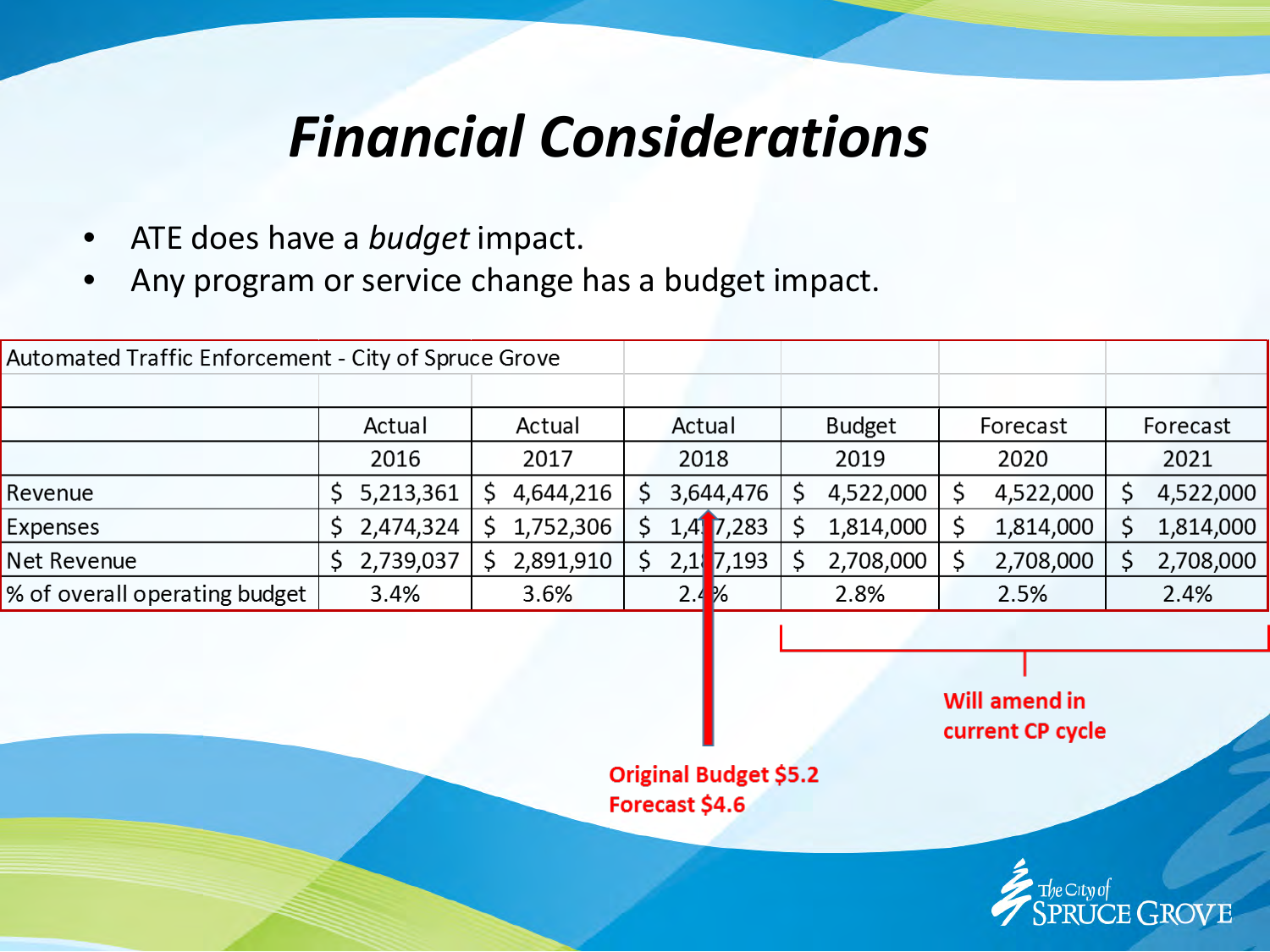### *Financial Considerations*

Tax Implications

- ATE is included as a part of our Corporate Plan which ultimately factors into the tax rate that is recommended and decided upon by Council.
- Many factors the influence tax rate. Removal of ATE does not automatically mean tax increases.
- Other decisions would need to be contemplated to account for loss of revenue (i.e. delay initiatives or keep/move below the line; service cuts; other revenue increases).

| Net ATE Revenue in Relation to 1% of Tax |              |              |             |
|------------------------------------------|--------------|--------------|-------------|
|                                          | 2019         | 2020         | 2021        |
| <b>Net ATE Revenue</b>                   | \$2,708,000  | \$2,708,000  | \$2,708,000 |
| 1% of Tax                                | \$395,975    | \$424,103    | \$461,930   |
| Total tax representation of ATE rev.     | $6.8\%$ 5.6% | $6.4\%$ 5.2% | 5.9% 4.8%   |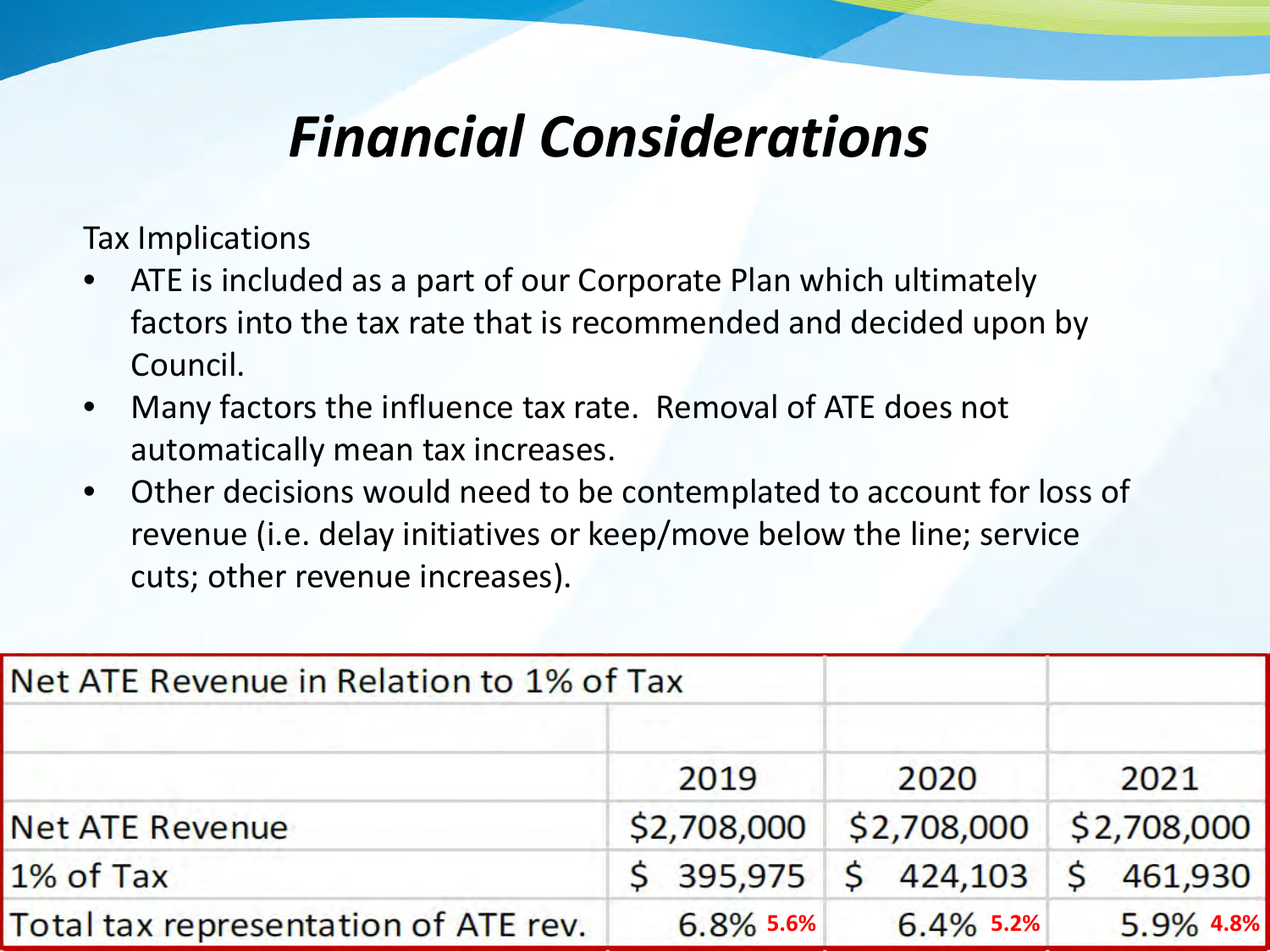#### **RECOMMENDATION #1**

That Automated Traffic Enforcement in the City of Spruce Grove be continued subject to the recommendations in this report or others that are allowed under legislated oversight that may come forward through discussions with Council or through the options presented for Council's consideration.

- ATE has proven to be a very successful tool in reducing speeding and collisions in the COSG.
- Caveat of additional recommendations to increase transparency, rationale, success analysis.

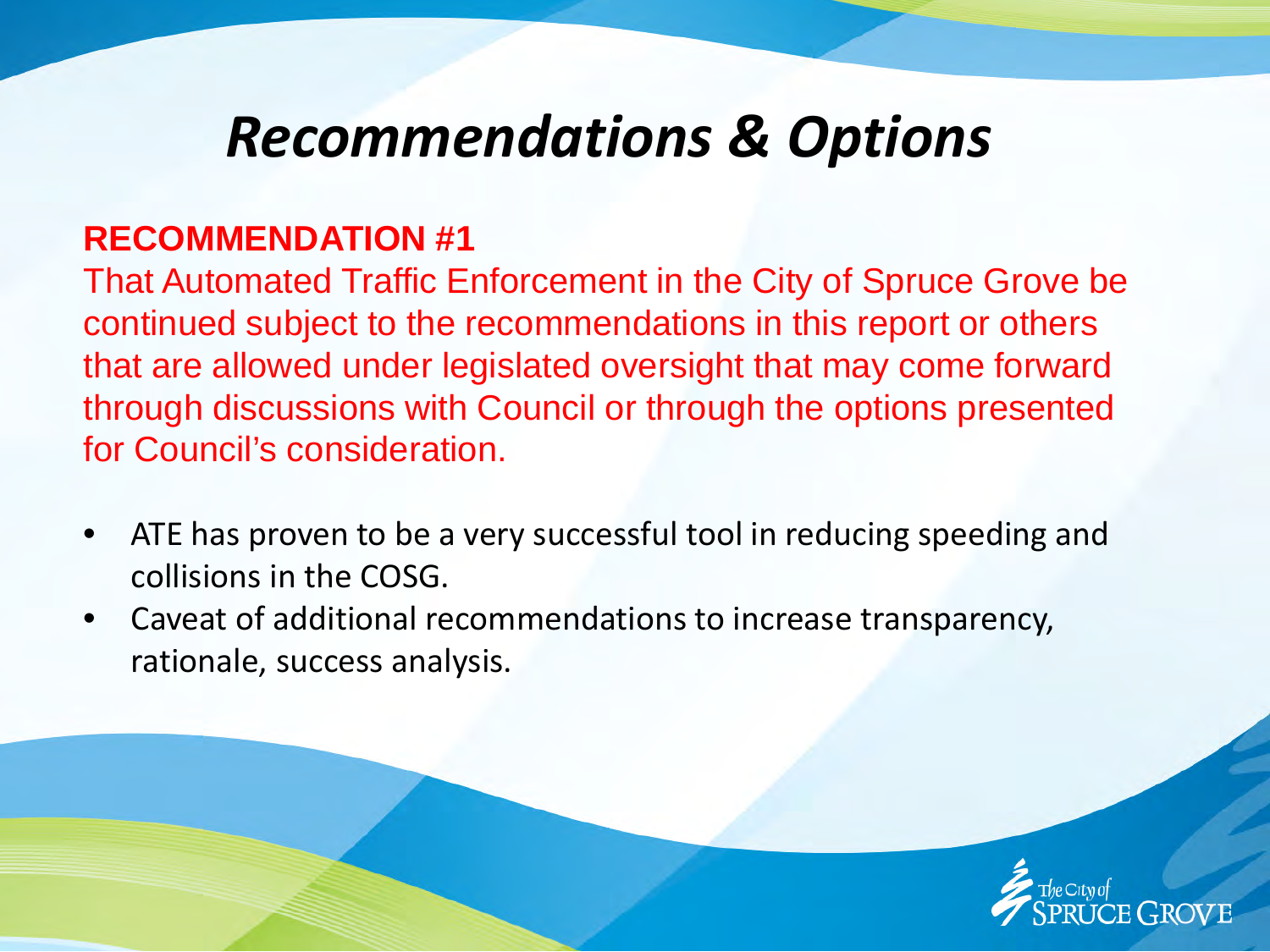#### **RECOMMENDATION #2**

That the City of Spruce Grove does not develop a policy for the use of ATE subject to the other recommendations for public information, oversight, and the updated provincial Guideline.

- Administration was preparing a policy to bring forward; however, provincial changes are stronger and include everything suggested.
- Over 90% of existing municipal policies reiterate legislation.
- Double legislation.
- Additional aspects of a possible policy (revenue allocation, transparency) are addressed in other recommendations and would have a far more effective reach.

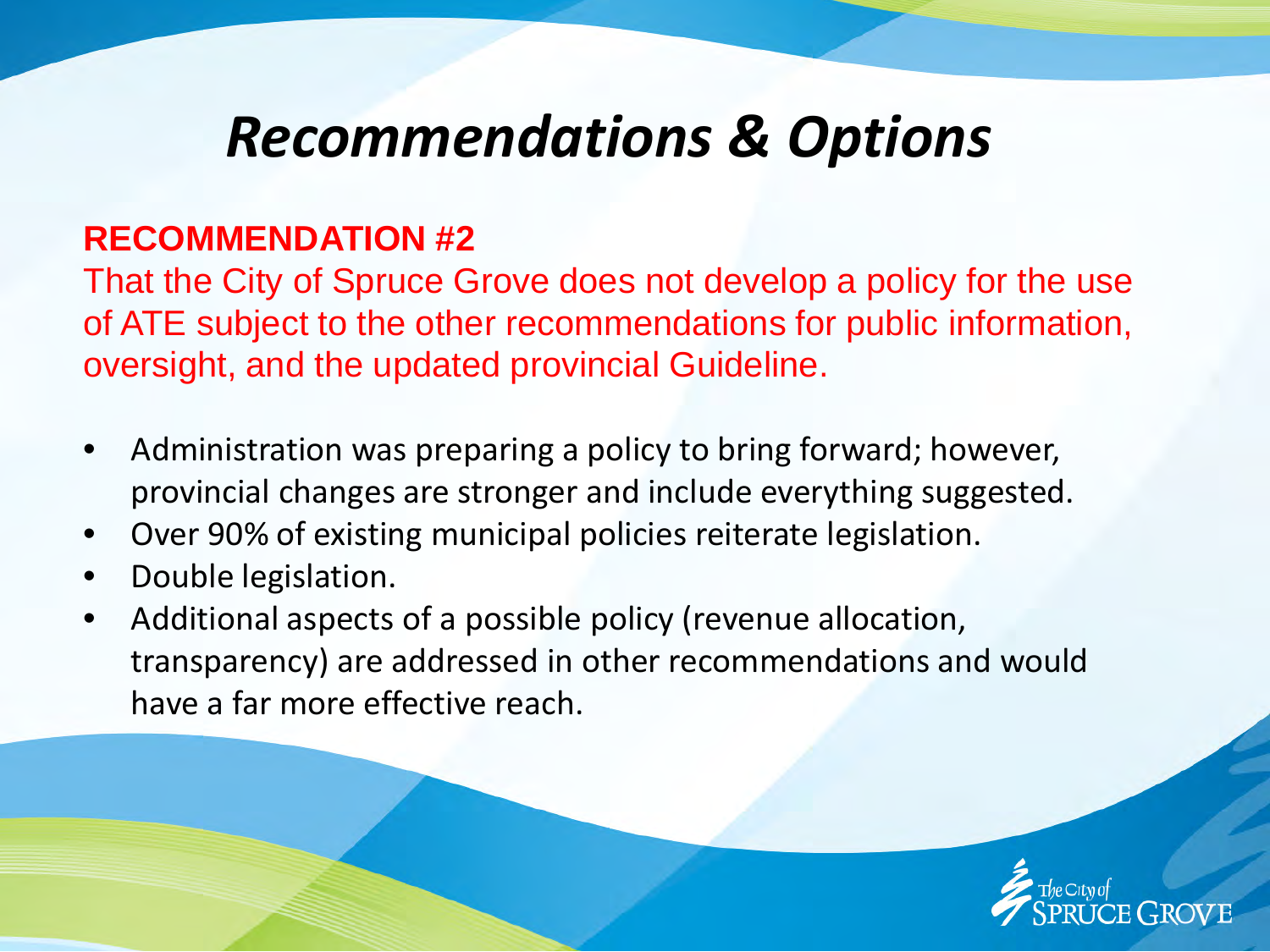#### **RECOMMENDATION #3**

That administration investigate and develop a form of an advisory committee, with public participation, that includes ATE and other traffic safety aspects as part of its scope and bring back to Council for information or decision before December 31, 2019.

- While the other awareness and transparency recommendations should go a long way to alleviating public perceptions, adding some sort of advisory group with public participation is seen as very beneficial.
- Do not know scope or best fit yet (i.e. existing committee's or new).
- Not oversight (can't as per Guideline) but advisory and conduit to public related to traffic safety intent.

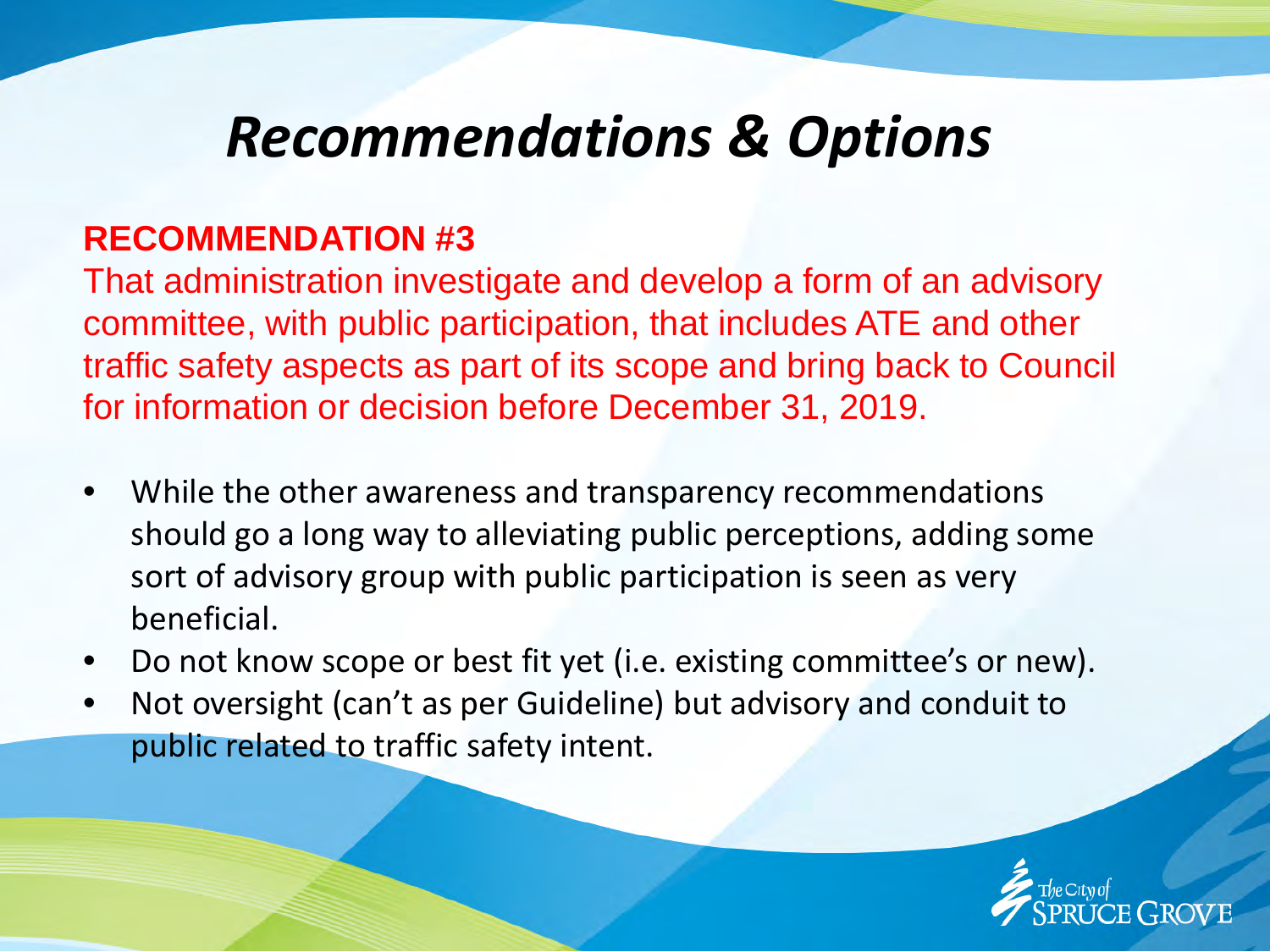#### **RECOMMENDATION #4**

That administration and the City proceed with the implementation of public awareness initiatives as identified.

#### 1. Report to Council

- Enhanced annual report (ATE only).
- Easier for public to see/more detail.
- Will include:
	- Overarching safety guidelines and philosophy
	- Provincial Guideline adherence
	- Provincial audit findings if applicable (audits are not annual)
	- Financial information and considerations (including money spent on safety initiatives in relation to overall Protective Services)
	- Other traffic safety initiatives
	- Statistics on violations, collisions, intersections, complaints, covert/overt, etc.
	- Recommendations or options for changes/improvements
	- Advisory committee comments
	- Site rationale (existing, new, removal)
	- Clearer summaries of ATE that will be incorporated into the annual Corporate Plan document

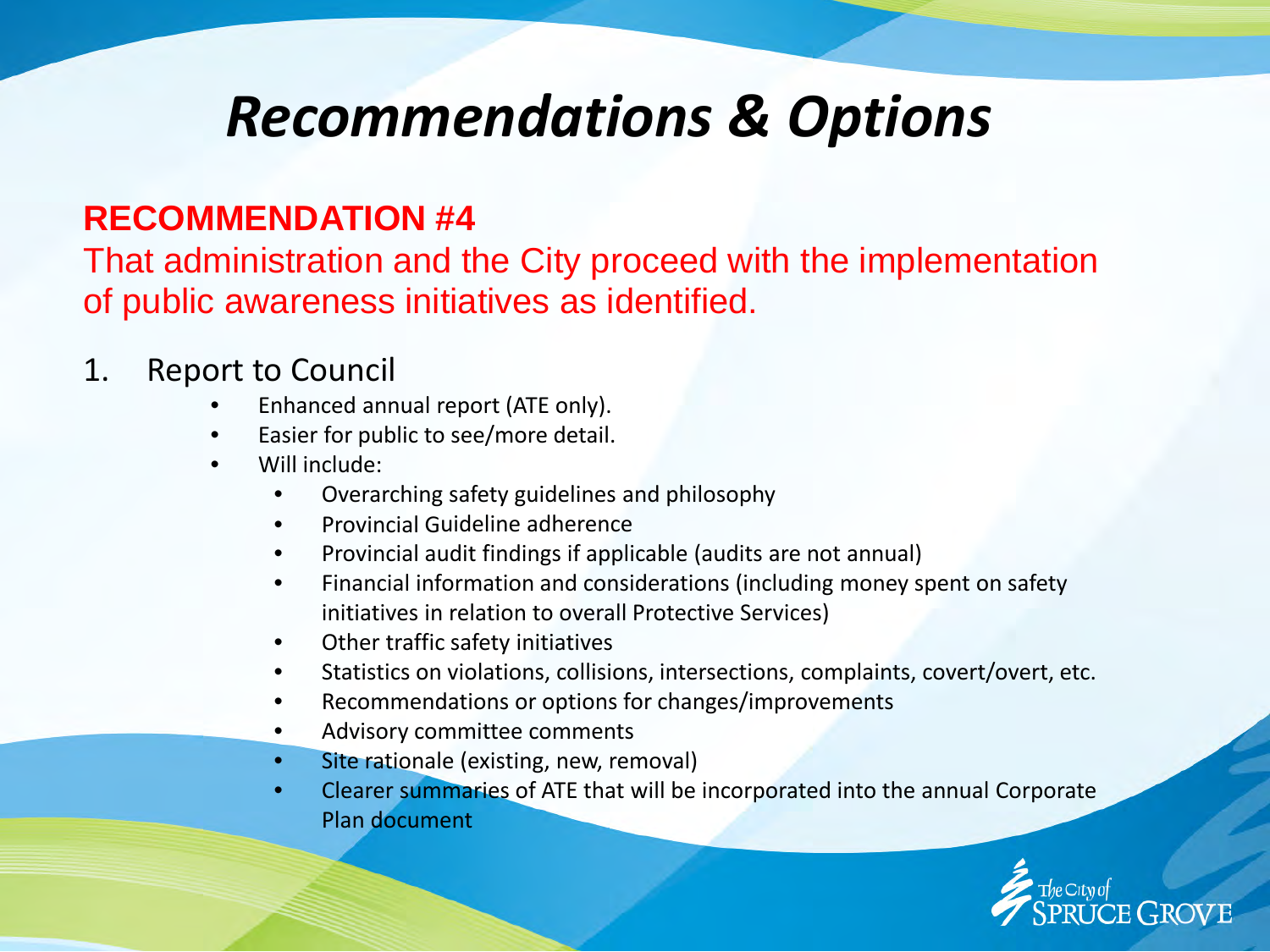#### **RECOMMENDATION #4**

That administration and the City proceed with the implementation of public awareness initiatives as identified.

- 2. ATE Guideline Requirements
	- Most we are already in compliance with.
	- Signage (in compliance but will look to enhance).
	- Location and rationale for each site on a monthly basis on our website (ready to roll out by June 1 deadline).
	- Annual report demonstrating impact on traffic safety (already proposed as part of Council report).

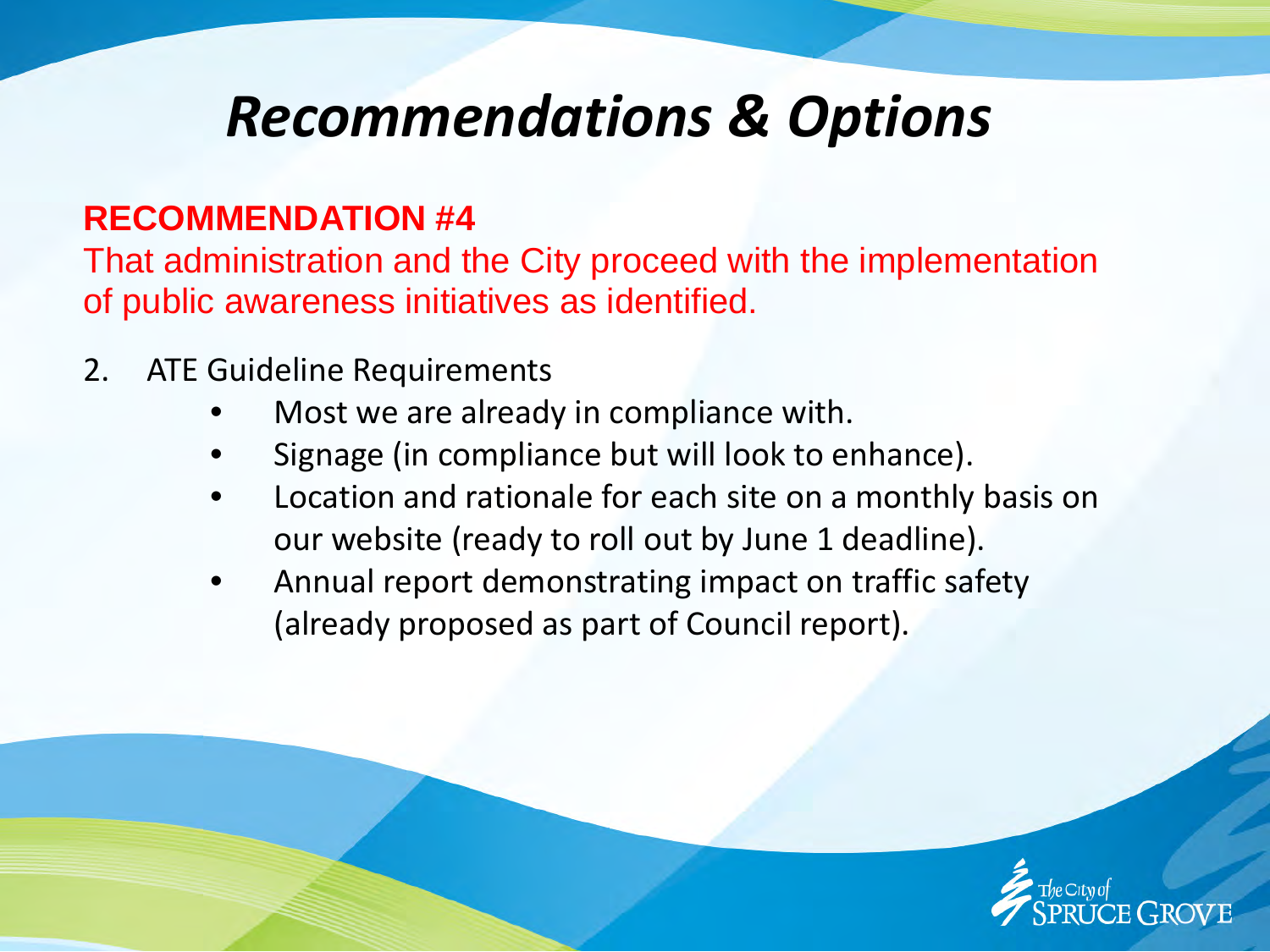#### **RECOMMENDATION #4**

That administration and the City proceed with the implementation of public awareness initiatives as identified.

#### 3. Interactive Mapping

- Was looking to develop this as an initiative but it required significant resources that the City does not currently have.
- Now aware of different technologies/service providers.
- Could include:
	- Citizens would be able to view the map and click on approved mobile and fixed locations for all ATE operations (speed and stop/red light) and see in real time whether they are active or not.
	- Rationale for the sites would be included.
	- Statistics for each location would be included (violations, collision history).
	- Citizens could see the number of enforcement hours for each location
	- Similar data would be included for non-ATE locations such as covert monitoring devices or speed signs.
	- Engineering would have detailed traffic data.
- Recommending pursuing these technologies and services and possible impacts.

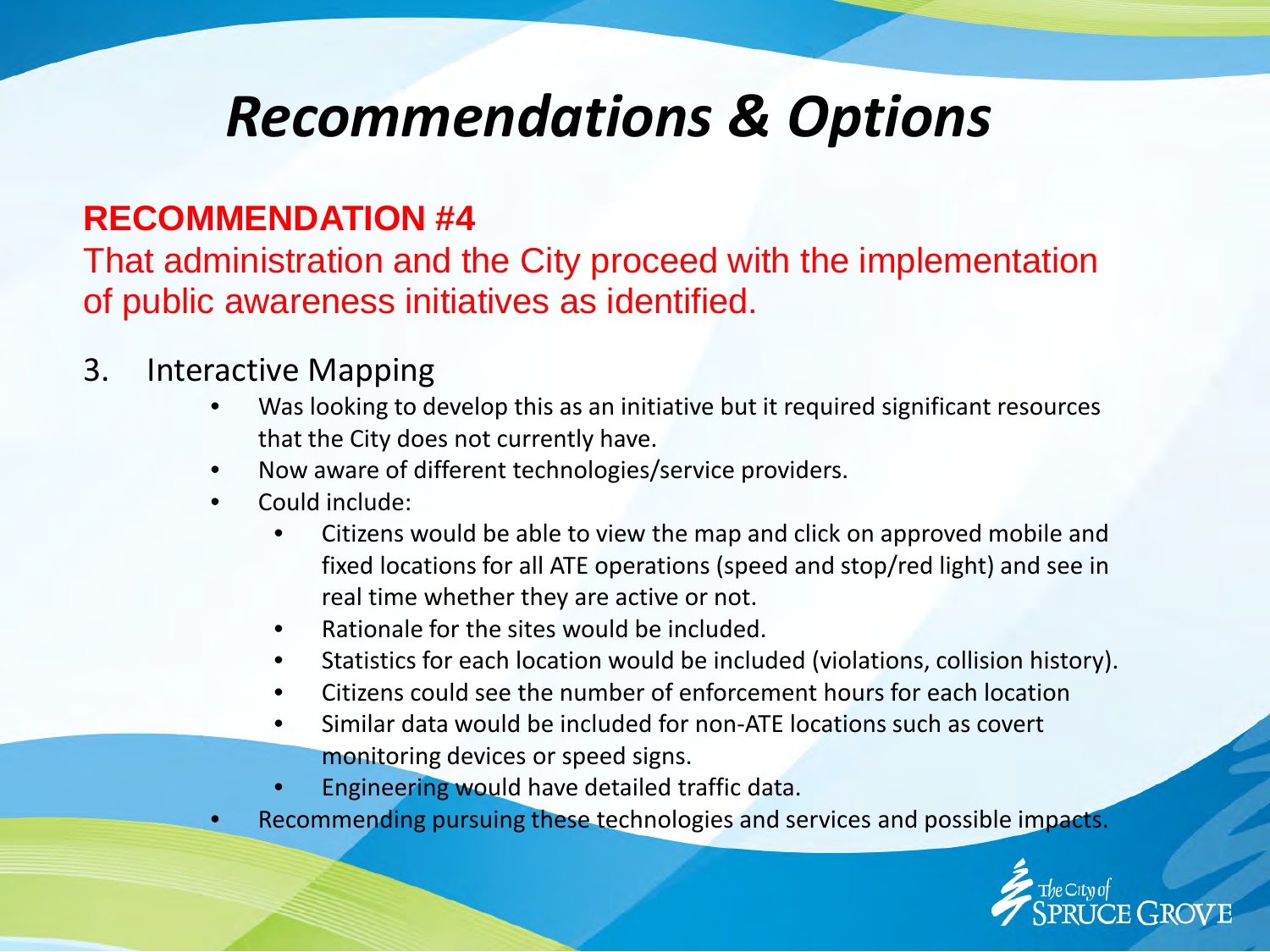#### **OPTION #1**

That administration be directed to maintain ATE operations with a contract provider and secure changes to the contract and/or provider through a RFP that meet the requirements of the provincial Guideline and the City identified with the additional recommendations in this report.

#### **OPTION #2**

That administration be directed to transition ATE operations to an "inhouse" model and bring forward for information a detailed implementation plan.

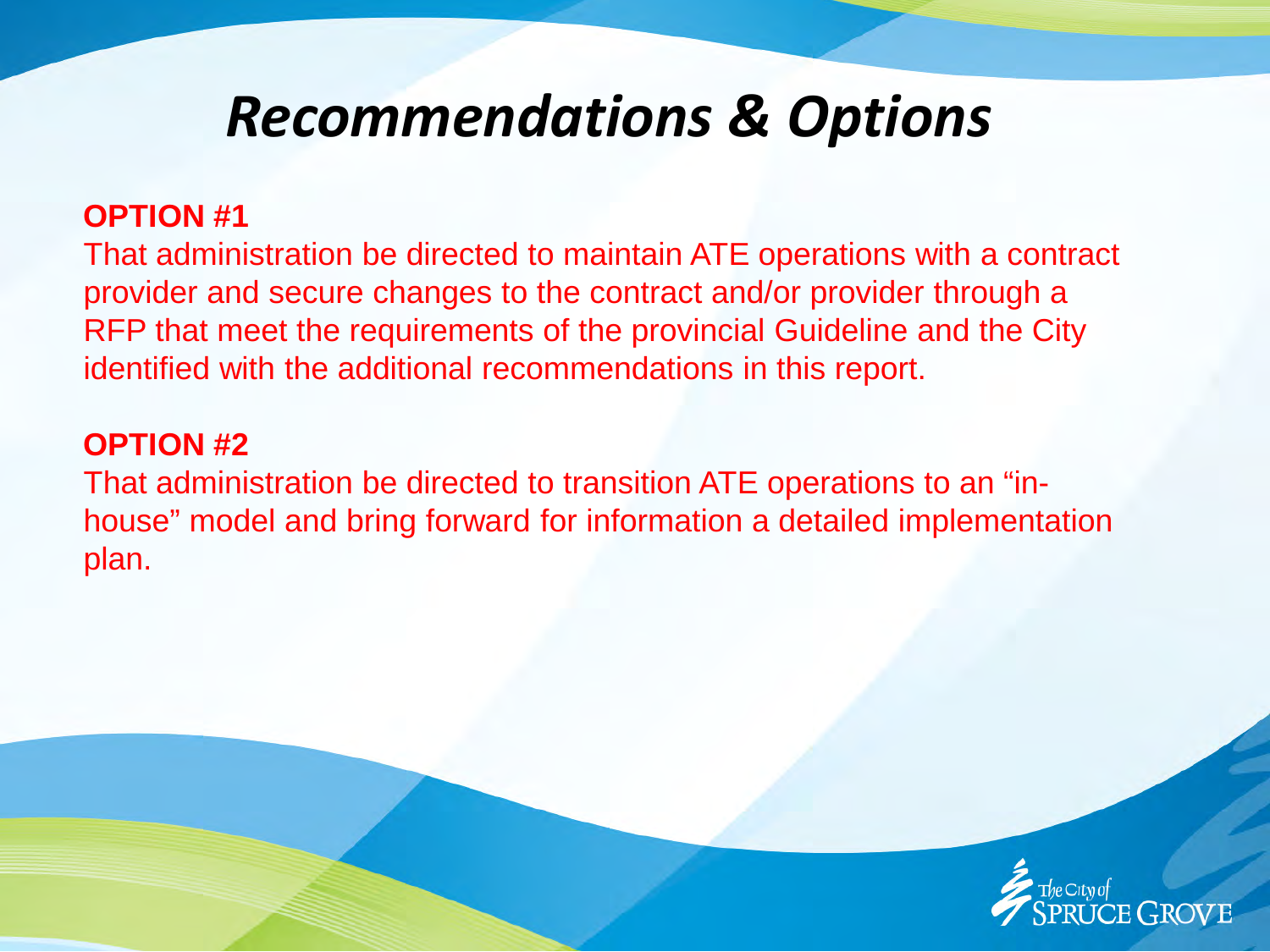#### **OPTION #1 or OPTION #2 ("In-House vs. Contract)**

- Pro's / Con's already presented.
- There are risks associated with an "in-house" program should changes be legislated or needed (i.e. technology, human resources and possible layoffs, asset loss for equipment, etc.).
- Perception issues around both options demonstrates that one cannot address these concerns by the choice of model alone.

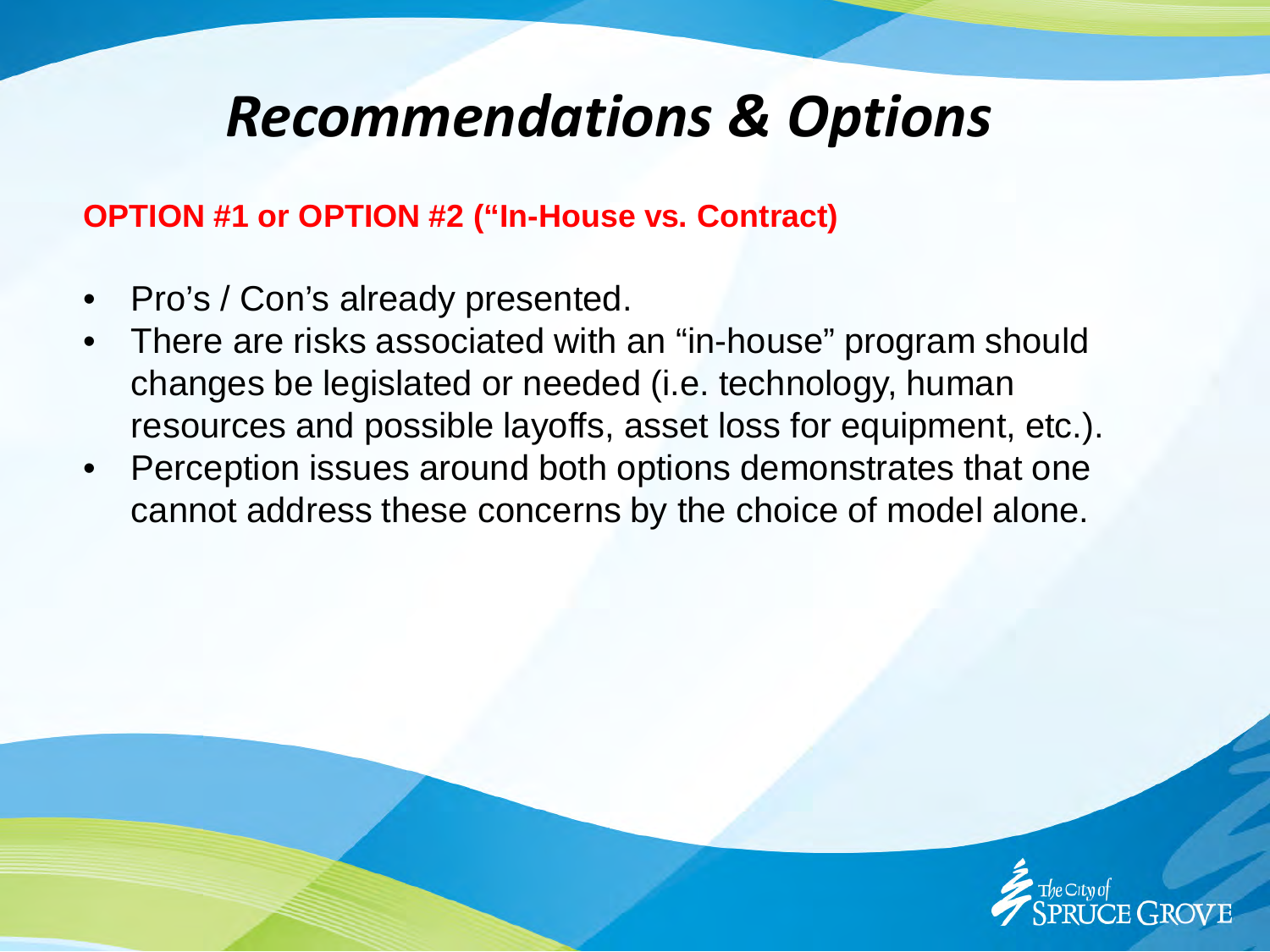#### **RECOMMENDATION #5**

That the City of Spruce Grove continue with the ATE program, supplemented by a balanced and increased program of manned enforcement.

#### **OPTION**

That administration be directed to do a full analysis and transition plan away from ATE and to a fully dedicated manned traffic enforcement unit.

- As indicated throughout the report, a balanced approach to traffic safety is and should be the goal.
- While manned enforcement can be cost/revenue neutral administration does not believe that it is as efficient or effective as ATE and comes with an overall cost implication.
- The recommendations for improvement in this report should have a significant impact on perceptions of ATE in the City rather than moving towards strictly a manned enforcement program.

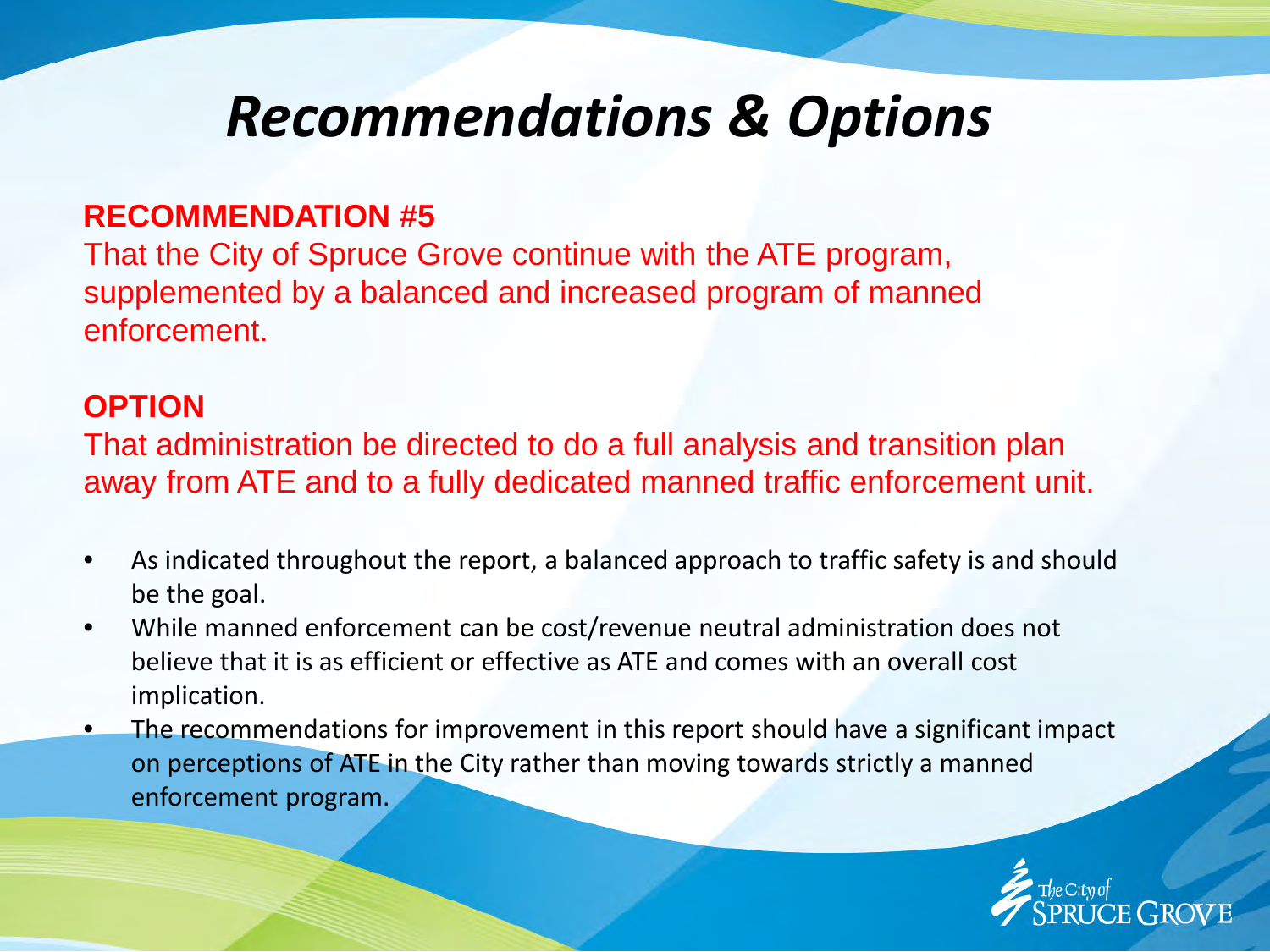#### **RECOMMENDATION #6**

That the recommendations identified in the 2016 Operational Effectiveness Review be continued and detailed as part of the proposed annual report to Council.

In short, administration proposes to continue those that have been implemented, complete those that are still underway, and supplement those outstanding recommendations with the new Guideline requirements and recommendations in this report.

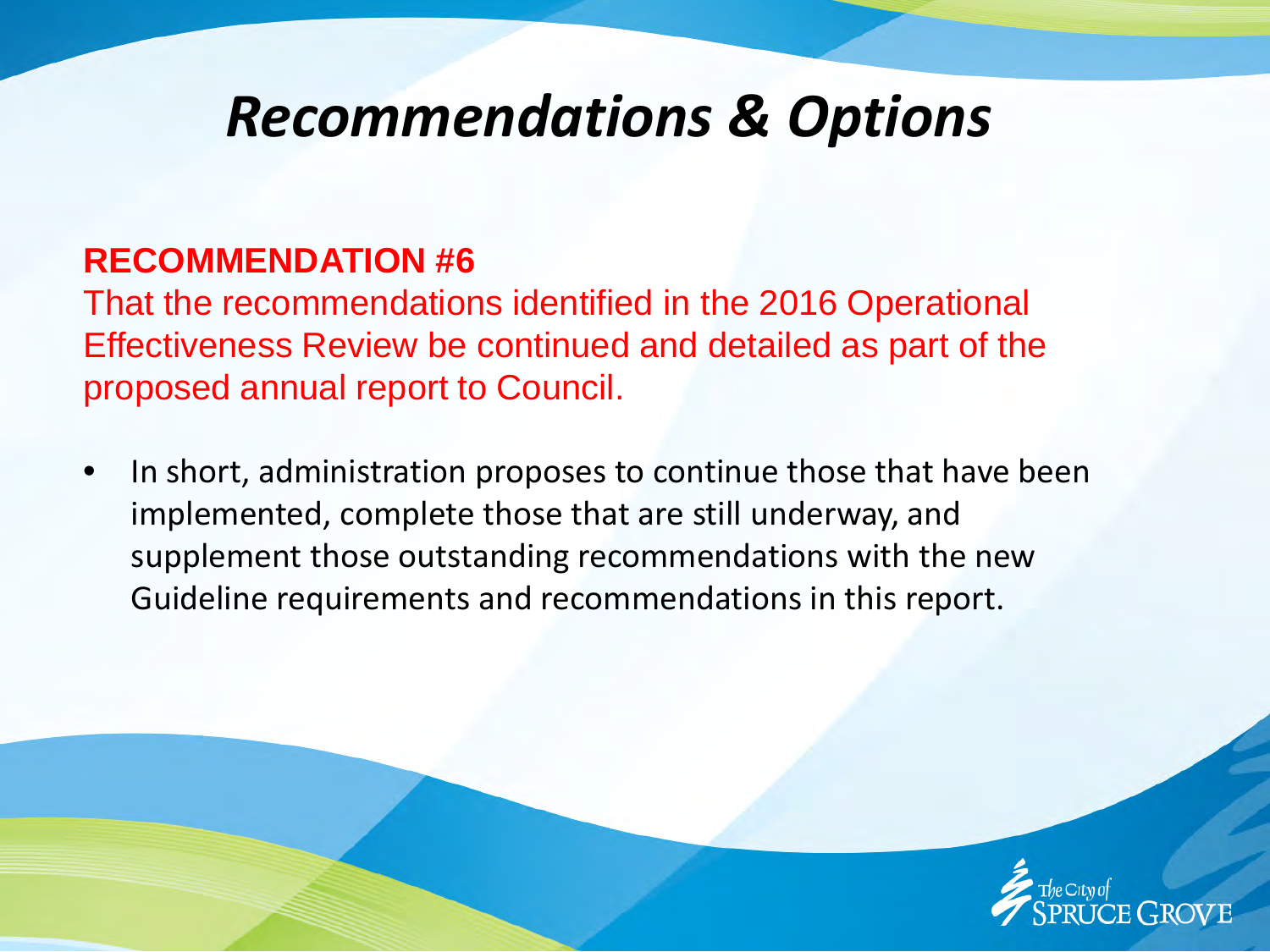#### **RECOMMENDATION #7**

That the City of Spruce Grove maintain their current philosophy of ATE revenue allocation to "general revenue" but work to include more information related to the monies spent on safety initiatives in the City in the proposed annual report to Council and in the Corporate Plan.

- The City's current policy is that all revenue generated from any user fees simply goes to "general revenue".
- Consistent with other policies (i.e. no reserves).
- Finance representatives are of the opinion that revenue allocation in its current form should be maintained.
- No budget impact; equitable consideration of all initiatives.
- Perception issues on either side other recommendations will address vs. making a major shift in City's accounting philosophies.

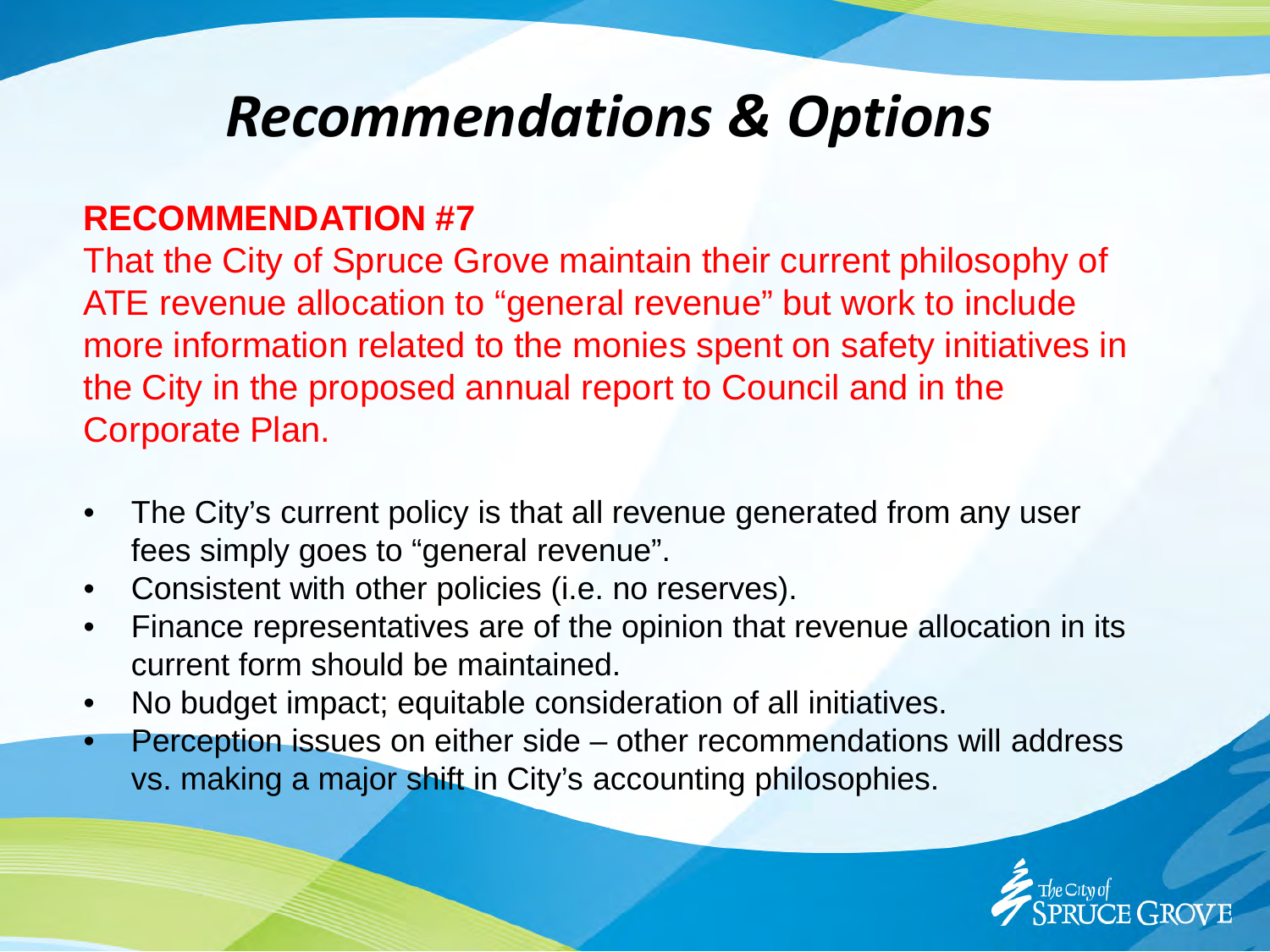#### *Next Steps*

- Discussion/questions from Mar 18 COW meeting.
- Consensus on recommendations?
- Additional information required?
- Bring forward for future decision on recommendations/options (Mar 25 if possible).